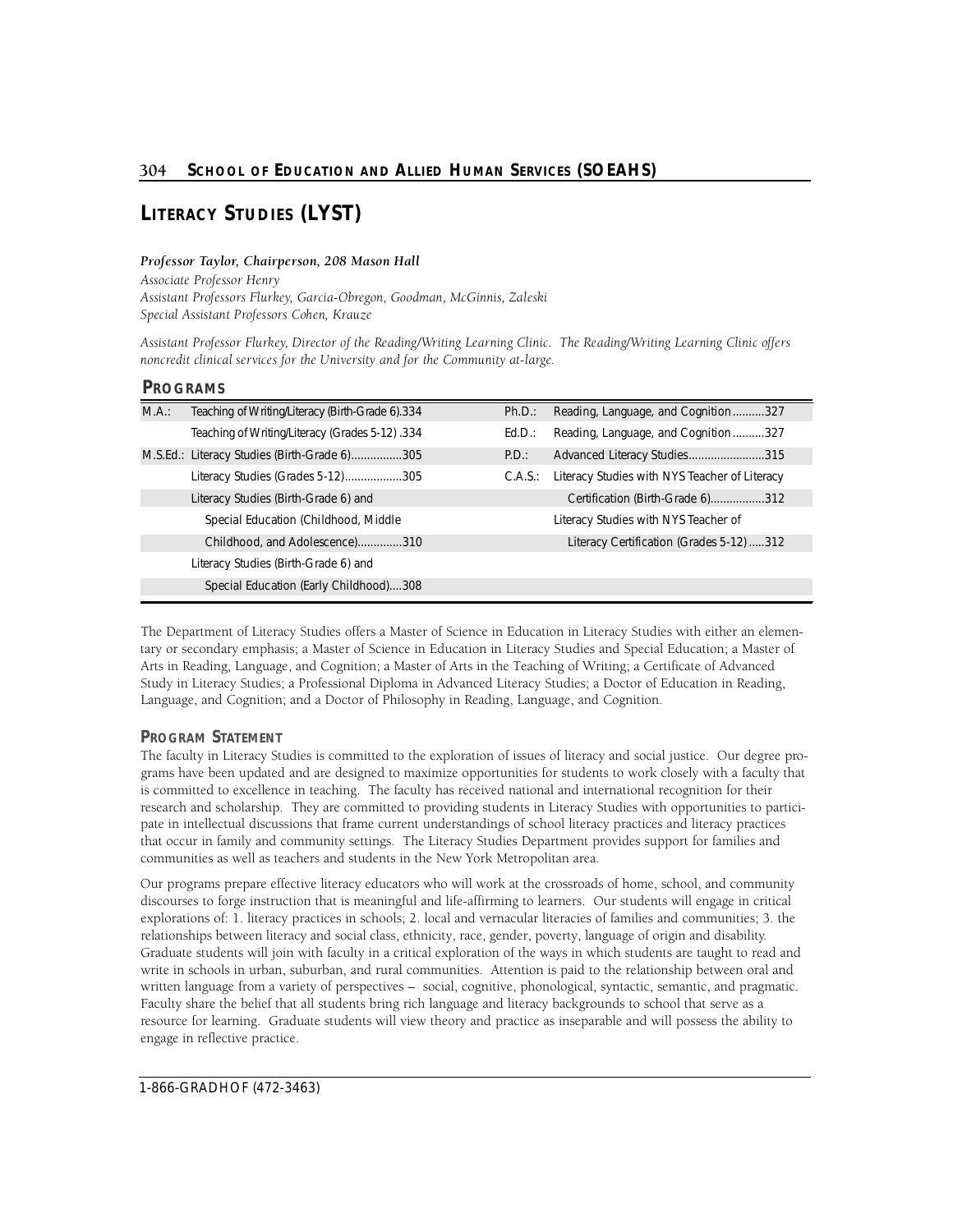# **1HJ01 HOFSTRA UNIVER <sup>S</sup> ITY GS** Graduate Studies *CITERACY STUDIES* (LYST) 305

# **MASTER OF SCIENCE IN EDUCATION: LITERACY STUDIES (BIRTH-GRADE 6 OR GRADES 5-12)**

 *Assistant Professor Goodman, Graduate Program Dire c t o r, (516) 463-5563, readzg@hofstra.edu* 

Programs leading to Initial/Professional Certification for teaching Literacy:

- Program I (Birth-Grade 6)
- Program II (Grades 5-12)

# **PROGRAM OVERVIEW**

The master's programs in Literacy Studies are designed for certified teachers to introduce students to contemporary theory and practice in literacy studies, so that they become effective scholar practitioners who understand and deliver high quality literacy instruction and offer proactive literacy leadership to schools and community agencies. Our programs reflect advances in literacy research and policies by the New York State Board of Regents regarding learning standards. These policies are designed to articulate the highest learning standards possible for all students and to balance attainment of these standards with consideration of issues of equity and access to education for economically disadvantaged and traditionally underrepresented groups at all levels of the education system.

Our programs prepare scholar practitioners to work with students Birth through Grade 6, and Grade 5 through 12. Students will work at broadening the definition of literacy practices beyond traditional school-based literacy in order to address the issues of equity, access, and opportunity that are involved in literacy acquisition in communities that are as economically, linguistically and ethnically diverse as those found in New York State.

These programs prepare students to meet the educational requirements for certification as literacy specialists in early childhood and childhood education, Birth through Grade 6, or middle childhood and adolescence, Grade 5 through Grade 12. The degree provides students with the opportunity to participate in classes that focus on the most current understandings of literacy and pedagogical practices. Students are prepared for the following teaching positions:

- 1. Classroom teachers with advanced preparation in literacy instruction.
- 2. Literacy specialists with advanced preparation in one-on-one and small group instruction in literacy processes.
- 3. Literacy specialists prepared to work collaboratively with classroom teachers in designing and implementing effective literacy instruction in inclusive environments.

#### **ADMISSION REQUIREMENTS**

- 1. B.A. or B.S. degree with a minimum GPA of 3.0.
- 2. Two letters of recommendation.
- 3. Possession of a New York State Initial or Provisional Teaching Certificate (see note b below).
- 4. Interview with a Program Director in Literacy Studies.

Notes: (a) Admission to graduate study requires a baccalaureate degree with a general core in the liberal arts and sciences in order to meet New York State certification requirements. (b) Admission to graduate study with Provisional Certification requires that a student take 3 s.h. of a New York State approved undergraduate or graduate course in Special Education as a prerequisite or corequisite to study. (c) Graduate students who enter a program of study on a nonmatriculated basis are limited to a maximum of 12 semester hours of course work. (d) A maximum of 9 semester hours of advanced standing may be accepted for relevant graduate course work taken elsewhere.

# **GRADUATION REQUIREMENTS**

- 1. Completion of a minimum of 36 semester hours in prescribed courses with a minimum grade point average of 3.0.
- 2. Completion of a minimum of 70 hours of field experiences which includes a 50 hour practicum.
- 3. Successful presentation of a learning portfolio to faculty and peers.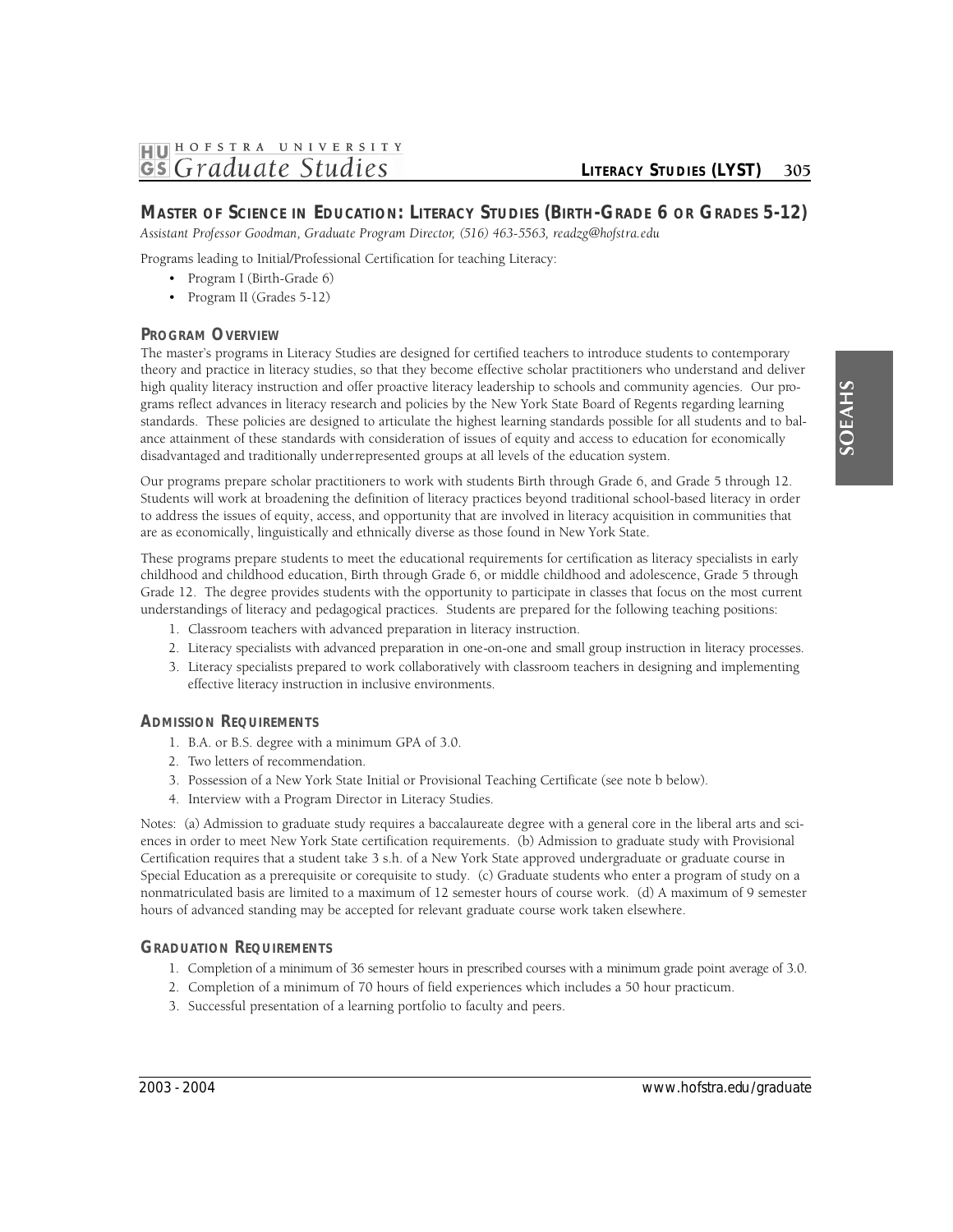## **TEACHER CERTIFICATION REQUIREMENTS**

Students who graduate from the M.S. in Education in Literacy Studies can apply for either Initial or Professional certification. Professional certification requires completion of three years of full-time teaching in a public school setting by the time of graduation from the master's program. Teachers who do not complete this teaching requirement before graduation may apply for Initial certification in Literacy Studies from Hofstra's Certification Office. In addition, all students who are recommended by Hofstra's Certification Office must provide documentation of attending seminars in Substance Abuse, School Violence, and Child Abuse. Professional Certification as a Literacy Specialist requires the completion of a 50 hour supervised practicum by all students.

# **Program I: M.S. in Education in Literacy Studies (Birth-Grade 6)** (36 s.h.)

The sequence listed below is recommended. However, Phase I courses must be completed before entering Phase II. LYST 240, 241 are prerequisites for LYST 242. LYST 300 must be taken as part of the first 12 semester hours of study. LYST 301 must be taken as part of the final 12 semester hours of study. Electives may be taken at any time.

| Phase I: 19 s.h. |      |                                                                                                                    |
|------------------|------|--------------------------------------------------------------------------------------------------------------------|
| <b>LYST</b>      | 200A | Introduction to Literacy Studies, 3 s.h.                                                                           |
|                  | 208  | Language & Literacy in Urban Settings, 3 s.h. or                                                                   |
|                  | 212  | Family, Community, & School Literacies: Cultural Perspectives, 3 s.h.                                              |
|                  | 213  | Introduction to Bilingual & Biliteracy Instruction for Children & Adolescents, 3 s.h.                              |
|                  | 214  | Language & Literacy in Early Childhood & Childhood, 3 s.h.                                                         |
|                  | 216  | Literacy Learning at Home & in School: Social Contexts in Which Young Children<br>Learn to Read & Write, 3 s.h. or |
|                  | 218  | Reading & Writing Practices in Early Childhood & Childhood, 3 s.h.                                                 |
|                  | 220  | Literature in the Lives of Young Children, 3 s.h.                                                                  |
|                  | 300  | Introduction to Portfolio Preparation, 1 s.h.                                                                      |
| Phase II: 13 s.h |      |                                                                                                                    |
| LYST             | 240  | Assessment & Evaluation of Reading & Writing, 3 s.h.                                                               |
|                  | 241  | Miscue Analysis & Retrospective Miscue Analysis, 3 s.h.                                                            |
|                  | 242  | Literacy Practicum: Assessing the Complexity of Student Learning<br>(Birth through Grade 6), 3 s.h.                |
|                  | 250  | Literacy Teacher as Researcher, 3 s.h. or                                                                          |
|                  | 251  | Children & Adolescents as Literacy Ethnographers in Communities & Schools, 3 s.h.                                  |
|                  | 301  | Portfolio Advisement & Presentation, 1 s.h.                                                                        |
|                  |      |                                                                                                                    |

#### **International Scholars' Forum: 1 s.h.**

An International Scholars' Forum (LYST 351) is offered each semester for one semester hour. It is expected that students will take at least one International Scholars' Forum for one semester hour. Students can take three additional International Scholars' Forums to satisfy their elective requirements.

#### **Electives: 3 s.h.**

A student may select any graduate course in the School of Education and Allied Human Services, or in the University, as an elective with advisement. The following electives are recommended:

| <b>LYST</b> | 244   | Advanced Retrospective Miscue Analysis, 3 s.h.                    |
|-------------|-------|-------------------------------------------------------------------|
|             | 245   | Revaluing Readers & Writers, 3 s.h.                               |
|             | 247   | Language, Discourse, & Cinema: Implications for Schooling, 3 s.h. |
|             | 351   | International Scholars' Forum, 1 s.h.                             |
| FDED        | - 220 | Aesthetic Education, 3 s.h.                                       |
|             | 225   | The Museum as Educator, 3 s.h.                                    |
| MHAE 231    |       | Teaching Elementary School Children About Health, 3 s.h.          |
| <b>SPED</b> | 201   | The Exceptional Child, 3 s.h.                                     |

1-866-GRADHOF (472-3463)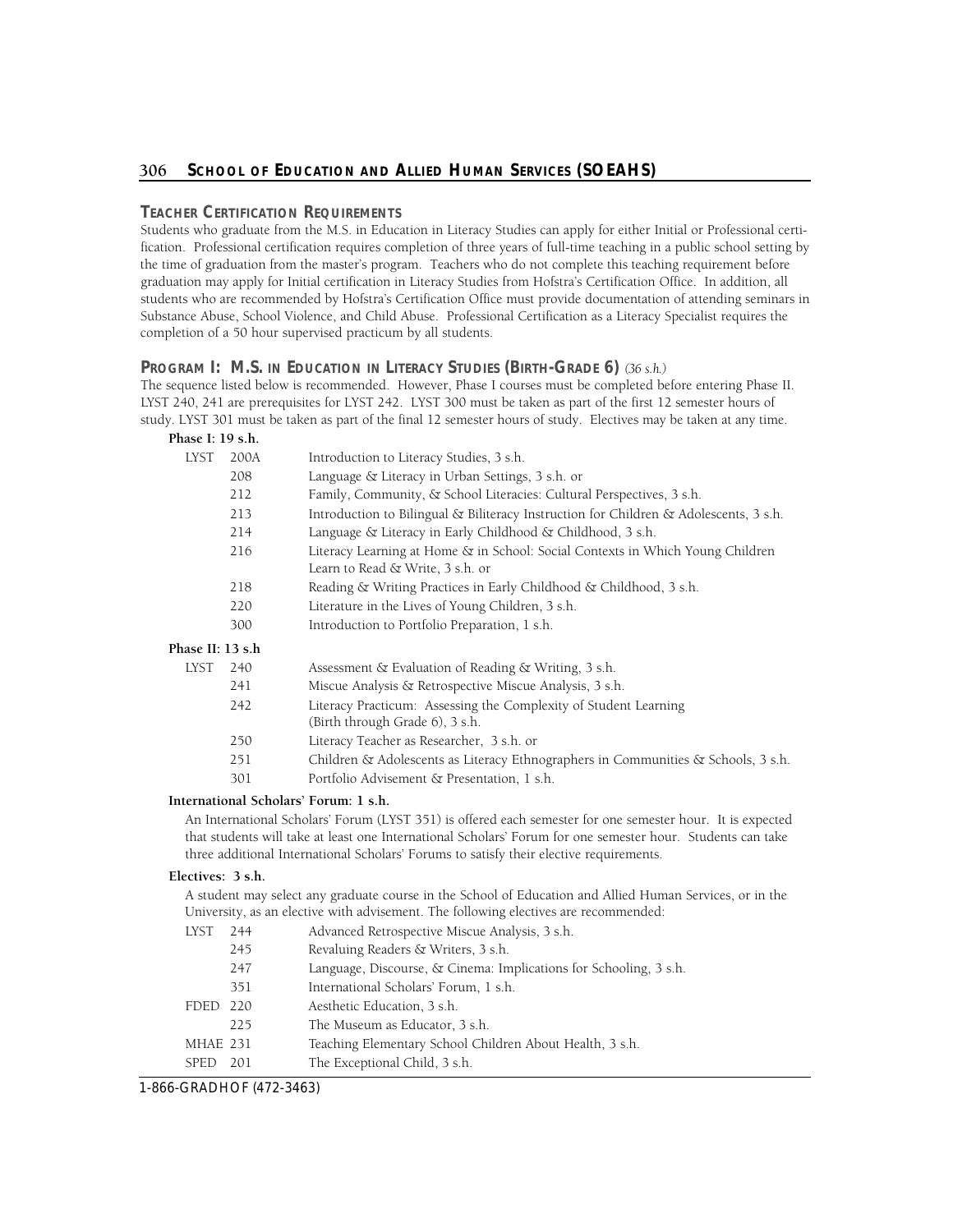## **ADDITIONAL CERTIFICATION IN GRADES 5-12** *(12 s.h.)*

Students who specialize in Early Childhood and Childhood (Birth through Grade 6) may obtain specialization in Middle Childhood and Adolescence (Grade 5 through 12) by also taking the following courses:

| LYST | 215A | Language & Literacy in Middle Childhood & Adolescence, 3 s.h.                          |
|------|------|----------------------------------------------------------------------------------------|
|      | 217A | Reading & Writing With Adolescents, 3 s.h. or                                          |
|      | 219  | Reading & Writing Workshop for Teachers, 3 s.h.                                        |
|      | 221  | Literature for Adolescents and Young Adults, 3 s.h.                                    |
|      | 243  | Literacy Practicum: Assessing the Complexity of Student Learning (Grades 5-12), 3 s.h. |
|      |      |                                                                                        |

#### **PROGRAM II: M.S. IN EDUCATION IN LITERACY STUDIES (GRADES 5-12)** *(36 s.h.)*

The sequence presented below is recommended. However, Phase I courses must be completed before entering Phase II. LYST 240 and 241 are prerequisites for LYST 243 . LYST 300 must be taken as part of the first 12 semester hours of study. LYST 301 must be taken as part of the final 12 semester hours of study. Electives may be taken at any time. **Phase I: 19 s.h.** 

| <b>LYST</b>       | 200A | Introduction to Literacy Studies, 3 s.h.                                                |
|-------------------|------|-----------------------------------------------------------------------------------------|
|                   | 209  | Language, Culture & Identity: Literacy Issues for Adolescents & Young Adults, 3 s.h. or |
|                   | 212  | Family, Community, & School Literacies: Cultural Perspectives, 3 s.h.                   |
|                   | 213  | Introduction to Bilingual & Biliteracy Instruction for Children & Adolescents, 3 s.h.   |
|                   | 215A | Language & Literacy in Middle Childhood & Adolescence, 3 s.h.                           |
|                   | 217A | Reading & Writing With Adolescents, 3 s.h. or                                           |
|                   | 219  | Reading & Writing Workshop for Teachers, 3 s.h.                                         |
|                   | 221  | Literature for Adolescents & Young Adults, 3 s.h.                                       |
|                   | 300  | Introduction to Portfolio Preparation, 1 s.h.                                           |
| Phase II: 13 s.h. |      |                                                                                         |
| LYST              | 240  | Assessment & Evaluation of Reading & Writing, 3 s.h.                                    |
|                   | 241  | Miscue Analysis & Retrospective Miscue Analysis, 3 s.h.                                 |
|                   | 243  | Literacy Practicum Assessing the Complexity of Student Learning (Grades 5-12), 3 s.h.   |
|                   | 250  | Literacy Teacher as Researcher, 3 s.h. or                                               |
|                   | 251  | Children & Adolescents as Literacy Ethnographers in Communities & Schools, 3 s.h.       |
|                   | 301  | Portfolio Advisement & Presentation, 1 s.h.                                             |
|                   |      |                                                                                         |

## **International Scholars' Forum: 1 s.h.**

An International Scholars' Forum (LYST 351) is offered each semester for one semester hour. It is expected that students will take at least one International Scholars' Forum. Students can take three additional International Scholars' Forums to satisfy their elective requirements.

#### **Electives: 3 s.h.**

A student may select any graduate course in the School of Education and Allied Human Services, or in the University as an elective with advisement. The following electives are recommended:

| LYST     | 244  | Advanced Retrospective Miscue Analysis, 3 s.h.                    |
|----------|------|-------------------------------------------------------------------|
|          | 245  | Revaluing Readers & Writers, 3 s.h.                               |
|          | 247  | Language, Discourse, & Cinema: Implications for Schooling, 3 s.h. |
|          | 351  | International Scholars' Forum, 1 s.h.                             |
| FDED 220 |      | Aesthetic Education, 3 s.h.                                       |
|          | 225  | The Museum as Educator, 3 s.h.                                    |
| MHAE 231 |      | Teaching Elementary School Children About Health, 3 s.h.          |
| SPED     | -201 | The Exceptional Child, 3 s.h.                                     |
|          |      |                                                                   |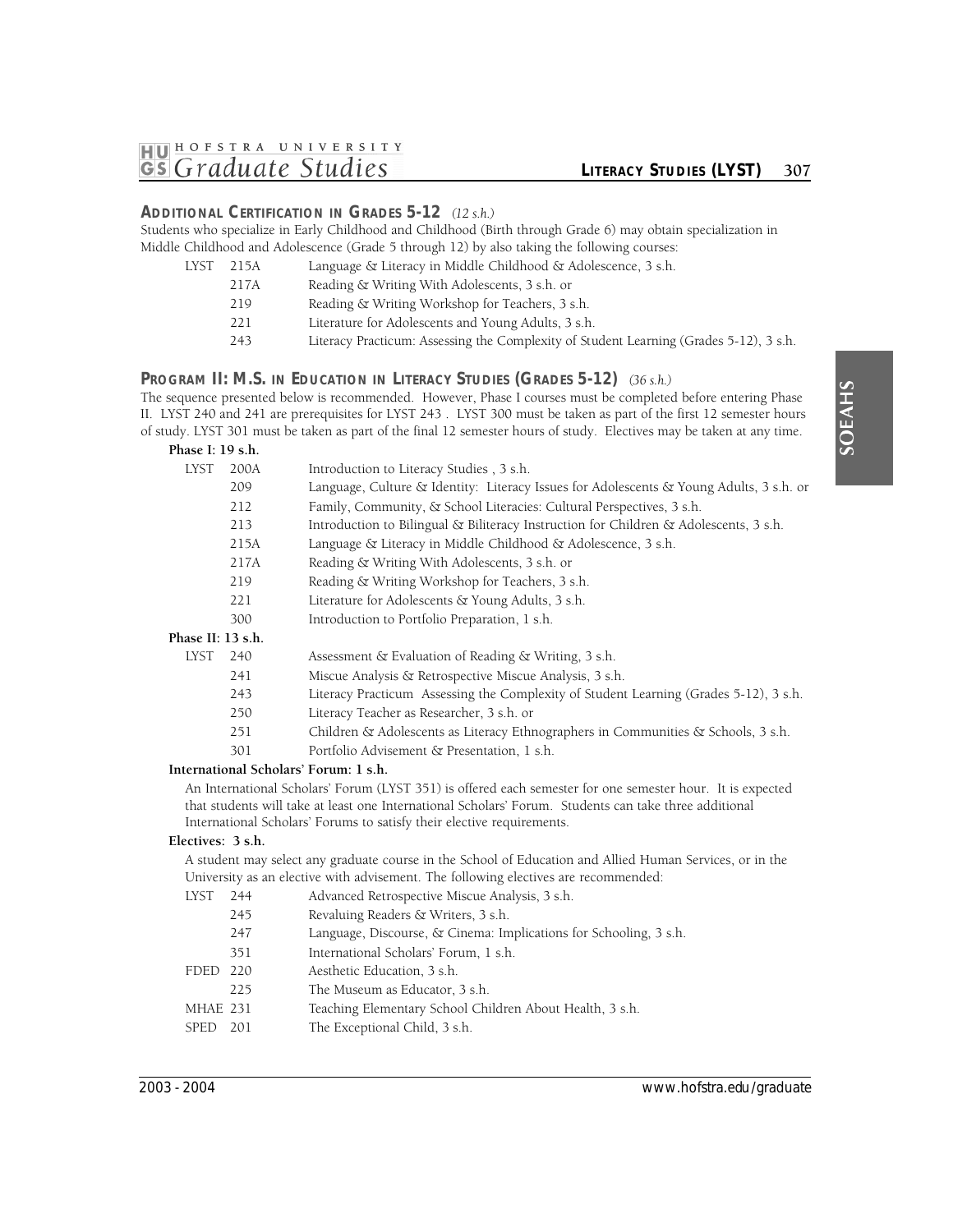# 308 School of Education and Allied Human Services (SOEAHS)

## **ADDITIONAL CERTIFICATION IN BIRTH-GRADE 6** *(12 s.h.)*

Students who specialize in Middle Childhood and Adolescence (Grade 5 through 12) may obtain specialization in Early Childhood and Childhood (Birth through Grade 6) by also taking the following courses:

| LYST | 214 | Language & Literacy in Early Childhood & Childhood, 3 s.h.                                                      |
|------|-----|-----------------------------------------------------------------------------------------------------------------|
|      | 216 | Literacy Learning at Home & in School: Social Contexts of Young Children Learning to<br>Read & Write, 3 s.h. or |
|      | 218 | Reading & Writing Practices in Early Childhood & Childhood, 3 s.h.                                              |
|      | 220 | Literature in the Lives of Young Children, 3 s.h.                                                               |
|      | 242 | Literacy Practicum: Assessing the Complexity of Student Learning<br>(Birth through Grade 6), 3 s.h.             |

# **TEACHER CERTIFICATION REQUIREMENTS**

 The M.S. in Education in Literacy Studies provides Professional Certification as a Literacy Specialist for students who have already completed their requirements for Initial or Provisional Certification by New York State. Professional Certification as a Literacy Specialist requires the completion of a 50 hour supervised practicum. Students who enter the program in Literacy Studies who have not completed three years of teaching in a public school setting, but have completed their other requirements, can apply for Initial Certification as a Literacy Specialist upon completion of the program.

# **MASTER OF SCIENCE IN EDUCATION: LITERACY STUDIES (BIRTH-GRADE 6) AND** SPECIAL EDUCATION (EARLY CHILDHOOD)

Assistant Professor Goodman, Graduate Program Director, (516) 463-5563, readzg@hofstra.edu

# **PROGRAM OVERVIEW**

 The dual master's program in Literacy Studies and Special Education is designed for certified teachers who seek to meet New York State educational requirements for certification as literary specialists (Birth through Grade 6) and teachers of special education in Early Childhood. Graduates of this program are certified for the following teaching positions:

- 1. Classroom teachers with advanced preparation in literacy instruction, birth to grade 6.
- 2. Literacy specialists with advanced preparation in one-on-one and small group instruction in literacy processes, birth to grade 6.
- 3. Literacy specialists prepared to work collaboratively with classroom teachers in designing and implementing effective literacy instruction in inclusive environments, birth to grade 6.
- 4. Teachers of special education with advanced preparation in literacy instruction in early childhood.

The following principles, which are consistent with New York State Education Department principles of articulation and collaboration, underlie this dual master's program:

- 1. A commitment in all of our courses to include instruction on current New York State Standards for Literacy and the Language Arts, and the means to implement these standards in classrooms and schools.
- 2. A commitment to address the new certification requirements articulated by New York State, including the preparation of separate course requirements and fieldwork requirements for students in Literacy Studies (Birth through Grade 6), as well as provision for the Early Childhood developmental level in Special Education. The certification requirements for Special Education are met within course work and fieldwork in Early Childhood and conform to the standards and guidelines of the Council for Exceptional Children.
- 3. Revision of all our programs to include the latest pedagogical understandings and practices in literacy instruction and special education.
- 4. A commitment to social justice and equity, and to broadening the definition of literacy practices beyond traditional school-based literacy in order to address issues of equity, access, and opportunity that are involved in literacy acquisition in communities that are as economically, linguistically, and ethnically diverse as those found in New York State.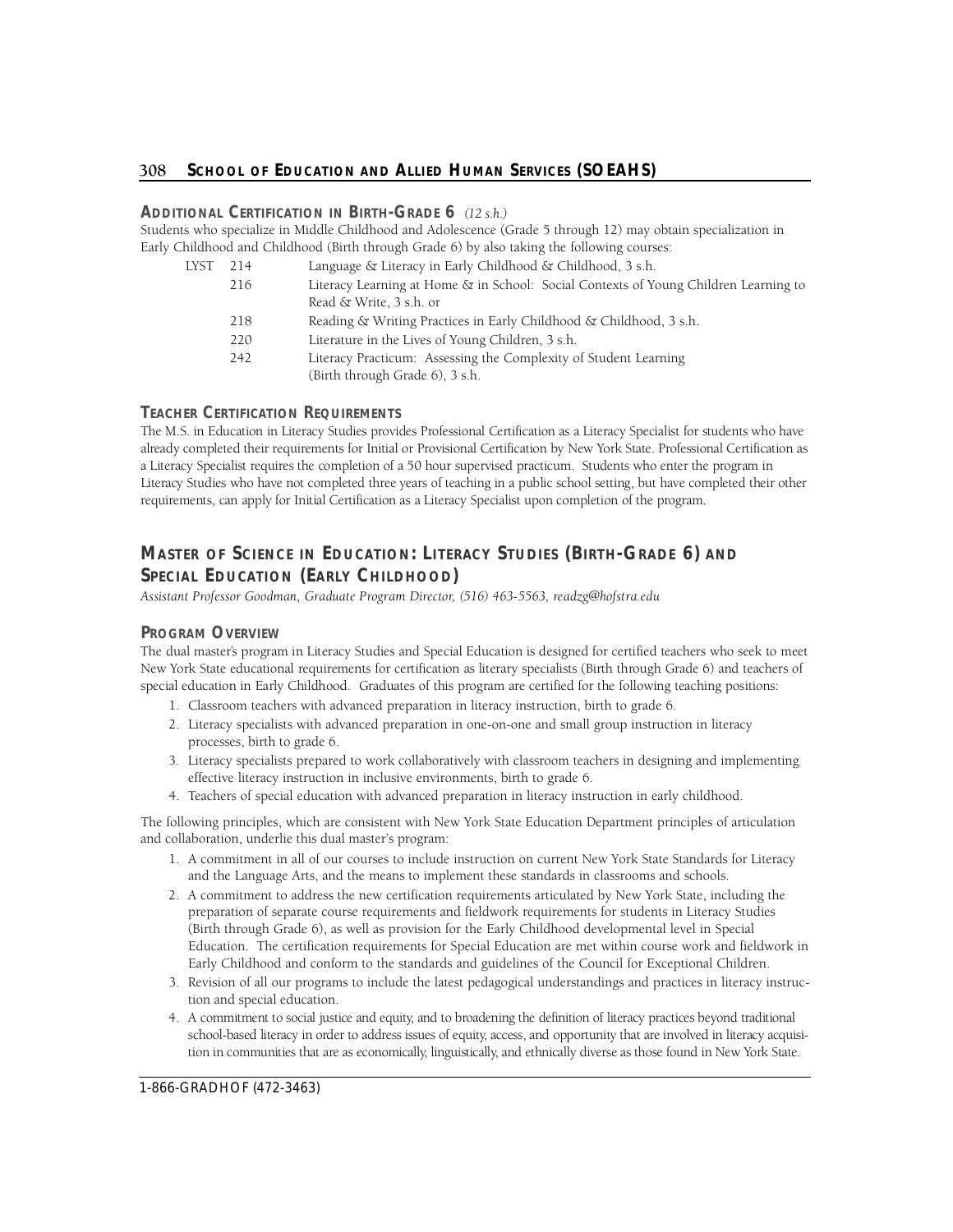# **ADMISSION REQUIREMENTS**

- 1. B.A. or B.S. degree, with minimum GPA of 3.0.
- 2. Two letters of recommendation.
- 3. Possession of a New York State Initial or Provisional Teaching Certificate in Early Childhood, Childhood, Elementary Education, or Secondary Education (see note (b) and (e) below).
- 4. Interview with faculty member in Literary Studies and Special Education.

Notes: (a) Admission to graduate study requires a baccalaureate degree with a general core in the liberal arts and sciences in order to meet New York State certification requirements. (b) Students who enter the dual program must have taken the New York State LAST examination prior to admission. (c) Graduate students who enter a program of study on a nonmatriculated basis are limited to a maximum of 12 semester hours of course work. (d) A maximum of 9 semester hours of advanced standing may be accepted for relevant graduate course work taken elsewhere. (e) Students who have initial/provisional certification in an area of study other than those listed above in #3 should speak to the department adviser for requirements for admissions.

#### **GRADUATION REQUIREMENTS**

- 1. Completion of a minimum of 26 semester hours in prescribed Literacy Studies courses and a minimum of 21-24 semester hours in Special Education with a minimum grade point average of 3.0 for all courses.
- 2. Completion of a minimum of a 50 hour practicum in Literacy Studies and 100 hours of supervised student teaching in Special Education under advisement of the Special Education coordinator.
- 3. Successful presentation of a learning portfolio to faculty and peers in Literacy Studies and successful completion of a comprehensive examination in Special Education.

#### **TEACHER CERTIFICATION REQUIREMENTS**

 lic school setting by the time of graduation from the master's program. Teachers who do not complete this teaching Students who graduate from the M.S. in Education in Literacy Studies and Special Education can apply for either Initial or Professional certification. Professional certification requires completion of three years of full-time teaching in a pubrequirement before graduation may apply for Initial certification in Literacy Studies from Hofstra's Certification Office.

Upon the successful completion of a teacher education program, students will be eligible to apply for the University's recommendation for New York State Certification. For Initial or Professional certification, students are required to complete seminars in the Identification of Child Abuse and Maltreatment, Substance Abuse and/or Safe Schools Against Violence in Education. Information regarding the fingerprinting requirements can be obtained from the Certification Office, 214 Mason Hall.

# **PROGRAM OF STUDY: LITERACY STUDIES (BIRTH-GRADE 6) AND**

#### **SPECIAL EDUCATION (EARLY CHILDHOOD)** *(47-50 s.h.)*

Students take 47-50 s.h. for the dual certification in Literacy Studies (Birth to Grade 6) and Special Education (Early Childhood): 26 s.h. in Literacy Studies and 21-24 s.h. in Special Education . Phase I courses must be completed before entering Phase II. LYST 240 and 241 are prerequisites for LYST 242. LYST 300 must be taken as part of the first 12 s.h. of study. It is recommended that students take courses in Literacy Studies and Special Education concurrently as listed in the table below.

| Phase I: 28 s.h. |      |                                                                                       |
|------------------|------|---------------------------------------------------------------------------------------|
| <b>LYST</b>      | 200A | Introduction to Literacy Studies, 3 s.h.                                              |
|                  | 208  | Language & Literacy in Urban Settings, 3 s.h. or                                      |
|                  | 212  | Family, Community, & School Literacies: Cultural Perspectives, 3 s.h., or             |
|                  | 213  | Introduction to Bilingual & Biliteracy Instruction for Children & Adolescents, 3 s.h. |
|                  |      |                                                                                       |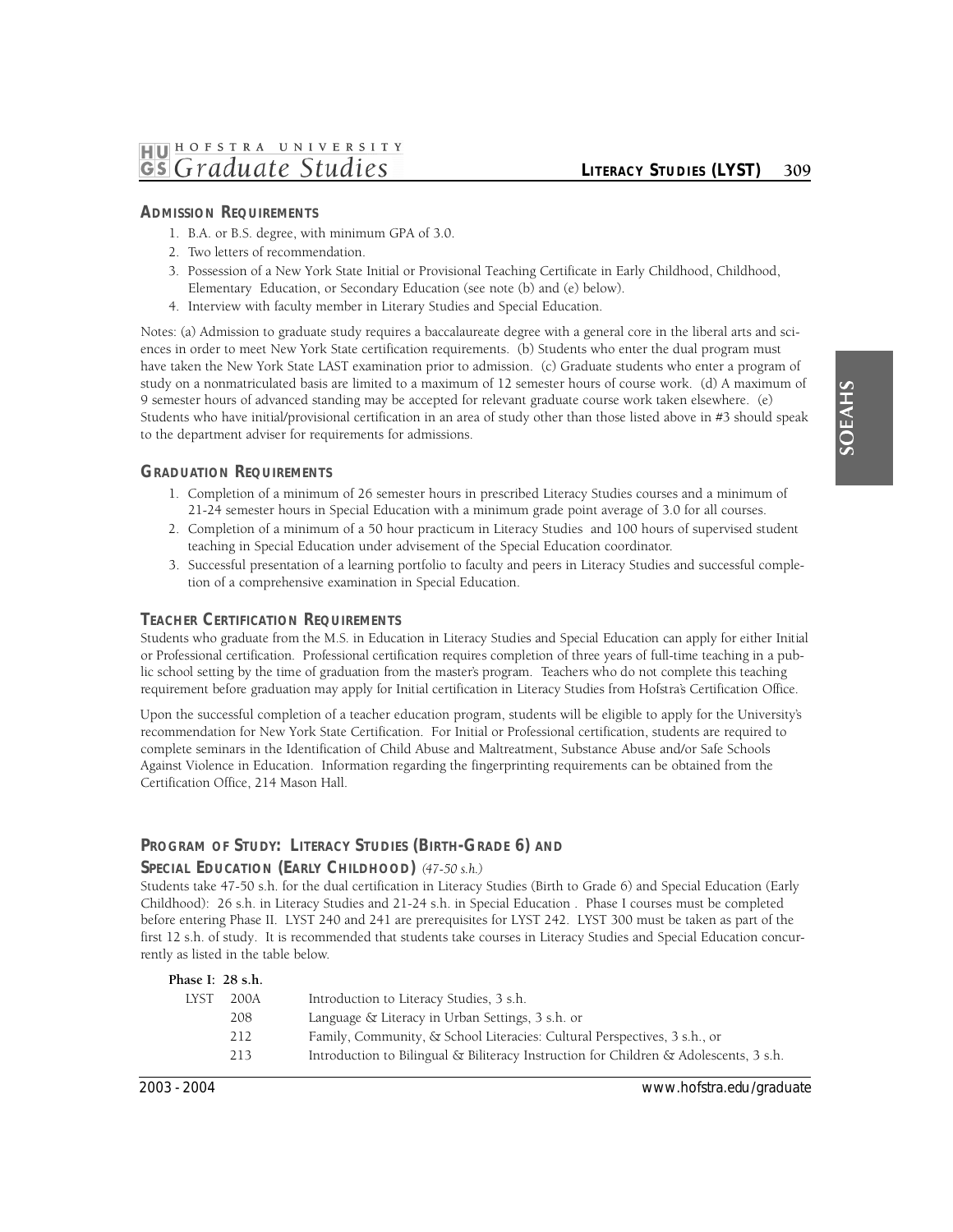|             | 216                  | Literacy Learning at Home & in School: Social Contexts of Young Children Learning to<br>Read & Write, 3 s.h. or |
|-------------|----------------------|-----------------------------------------------------------------------------------------------------------------|
|             | 218                  | Reading & Writing Practices in Early Childhood & Childhood, 3 s.h.                                              |
|             | 220                  | Literature in the Lives of Young Children, 3 s.h.                                                               |
|             | 300                  | Introduction to Portfolio Preparation, 1 s.h.                                                                   |
| <b>SPED</b> | 207                  | Introduction to Young Children With Disabilities, 3 s.h.                                                        |
|             | 208                  | Educational Intervention for Young Children With Disabilities, 3 s.h.                                           |
|             | 209                  | Early Intervention: Infant Stimulation, 3 s.h.                                                                  |
|             | 210                  | The Creative Arts in Special Education, 3 s.h.                                                                  |
|             | 216                  | Assessment & Diagnosis in Early Childhood Special Education, 3 s.h.                                             |
|             | Phase II: 19-22 s.h. |                                                                                                                 |
| LYST        | 240                  | Assessment & Evaluation of Reading & Writing, 3 s.h.                                                            |
|             | 241                  | Miscue Analysis & Retrospective Miscue Analysis, 3 s.h.                                                         |
|             | 242                  | Literacy Practicum: Assessing the Complexity of Student Learning (Birth through                                 |
|             |                      | Grade 6), 3 s.h.                                                                                                |
|             | 245                  | Revaluing Readers & Writers, 3 s.h.                                                                             |
|             | 301                  | Portfolio Advisement & Presentation, 1 s.h.                                                                     |
| <b>SPED</b> | 226                  | Early Intervention & Related Services in Early Childhood Special Education, 3 s.h.                              |
|             |                      | Select one of the following with the advisement of the Special Education coordinator:                           |
| <b>SPED</b> | 237                  | Teaching Students with Disabilities, 6 s.h. or                                                                  |
|             | 237A                 | Teaching Students with Disabilities, 3 s.h.                                                                     |

# **MASTER OF SCIENCE IN EDUCATION: LITERACY STUDIES (BIRTH-GRADE 6) AND** SPECIAL EDUCATION (CHILDHOOD, MIDDLE CHILDHOOD, AND ADOLESCENCE)

 *Assistant Professor Goodman, Graduate Program Dire c t o r, (516) 463-5563, readzg@hofstra.edu* 

# **PROGRAM OVERVIEW**

The dual master's program in Literacy Studies and Special Education is designed for certified teachers who seek to meet New York State educational requirements for certification as literacy specialists (Birth through Grade 6) and teachers of students with disabilities (Childhood, Middle Childhood, and Adolescence). Graduates of this program are certified for the following teaching positions:

- 1. Classroom teachers with advanced preparation in literacy instruction, Birth through Grade 6.
- 2. Literacy specialists with advanced preparation in one-on-one and small group instruction in literacy processes, Birth through Grade 6.
- 3. Literacy specialists prepared to work collaboratively with classroom teachers in designing and implementing effective literacy instruction in inclusive environments, Birth through Grade 6.
- 4. Teachers of students with Disabilities (Childhood, Middle Childhood, and Adolescence) with advanced preparation in literacy instruction (Birth through Grade 6).

# **ADMISSION REQUIREMENTS**

- 1. B.A. or B.S. degree, with a minimum GPA of 3.0.
- 2. Two letters of recommendation.
- 3 Possession of a New York State Initial or Provisional Teaching Certificate in Early Childhood, Elementary Education, or Secondary Education (see Notes (b) and (e) below).
- 4. Interview with Program Directors in Literacy Studies and Special Education.

1-866-GRADHOF (472-3463)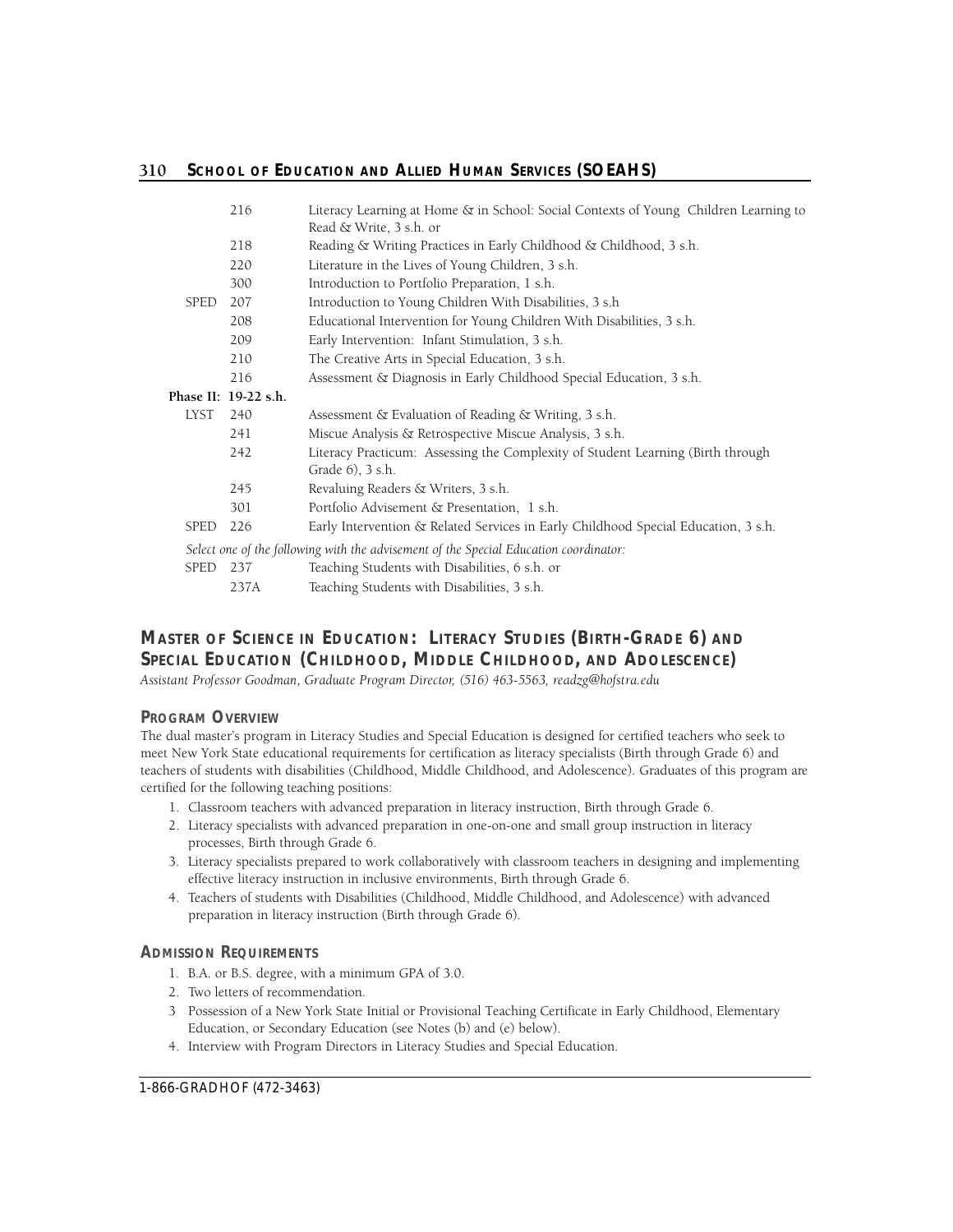# **1HJ01 HOFSTRA UNIVER <sup>S</sup> ITY**  *GS Graduate Studies LITERACY STUDIES (LYST)* 311

Notes: (a) Admission to graduate study requires a baccalaureate degree with a general core in the liberal arts and sciences in order to meet New York State certification requirements. (b) Students who enter the dual program must have taken the New York State LAST examination prior to admission. (c) Graduate students who enter a program of study on a nonmatriculated basis are limited to a maximum of 12 semester hours of course work. (d) A maximum of 9 semester hours of advanced standing may be accepted for relevant graduate course work taken elsewhere. (e) Students who have initial/provisional certification in an area of study other than those listed above in #3 should speak to the department adviser for requirements for admissions.

# **GRADUATION REQUIREMENTS**

- 1. Completion of a minimum of 26 semester hours in prescribed Literacy Studies courses and a minimum of 25-28 semester hours in Special Education with a minimum grade point average of 3.0.
- 2. Completion of a minimum of a 50 hour practicum in Literacy Studies and 100 hours of supervised student teaching in Special Education with the advisement of the Special Education coordinator.
- 3. Successful presentation of a learning portfolio to faculty and peers in Literacy Studies and successful completion of a comprehensive examination in Special Education.

# **TEACHER CERTIFICATION REQUIREMENTS**

Students who graduate from the M.S. Ed. in Literacy Studies and Special Education can apply for either Initial or Professional certification. Professional certification requires completion of three years of full-time teaching in a public school setting by the time of graduation from the master's program. Teachers who do not complete this teaching requirement before graduation will apply for Initial certification in Literacy Studies and Special Education from Hofstra University's Certification Office.

Upon the successful completion of a teacher education program, students will be eligible to apply for the University's recommendation for New York State Certification. For Initial or Professional certification, students are required to complete seminars in the Identification of Child Abuse and Maltreatment, Substance Abuse and/or Safe Schools Against Violence in Education. Information regarding the fingerprinting requirements can be obtained from the Certification Office, 214 Mason Hall.

# **PROGRAM OF STUDY: LITERACY STUDIES (BIRTH-GRADE 6) AND**

#### **SPECIAL EDUCATION (CHILDHOOD, MIDDLE CHILDHOOD, AND ADOLESCENCE)** *(51-54 s.h.)*

Students take 51-54 s.h. for the dual certification in Literacy Studies (Birth through Grade 6) and Special Education (Childhood, Middle Childhood, and Adolescence): 26 s.h. in Literacy Studies and 25-28 s.h. in Special Education. Phase I courses must be completed before entering Phase II. LYST 240 and 241 are prerequisites for LYST 242. LYST 300 and SPED 277 must be taken as part of the first 12 s.h. of study. LYST 301 must be taken as part of the final 12 s.h. of study. Students must take SPED 201 or its equivalent as a corequisite to beginning this program. It is recommended that students take courses in Literacy Studies and Special Education concurrently as listed in the table below.

#### **Pre/Corequisite (or equivalent):**

| SPED 201         |      | The Exceptional Child, 3 s.h.                                                             |
|------------------|------|-------------------------------------------------------------------------------------------|
| Phase I: 28 s.h. |      |                                                                                           |
| LYST             | 200A | Introduction to Literacy Studies, 3 s.h.                                                  |
|                  | 208  | Language & Literacy in Urban Settings, 3 s.h., or                                         |
|                  | 212  | Family, Community, and School Literacies: Cultural Perspectives, 3 s.h., or               |
|                  | 213  | Introduction to Bilingual and Biliteracy Instruction for Children and Adolescents, 3 s.h. |
|                  | 214  | Language & Literacy in Early Childhood & Childhood, 3 s.h. or                             |
|                  | 216  | Literacy Learning at Home and in School: Social Contexts of Young Children Learning       |
|                  |      | to Read and Write, 3 s.h. or                                                              |
|                  | 218  | Reading & Writing Practices in Early Childhood & Childhood, 3 s.h.                        |
|                  |      |                                                                                           |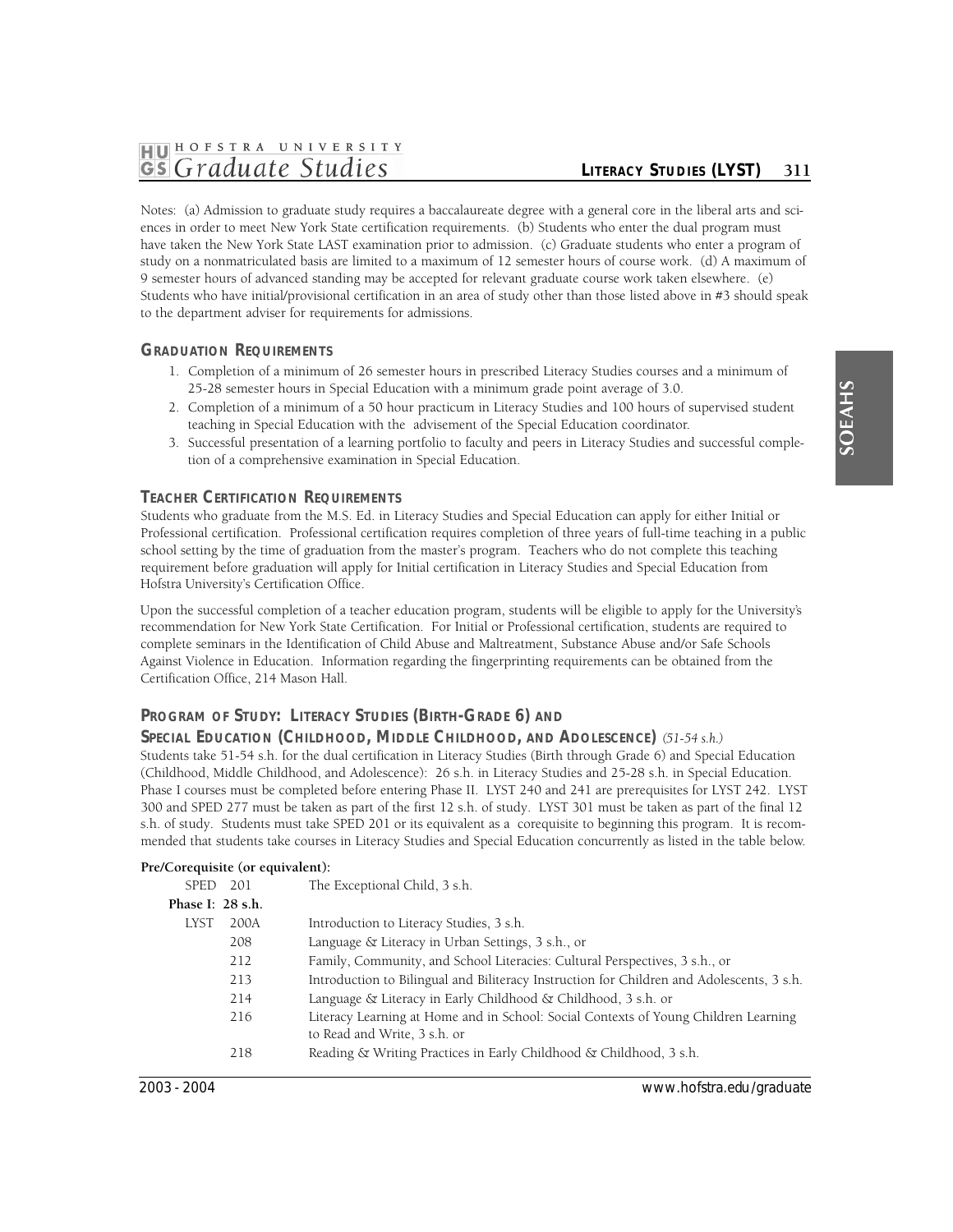|             | 200                  | Writing With Adolescents and Young Adults, 3 s.h.                                                            |
|-------------|----------------------|--------------------------------------------------------------------------------------------------------------|
|             | 300                  | Introduction to Portfolio Preparation, 1 s.h.                                                                |
| <b>SPED</b> | 204                  | Collaborative Partnerships with Families of Children with Disabilities, 3 s.h.                               |
|             | 211                  | Knowledge and Strategies for Teaching Students with Cognitive Disabilities, 3 s.h.                           |
|             | 241                  | Identification and Interventions for Children and Adolescents with Emotional/Behavioral<br>Disorders, 3 s.h. |
|             | 246                  | The Education of Students with Learning Disabilities and Other Associated Conditions, 3 s.h.                 |
|             | 277                  | Technology and Assistive Technology in Special Education, 3 s.h.                                             |
|             | Phase II: 15-28 s.h. |                                                                                                              |
| LYST        | 240                  | Assessment and Evaluation of Reading and Writing, 3 s.h.                                                     |
|             | 241                  | Miscue Analysis and Retrospective Miscue Analysis, 3 s.h.                                                    |
|             | 242                  | Literacy Practicum: Assessing the Complexity of Student Learning (Birth through Grade 6), 3 s.h.             |
|             | 245                  | Revaluing Readers and Writers, 3 s.h.                                                                        |
|             | 301                  | Portfolio Advisement and Presentation, 3 s.h.                                                                |
| <b>SPED</b> | 242                  | Psychoeducational Assessment in Special Education, 3 s.h.                                                    |
|             | 245                  | Curriculum and Methods for Students with Diverse Learning Needs, 3 s.h.                                      |
|             |                      | Select one of the following with advisement of Special Education coordinator:                                |
| <b>SPED</b> | 237                  | Teaching Students with Disabilities, 6 s.h. or                                                               |
|             | 237A                 | Practicum: Teaching Students with Disabilities, 3 s.h.                                                       |

# **CERTIFICATE OF ADVANCED STUDIES (C.A.S.): LITERACY STUDIES WITH NEW YORK STATE TEACHER OF LITERACY CERTIFICATION (BIRTH-GRADE 6 OR GRADES 5-12)**

Assistant Professor Garcia-Obregon, Graduate Program Director, (516) 463-5279, reaago@hofstra.edu

# **PROGRAM OVERVIEW**

The Certificate of Advanced Studies in Literacy Studies is designed for certified teachers with a master's degree who want additional certification in literacy. The programs in Literacy Studies introduce students to contemporary theory and practice in literacy studies, so that they become effective scholar practitioners who understand and deliver high quality literacy instruction and offer proactive literacy leadership to schools and community agencies. Our programs reflect advances in literacy research and policies by the New York State Board of Regents regarding learning standards. These policies are designed to articulate the highest learning standards possible for all students and balance attainment of these standards with consideration of issues of equity and access to education for economically disadvantaged and traditionally underrepresented groups at all levels of the education system.

Our programs prepare scholar practitioners to work with students Birth through Grade 6, and Grade 5 through Grade 12. Students will work at broadening the definition of literacy practices beyond traditional school-based literacy in order to address the issues of equity, access, and opportunity that are involved in literacy acquisition in communities that are economically, linguistically and ethnically diverse as those found in New York State.

These, programs leading to Professional Certification for teaching of Literacy, prepare students to meet the educational requirements for certification as literacy specialists in early childhood and childhood education, birth through grade 6, or middle childhood and adolescence, grade 5 through grade 12. The Certificate of Advanced Studies provides students with the opportunity to participate in classes that focus on the most current understandings of literacy and pedagogical practices. Students are prepared for the following teaching positions:

- 1. Classroom teachers with advanced preparation in literacy instruction.
- 2. Literacy specialists with advanced preparation in one-on-one and small group instruction in literacy processes.
- 3. Literacy specialists prepared to work collaboratively with classroom teachers in designing and implementing effective literacy instruction in inclusive environments.

1-866-GRADHOF (472-3463)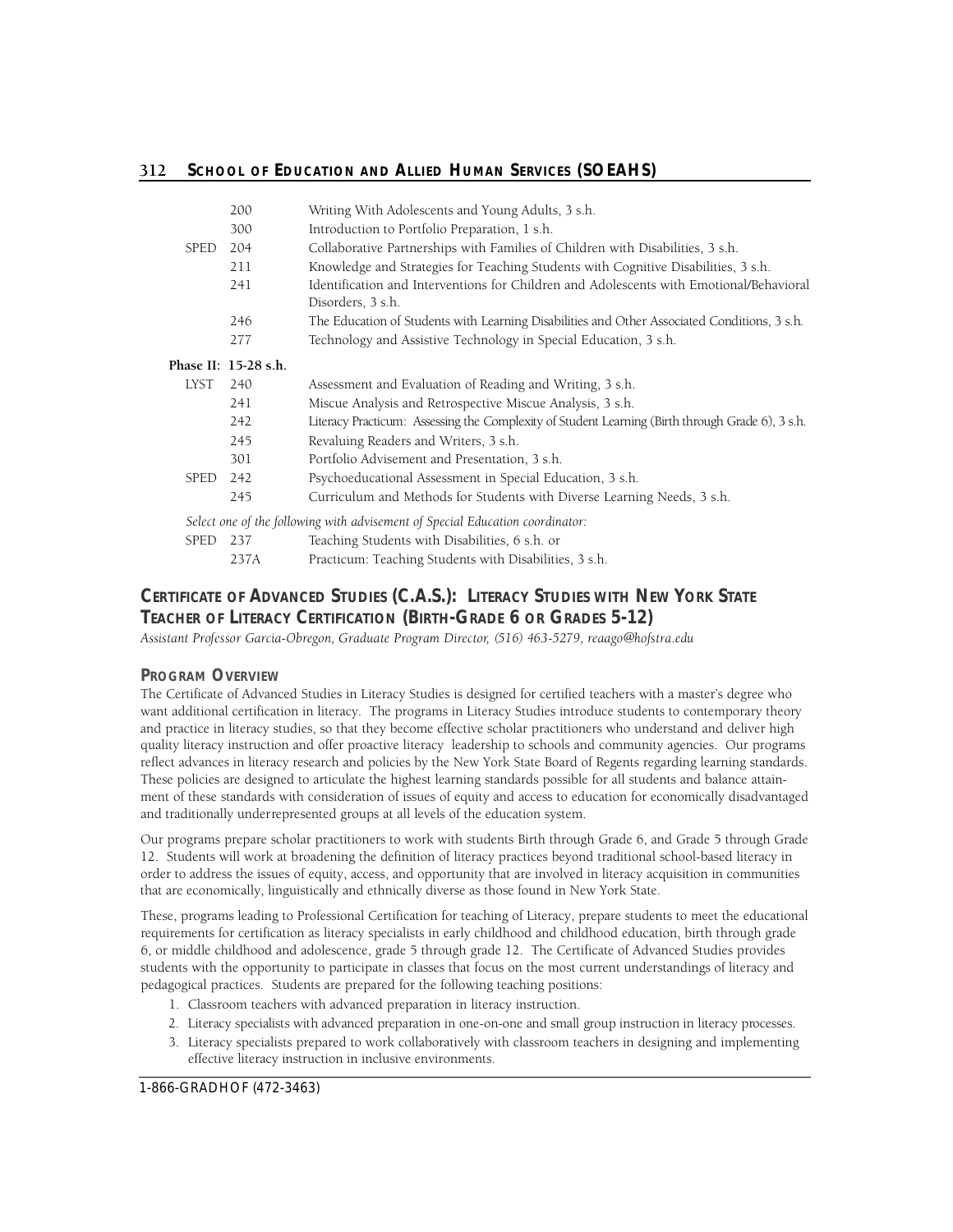## **ADMISSION REQUIREMENTS**

- 1. M.A. or M.S. degree, with a minimum GPA of 3.0.
- 2. Two letters of recommendation.
- 3. Possession of a New York State Teaching Certificate (See note (b) below).
- 4. Interview with faculty member in Literacy Studies.

Notes: (a) Admission to graduate study requires a baccalaureate degree with a general core in the liberal arts and sciences in order to meet New York State certification requirements. (b) Admission to graduate study with Provisional Certification requires that a student take a 3 s.h. undergraduate or graduate course in special education as a prerequisite or corequisite to study. (c) Graduate students who enter a program of study on a nonmatriculated basis are limited to a maximum of 12 semester hours of course work. (d) A maximum of 6 semester hours of advanced standing may be accepted for relevant graduate course work taken elsewhere.

#### **GRADUATION REQUIREMENTS**

- 1. Completion of a minimum of 27 semester hours in prescribed courses with a minimum grade point average of 3.0
- 2. Completion of a minimum of 70 hours of field experiences which includes a 50-hour practicum.

#### **TEACHER CERTIFICATION REQUIREMENTS**

Students who complete the Certificate of Advanced Studies will be eligible to apply for the University's recommendation for New York State Certification. Professional certification requires completion of three years of full-time teaching in a public school setting. Teachers who do not complete this teaching requirement before graduation may apply for Initial certification in Literacy Studies from Hofstra's Certification Office. For Initial or Professional certification, students are required to complete seminars in the Identification of Child Abuse and Maltreatment, Substance Abuse and Safe Schools Against Violence in Education. Information about the fingerprinting can be obtained from the Certification Office, 214 Mason Hall.

# **PROGRAM I: C.A.S. IN LITERACY STUDIES WITH NEW YORK STATE TEACHER OF LITERACY CERTIFICATION (BIRTH-GRADE 6)** *(27 s.h.)*

The sequence presented below is recommended. However, Phase I must be completed before entering Phase II. LYST 240 and 241 are prerequisites for LYST 242.

# 242 Literacy Practicum: Assessing the Complexity of Student Learning (Birth through Grade 6), 3 s.h. **Phase I: 18 s.h.**  LYST 200A Introduction to Literacy Studies, 3 s.h. 208 Language & Literacy in Urban Settings, 3 s.h. 212 Family, Community & School Literacies: Cultural Perspectives, 3 s.h. 213 Introduction to Bilingual & Biliteracy Instruction for Children & Adolescents, 3 s.h. 214 Language & Literacy in Early Childhood & Childhood, 3 s.h. 216 Literacy Learning at Home & in School: Social Contexts of Young Children Learning to Read & Write, 3 s.h. or 218 Reading & Writing Practices in Early Childhood & Childhood, 3 s.h. 220 Literature in the Lives of Young Children, 3 s.h. **Phase II: 9 s.h.**  LYST 240 Assessment & Evaluation of Reading & Writing, 3 s.h. 241 Miscue Analysis and Retrospective Miscue Analysis, 3 s.h.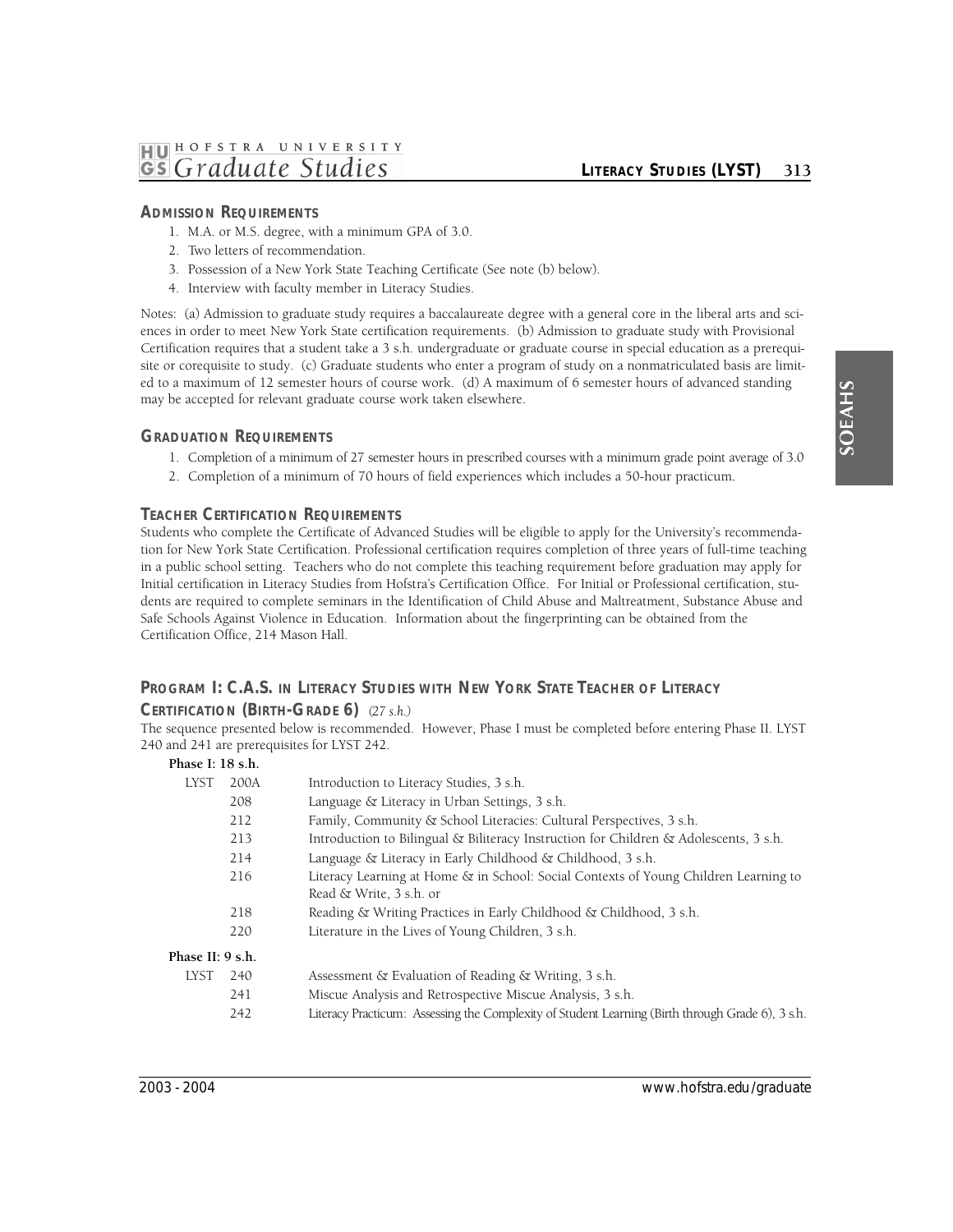# **ADDITIONAL CERTIFICATION IN GRADES 5-12** *(12 s.h.)*

Students who specialize in Early Childhood and Childhood (Birth through Grade 6) may obtain specialization in Middle Childhood and Adolescence (Grade 5 through 12) by also taking the following courses:

| LYST | 215A | Language & Literacy in Middle Childhood & Adolescence, 3 s.h.                          |
|------|------|----------------------------------------------------------------------------------------|
|      | 217A | Reading & Writing With Adolescents, 3 s.h. or                                          |
|      | 219  | Reading & Writing Workshop for Teachers, 3 s.h.                                        |
|      | 221  | Literature for Adolescents and Young Adults, 3 s.h.                                    |
|      | 243  | Literacy Practicum: Assessing the Complexity of Student Learning (Grades 5-12), 3 s.h. |
|      |      |                                                                                        |

# **PROGRAM II: C.A.S. IN LITERACY STUDIES WITH NEW YORK STATE TEACHER OF LITERACY CERTIFICATION (GRADES 5-12)** *(27 s.h.)*

The sequence presented below is recommended. However, Phase I courses must be completed before entering Phase II. LYST 240 and 241 are prerequisites for LYST 243.

#### **Phase I: 18 s.h.**

| <b>LYST</b>      | 200A                                                                         | Introduction to Literacy Studies, 3 s.h.                                                     |  |
|------------------|------------------------------------------------------------------------------|----------------------------------------------------------------------------------------------|--|
|                  | 209                                                                          | Language Culture $\&$ Identity, Literacy Issues for Adolescents $\&$ Young Adults, 3 s.h. or |  |
|                  | Family, Community, & School Literacies: Cultural Perspectives, 3 s.h.<br>212 |                                                                                              |  |
|                  | 213                                                                          | Introduction to Bilingual $\&$ Biliteracy Instruction for Children $\&$ Adolescents, 3 s.h.  |  |
|                  | 215A                                                                         | Language & Literacy in Middle Childhood & Adolescence, 3 s.h.                                |  |
|                  | 217A                                                                         | Reading & Writing With Adolescents, 3 s.h. or                                                |  |
|                  | 219                                                                          | Reading & Writing Workshop for Teachers, 3 s.h.                                              |  |
|                  | 221                                                                          | Literature for Adolescents and Young Adults, 3 s.h.                                          |  |
| Phase II: 9 s.h. |                                                                              |                                                                                              |  |
| LYST             | 240                                                                          | Assessment & Evaluation of Reading & Writing, 3 s.h.                                         |  |
|                  | 241                                                                          | Miscue Analysis & Retrospective Miscue Analysis, 3 s.h.                                      |  |
|                  | 243                                                                          | Literacy Practicum: Assessing the Complexity of Student Learning (Grades 5-12), 3 s.h.       |  |

# **ADDITIONAL CERTIFICATION IN BIRTH-GRADE 6** *(12 s.h.)*

Students who specialize in Middle Childhood and Adolescence (Grades 5-12) may obtain specialization in Early Childhood and Childhood (Birth through Grade 6) by also taking the following courses:

| LYST | Language & Literacy in Early Childhood & Childhood, 3 s.h.<br>214 |                                                                                                     |
|------|-------------------------------------------------------------------|-----------------------------------------------------------------------------------------------------|
|      | 216                                                               | Literacy Learning at Home & in School: Social Contexts of Young Children Learning to                |
|      |                                                                   | Read & Write, 3 s.h. or                                                                             |
|      | 218                                                               | Reading & Writing Practices in Early Childhood & Childhood, 3 s.h.                                  |
|      | 220                                                               | Literature in the Lives of Young Children, 3 s.h.                                                   |
|      | 242                                                               | Literacy Practicum: Assessing the Complexity of Student Learning<br>(Birth through Grade 6), 3 s.h. |
|      |                                                                   |                                                                                                     |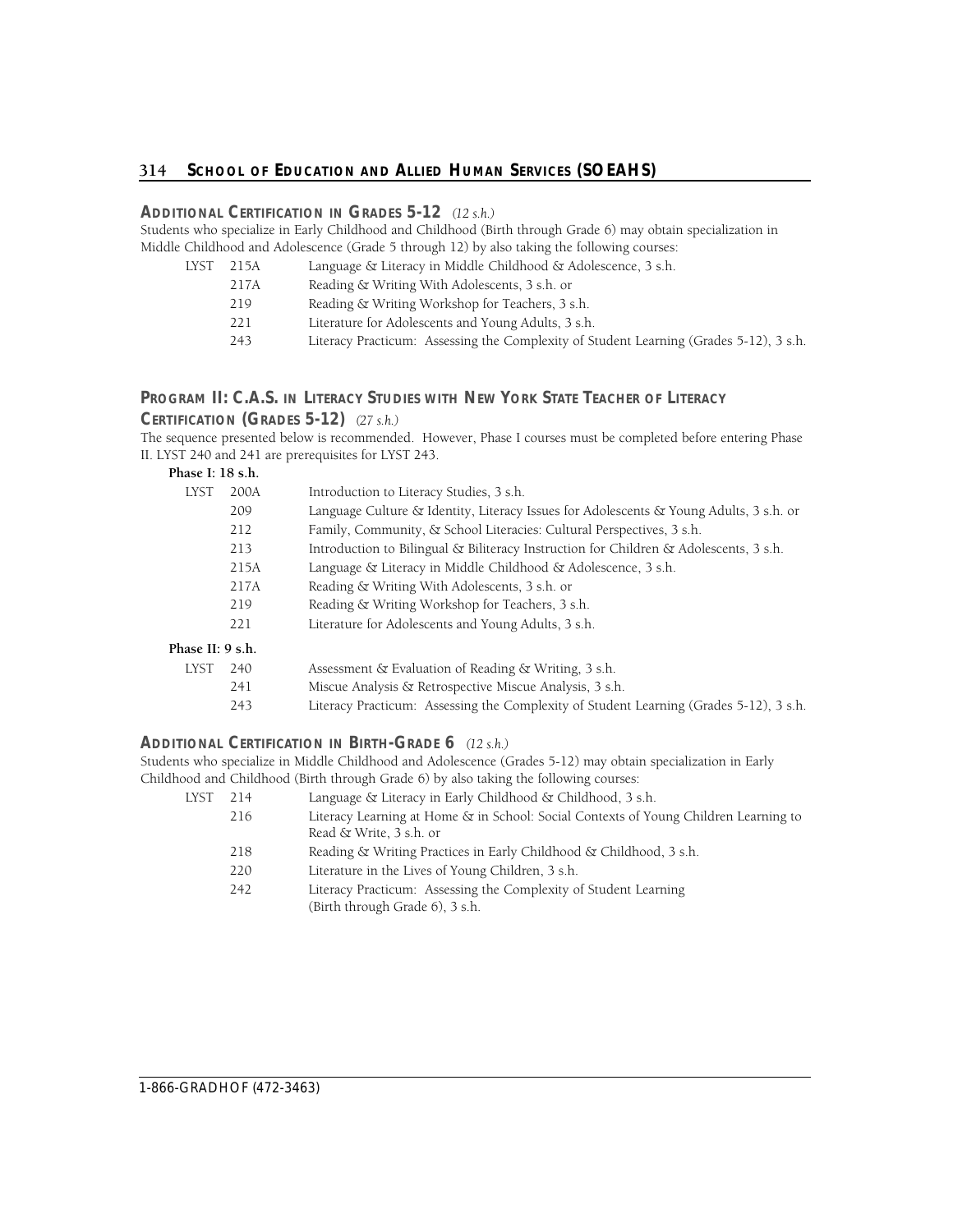# **PROFESSIONAL DIPLOMA: ADVANCED LITERACY STUDIES**

Assistant Professor Garcia-Obregon, Graduate Program Director, (516) 463-5279, reaago@hofstra.edu

- Program I: Professional Diploma in Advanced Literacy Studies
- Program II: Professional Diploma in Advanced Literacy Studies with New York State Teacher of Literacy Certification (Birth-Grade 6 or Grades 5-12)

# **PROGRAM OVERVIEW**

The Professional Diploma in Advanced Literacy Studies is designed for teachers with a master's degree in education and an interest in advanced studies in literacy. The P.D. in Advanced Literacy Studies provides a critical examination of current issues in literacy pedagogy for experienced teachers interested in the professional development of literacy teachers. The Professional Diploma involves advanced course work in contemporary theory and practice in literacy studies, language and language learning, reading and writing processes, advocacy for language learners, literacy in families and communities, and cultural and historical perspectives of literacy and schooling. Students will examine a range of theoretical approaches to teacher inquiry, staff development, and teacher leadership in literacy education. Two years of supervised field work provide first hand experiences working with readers and writers who struggle, and examining critical issues in literacy learning and teaching with colleagues and parents.

# **PROGRAM I: PROFESSIONAL DIPLOMA IN ADVANCED LITERACY STUDIES**

This program provides advanced studies in literacy pedagogy and professional development for students who have a Master's Degree in Reading or Literacy Studies and current certification in reading or literacy. We are looking for applicants who are committed, life-long teacher/learners with a potential for language arts/literacy staff development.

This program prepares students for the following positions:

- Classroom teachers with advanced preparation in literacy learning, teaching, and teacher research.
- Literacy specialists with advanced preparation in one-on-one and small group instruction in literacy processes.
- Literacy specialists prepared to work collaboratively with classroom teachers in designing and implementing effective literacy instruction in inclusive environments.
- Lead teachers or mentor teachers, working at the building level to provide consultations, demonstrations and resources for language arts/literacy teachers.
- Language arts/literacy specialists at the building or district level.
- Language arts/literacy consultants and writers.

# **ADMISSION REQUIREMENTS**

- 1. Master's degree in education with a minimum GPA of 3.0.
- 2. Current certification in Reading or Literacy.
- 3. A letter of application describing teaching experiences and interest in professional development in literacy.
- 4. Minimum of 2 years of full-time teaching experience.
- 5. Two recommendations including at least one school administrator.
- 6. Interview with a member of the Literacy Studies faculty. Portfolios or other examples of applicant's work are welcome at interviews.

Note: Students are accepted into the program throughout the school year, however the P.D. core courses start during the Fall semester and continue for six semesters (Fall, Spring, and Summer). Graduate students who enter a program of study on a nonmatriculated basis are limited to a maximum of 12 semester hours of course work. A maximum of 6 semester hours of advanced standing may be accepted for relevant graduate course work taken elsewhere.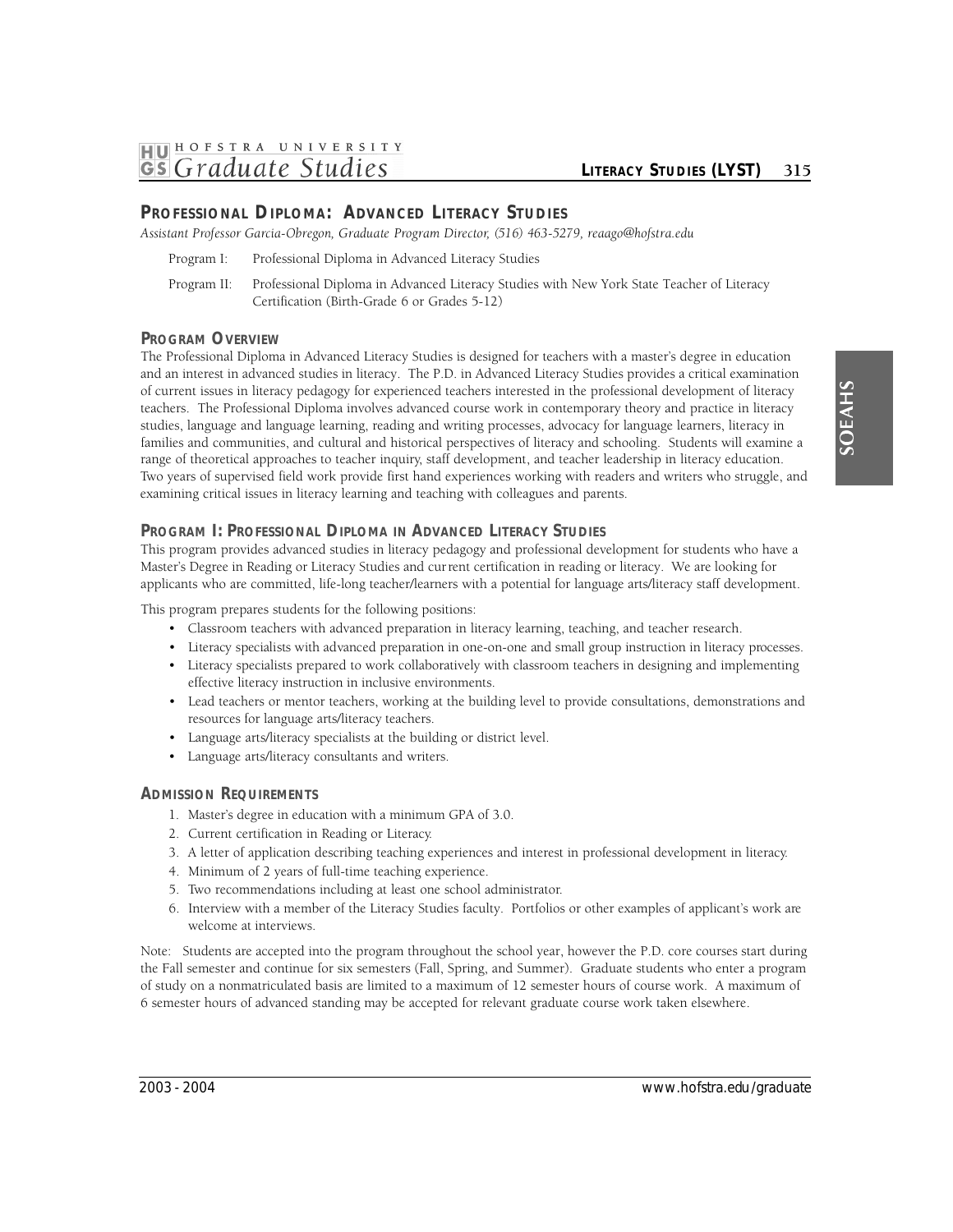# **GRADUATION REQUIREMENTS**

- 1. Completion of a minimum of 30 semester hours in prescribed courses, including at least 24 hours in residence, with a minimum grade point average of 3.0.
- 2. Completion of the supervised field experience involving a minimum of 70 hours of field work.
- 3. Completion of a professional paper on literacy teaching.

## **PROGRAM OF STUDY** *(30 s.h.)*

The Professional Diploma in Advanced Literacy Studies includes a series of six courses, with related field experiences, providing advanced coursework in literacy pedagogy and professional development in literacy studies. The core sequence is typically taken during six consecutive semesters (Fall, Spring, Summer) in a cohort group. All P.D. students are expected to participate in the Summer Community Literacy Project (involving a 3 to 4 week session with K-12 students) during the first year.

## **Professional Diploma Core Courses Year One: 12 s.h.**

| LYST | 270  | Revaluing Language, Language Learning, & Language Learners, 3 s.h. |
|------|------|--------------------------------------------------------------------|
|      | 271  | Family, Community, School & Workplace Literacy, 3 s.h.             |
|      | 272  | Summer Community Literacy Project, 3 s.h.                          |
|      | 273A | Supervised Field Work in Literacy: Teacher to Student I, 1 s.h.    |
|      | 273B | Supervised Field Work in Literacy: Teacher to Student II, 1 s.h.   |
|      | 273C | Summer Community Literacy Project: Field Work, 1 s.h.              |
|      |      |                                                                    |

#### **Professional Diploma Core Courses Year Two: 11 s.h.**

| LYST | 275  | Literacy Teaching & Professional Development, 3 s.h.              |
|------|------|-------------------------------------------------------------------|
|      | 276  | Cultural Roots of Literacy Development, 3 s.h.                    |
|      | 277  | Literacy Teacher as Writer, 3 s.h.                                |
|      | 278A | Supervised Field Work in Literacy: Teacher Project Design, 1 s.h. |
|      |      |                                                                   |

278B Supervised Field Work in Literacy: Teacher Project Implementation, 1 s.h.

#### **International Scholars' Forum: 1 s.h.**

International Scholars' Forums (LYST 351) are offered each semester and feature prominently known teacher/researchers in literacy studies from across the United States and around the world.

# **Electives: 6 s.h.** *chosen from:*

| LYST | 250 | Literacy Teacher as Researcher, 3 s.h.                                                  |
|------|-----|-----------------------------------------------------------------------------------------|
|      | 251 | Children & Adolescents as Ethnographers, 3 s.h.                                         |
|      | 261 | Writing Pictures, Painting Stories: Teaching Writing as Mindful Social Practice, 3 s.h. |
|      |     |                                                                                         |

# **Open Elective in Literacy, Pedagogy, and Teacher Leadership, 3 s.h.**

Select any course in the School of Education and Allied Human Services, with advisement, or select three additional International Scholars' Forums.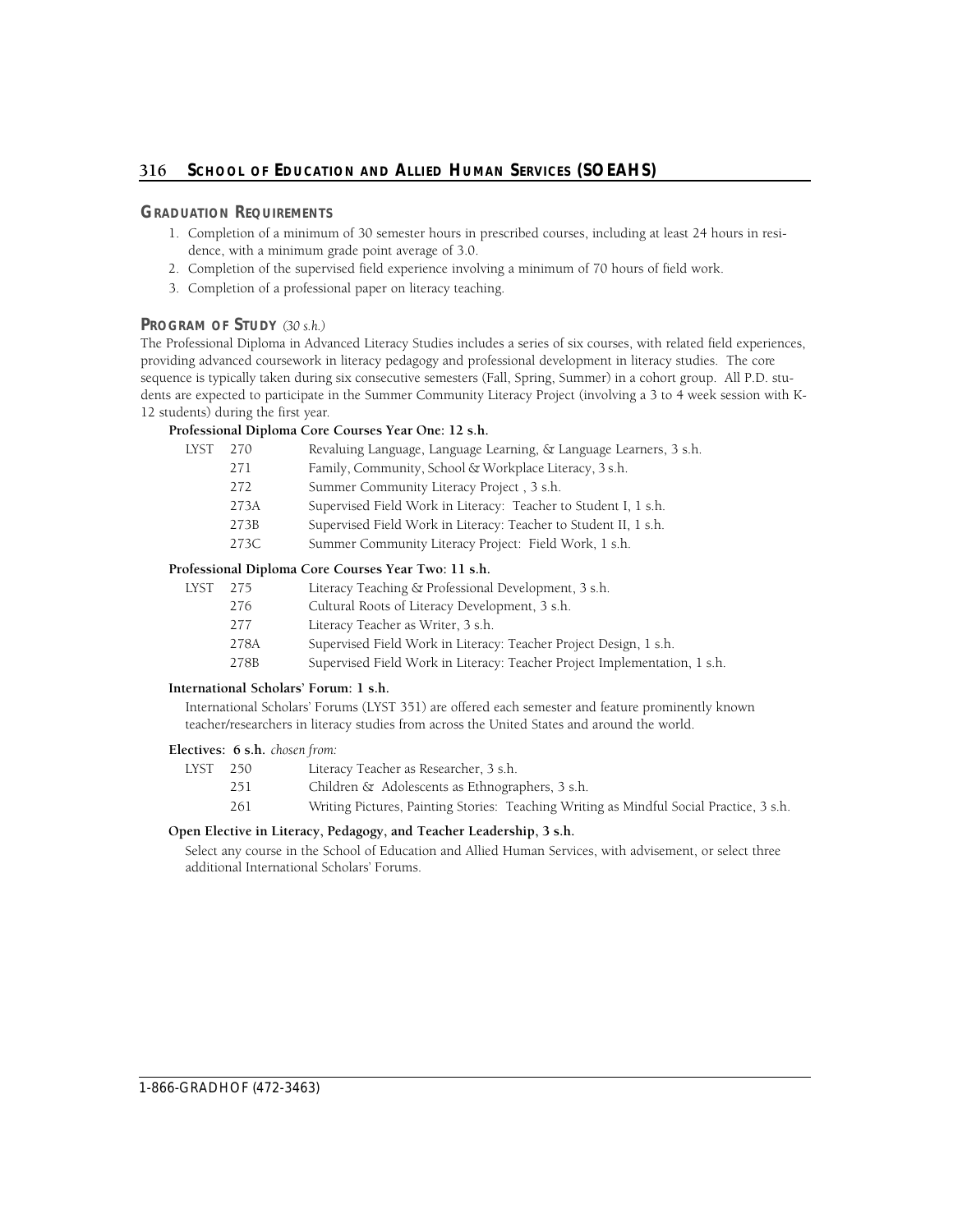# **PROGRAM II: PROFESSIONAL DIPLOMA IN ADVANCED LITERACY STUDIES WITH NEW YORK STATE TEACHER OF LITERACY CERTIFICATION (BIRTH-GRADE 6 OR GRADES 5-12)**

This program provides advanced studies in literacy pedagogy and professional development for students who have completed a Master's Degree in Education and have initial or provisional certification in education. We are looking for applicants who are committed, life-long teacher/learners with a potential for language arts/literacy staff development. Students in this program work towards certification in Literacy Studies as they complete the Professional Diploma. Students in Program II are prepared to meet the educational requirements for certification as literacy specialists in either early childhood and childhood education, Birth through Grade 6, or middle childhood and adolescence, Grade 5 through 12.

This program prepares students for the following positions:

- Classroom teachers with advanced preparation in literacy learning, teaching, and teacher research.
- Literacy specialists with advanced preparation in one-on-one and small group instruction in literacy processes.
- Literacy specialists prepared to work collaboratively with classroom teachers in designing and implementing effective literacy instruction in inclusive environments.
- Lead teachers or mentor teachers, working at the building level to provide consultations, demonstrations and resources for language arts/literacy teachers.
- Language arts/literacy specialists at the building or district level.
- Language arts/literacy consultants and writers.

#### **ADMISSION REQUIREMENTS**

- 1. Master's degree in education with a minimum GPA of 3.0.
- 2. Possession of a New York State Teaching Certificate (see note (b) below).
- 3. A letter of application describing teaching experiences and interest in professional development in literacy.
- 4. Minimum of 2 years of full-time teaching experience.
- 5. Two recommendations including at least one school administrator.
- 6. Interview with a member of the Literacy Studies faculty. Portfolios or other examples of the applicant's work are welcome at interviews.

Notes: Students are accepted into the program throughout the school year, however the P.D. core courses start during the Fall semester and continue for six semesters (Fall, Spring, and Summer). (a) Admission to graduate study requires a baccalaureate degree with a general core in the liberal arts and sciences in order to meet New York State certification requirements. (b) Students admitted to graduate study with a Provisional Certification must take a 3 s.h. undergraduate or graduate course in Special Education as a prerequisite or corequisite to study. (c) Graduate students who enter a program of study on a nonmatriculated basis are limited to a maximum of 12 semester hours of course work. (d) A maximum of 6 semester hours of advanced standing may be accepted for relevant graduate course work taken elsewhere.

#### **GRADAUTION REQUIREMENTS**

- 1. Completion of a minimum of 42 semester hours in prescribed courses, including at least 36 hours in residence, with a minimum grade point average of 3.0.
- 2. Completion of a 50 hour practicum as a literacy specialist.
- 3. Completion of the Professional Diploma supervised field experience involving a minimum of 70 hours of field work.
- 4. Completion of a professional paper on literacy teaching.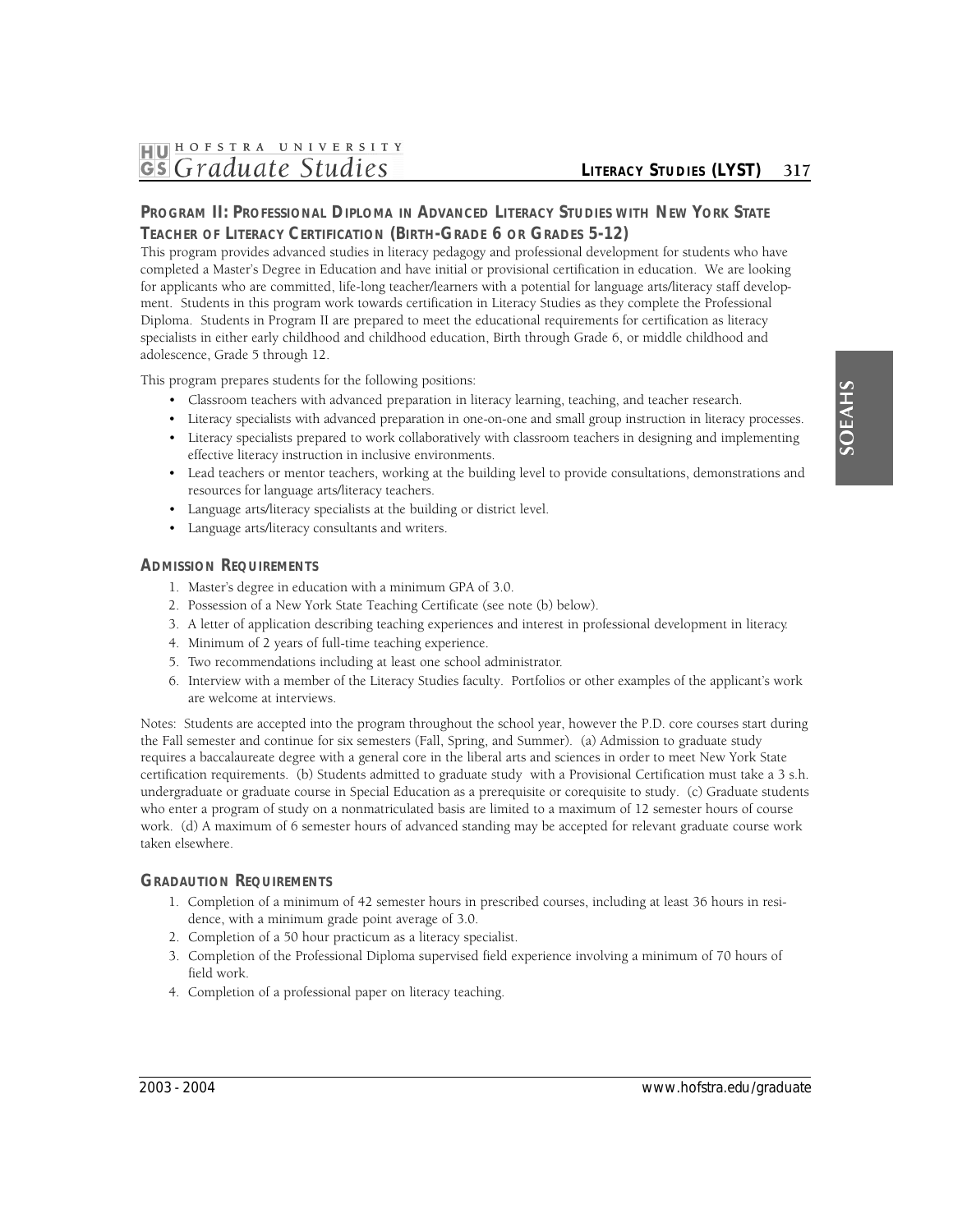# 318 School of Education and Allied Human Services (SOEAHS)

## **TEACHER CERTIFICATION REQUIREMENTS**

Students who complete the Professional Diploma in Advanced Literacy Studies – Program II will be eligible to apply for the University's recommendation for New York State Certification. Professional certification requires completion of three years of full-time teaching in a public school setting. Teachers who do not complete this teaching requirement may apply for Initial certification in Literacy Studies. For Initial or Professional certification, students are required to complete seminars in the Identification of Child Abuse and Maltreatment, Substance Abuse and Safe Schools Against Violence in Education. Information about the fingerprinting requirements can be obtained from the Certification Office, 214 Mason Hall.

#### **PROGRAM OF STUDY:** *(42 s.h.)*

The Professional Diploma in Advanced Literacy Studies includes a series of six courses, with related field courses, providing advanced course work in literacy pedagogy and professional development in literacy studies. The core sequence is typically taken during six consecutive semesters (Fall, Spring, Summer) in a cohort group. All P.D. students are expected to partici-pate in the Summer Community Literacy Project (involving a 3 to 4 week session with K-12 students) during the first year.

Students in Program II also take five additional courses in Literacy Studies. These courses are taken as a prerequisite or corequisite to core courses, as indicated on the plan of study. With advisement, students may transfer up to one course (3 s.h.) in language arts/literacy teaching and one course (3 s.h.) in children's or adolescent literature taken previously at the graduate level.

#### **Professional Diploma Core Courses Year One: 12 s.h.**

| LYST                                                                | 270                            | Revaluing Language, Language Learning, & Language Learners, 3 s.h.                                                                                                                               |
|---------------------------------------------------------------------|--------------------------------|--------------------------------------------------------------------------------------------------------------------------------------------------------------------------------------------------|
|                                                                     | 271                            | Family, Community, School & Workplace Literacy, 3 s.h.                                                                                                                                           |
|                                                                     | 272                            | Summer Community Literacy Project, 3 s.h.                                                                                                                                                        |
|                                                                     | 273A                           | Supervised Field Work in Literacy: Teacher to Student I, 1 s.h.                                                                                                                                  |
|                                                                     | 273B                           | Supervised Field Work in Literacy: Teacher to Student II, 1 s.h.                                                                                                                                 |
|                                                                     | 273C                           | Summer Community Literacy Project: Field Work, 1 s.h.                                                                                                                                            |
|                                                                     |                                | Professional Diploma Core Courses Year Two: 11 s.h.                                                                                                                                              |
| LYST<br>Literacy Teaching & Professional Development, 3 s.h.<br>275 |                                |                                                                                                                                                                                                  |
|                                                                     | 276                            | Cultural Roots of Literacy Development, 3 s.h.                                                                                                                                                   |
|                                                                     | 277                            | Literacy Teacher as Professional Writer, 3 s.h.                                                                                                                                                  |
|                                                                     | 278A                           | Supervised Field Work in Literacy: Teacher Project Design, 1 s.h.                                                                                                                                |
|                                                                     | 278B                           | Supervised Field Work in Literacy: Teacher Project Implementation, 1 s.h.                                                                                                                        |
|                                                                     |                                | International Scholars' Forum: 1 s.h.                                                                                                                                                            |
|                                                                     |                                | International Scholars' Forums (LYST 351) are offered each semester and feature prominently known<br>teacher/researchers in literacy studies from across the United States and around the world. |
|                                                                     | Electives: 3 s.h. chosen from: |                                                                                                                                                                                                  |
| <b>LYST</b>                                                         | 250                            | Literacy Teacher as Researcher, 3 s.h.                                                                                                                                                           |
|                                                                     | 251                            | Children & Adolescents as Ethnographers, 3 s.h.                                                                                                                                                  |
|                                                                     | 261                            | Writing Pictures, Painting Stories: Teaching Writing as Mindful Social Practice, 3 s.h.                                                                                                          |
|                                                                     |                                |                                                                                                                                                                                                  |

#### **Courses in Literacy Studies (Birth-Grade 6): 15 s.h.**

#### **Phase I: 9 s.h.**

These courses should be taken as a prerequisite or corequisite to the P.D. Core Courses Year One

- LYST 214 Language and Literacy in Early Childhood and Childhood, 3 s.h.
	- 213 Introduction to Bilingual & Biliteracy Instruction, 3 s.h. or
	- 216 Literacy Learning at Home & in School, 3 s.h. or
	- 218 Reading & Writing Practices in Early Childhood & Childhood, 3 s.h.
	- 220 Literature in the Lives of Young Children, 3 s.h.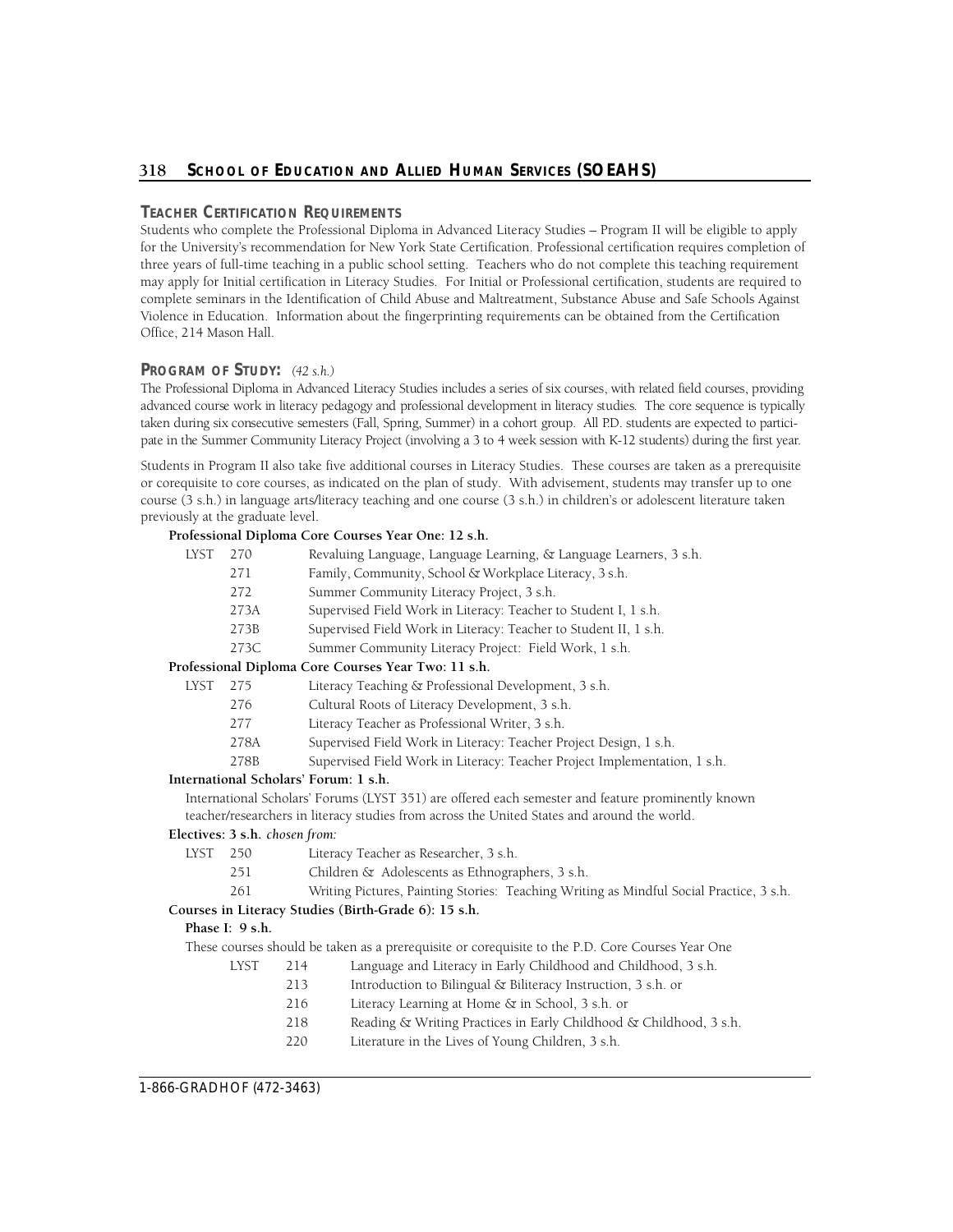#### **Phase II: 6 s.h.**

These courses should be taken as a prerequisite or corequisite to the P.D. Core Courses Year Two

- LYST 241 Miscue Analysis & Retrospective Miscue Analysis, 3 s.h.
	- 242 Literacy Practicum: Assessing the Complexity of Student Learning (Birth through Grade 6), 3 s.h.

## **Courses in Literacy Studies (Grades 5-12): 15 s.h.**

#### **Phase I: 9 s.h.**

|                    |                                                                          | These courses should be taken as prerequisites or corequisites to the PD Core Courses – Year One   |
|--------------------|--------------------------------------------------------------------------|----------------------------------------------------------------------------------------------------|
| <b>LYST</b>        | Language & Literacy in Middle Childhood & Adolescence, 3 s.h. or<br>215A |                                                                                                    |
|                    | 213                                                                      | Introduction to Bilingual & Biliteracy Instruction, 3 s.h. or                                      |
|                    | 217A                                                                     | Reading & Writing With Adolescents, 3 s.h. or                                                      |
|                    | 219                                                                      | Reading & Writing Workshop for Teachers, 3 s.h.                                                    |
|                    | 221                                                                      | Literature for Adolescents & Young Adults, 3 s.h.                                                  |
| Phase II: $6$ s.h. |                                                                          |                                                                                                    |
|                    |                                                                          | These courses should be taken as a prerequisite or corequisite to the P.D. Core Courses – Year Two |
| LYST               | 241                                                                      | Miscue Analysis & Retrospective Miscue Analysis, 3 s.h.                                            |

243 Literacy Practicum: Assessing the Complexity of Student Learning (Grades 5-12), 3 s.h.

#### **CERTIFICATION COURSEWORK**

The following courses have been identified as meeting the New York State requirements for certification in literacy:

**Early Childhood and Childhood (Birth-Grade 6):**  LYST 213, 214, 216, 218, 220, 270, 271, 272, 275; Practicum: LYST 241, 242.

**Middle Childhood and Adolescence (Grades 5-12):**  LYST 213, 215, 217, 219, 221, 270, 271, 272, 275; Practicum: LYST 241, 243.

# **RELATIONSHIP BETWEEN PROFESSIONAL DIPLOMA IN ADVANCED LITERACY STUDIES AND THE LITERACY STUDIES DOCTORAL PROGRAM**

 The Professional Diploma in Advanced Literacy Studies is recommended for teachers with a primary interest in explor- ing issues of pedagogy and staff development in literacy. It is also recommended for advanced graduate students interested in literacy certification. Students with a primary interest in teacher research, research in language and literacy, and/or a position in higher education are encouraged to apply to the Literacy Studies doctoral program. Completion of the Professional Diploma in Advanced Literacy Studies does not guarantee admissions into the doctoral program.

Students awarded a diploma must meet all of the requirements and complete all the standard procedures for admissions into the Literacy Studies doctoral program. Students who receive a Professional Diploma in Advanced Literacy Studies at Hofstra and are accepted into the doctoral program may bring up to 45 semester hours into the doctoral program subject to approval by faculty in the Literacy Studies Department.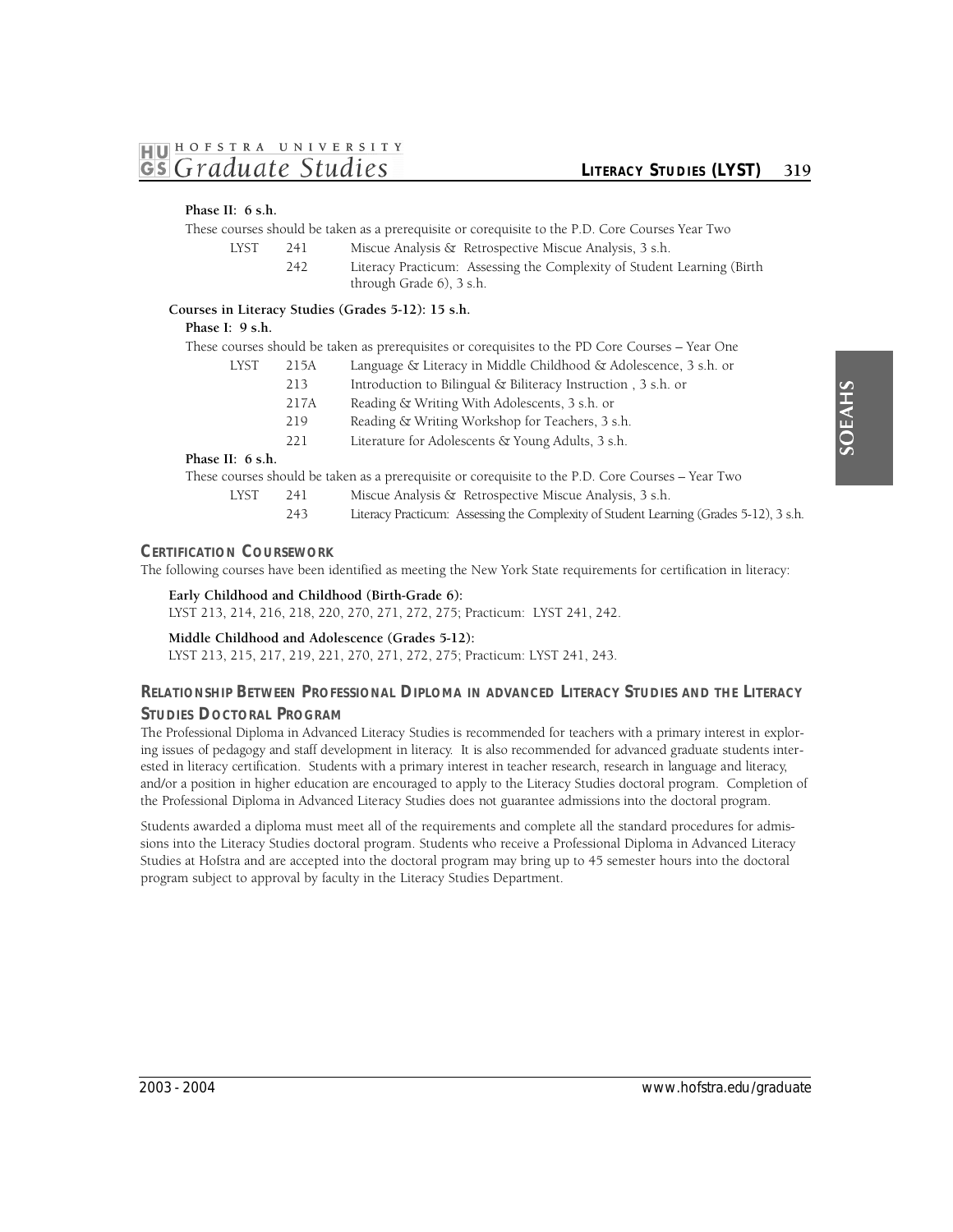#### **(LYST)COURSES**

#### **LYST 200 Fall, Spring 3 s.h.**  *Writing With Adolescents and Young Adults*

 heavily influenced by the personal, social, cultural, and political how writing, as well as reading and related language processes, serve as foundations for lifelong learning/inquiry, with emphasis on writing about reading. Topics include assessment/evaluation of, and response to, student writing and instruction. (Formerly Focuses on leading edge theory viewing writing as a fluid process contexts in which writers, and their readers, function. Explores WRIT 200, Theories and Research in the Teaching of Writing.)

#### **LYST 200A Fall, Spring, Summer 3 s.h.**  *Introduction to Literacy Studies*

This course seeks to unravel some of the meanings we give to "literacy," through an investigation of key assumptions, including socio-cultural, historical, and political learning theories. Reading selections and reflective writing focus on personal literacies, the interrelationships of language, culture, and schooling, and major thinkers. (Formerly LYST 210; READ 220, Reading, Writing and Cognition.)

#### **LYST 201 Summer 3 or 6 s.h.**  *Long Island Writing Project Invitational Summer Institute*

The Long Island Writing Project Summer Institute is an intensive summer program designed to assist practicing K-12 teachers from all subject areas in deepening their theoretical understandings of writing processes and writing as a cross-disciplinary tool of inquiry, within the context of exploring their own writing and by developing suitable instructional approaches/activities for the students they teach. Conducted as an experiential workshop and professional seminar. Students taking the course for 6 s.h. of credit are required to complete additional coursework. *Prerequisite: permission of instructor.* 

#### LYST 202 Fall, Spring, Summer 1 s.h. *Literacy for Special Subjects Teachers*

This course addresses current issues in literacy studies of concern to teachers of art, music, health or physical education. The course addresses: reading and writing as constructive language processes; language and literacy learning; and the relationship between literacy and other sign systems (such as art, music, or movement). Pre-service and in-service special subjects teachers will explore how they can collaborate with classroom teachers to provide opportunities for students to construct meaning in a variety of expressive systems.

| <b>LYST 204</b> | Fall, Spring | 3 s.h. |
|-----------------|--------------|--------|
|                 |              |        |

 Course examines the ways in which writing, as well as reading and dren negotiate socially imposed linguistic borders based on class, race, ethnicity, previous educational attainment and/or expectations, peer regard, gender, country of origin, etc. Course explores the roles of writing, dialect, bilingualism, and related language processes in identity formation, values clarification, and critical consciousness. *Language, Culture, and Identity: Issues for Young Writers*  other language processes, can become tools with which young chil-

#### **LYST 205 Fall, Spring 3 s.h.**  *Teaching Creative Writing*

Focuses on developing classroom structures and teaching strategies for the acquisition and development of literary techniques and traditions through writing poetry and fiction. Special emphasis on the relationship between creative writing and critical analysis of literary works. Course requires participation in an experiential poetry and fiction writing and reading workshop in which students read from and write in these genres.

#### **LYST 206 Fall, Spring 3 s.h.**  *Teaching Memoir, Autobiography, and Personal Narrative*

 Course emphasizes teaching strategies and examines the genre tive writing, as well as the role of fact, truth, and truthfulness, in these literary non-fiction genres. Course requires participation in an experiential personal narrative writing and reading workshop in which students read from and write in these genres. distinctions between memoir, autobiography, and personal narra-

#### LYST 207 Fall 3 s.h. *Teaching Non-Fiction Writing*

ing. Topics include: inquiry-learning; writing as a well-informed non-expert; and developing research strategies and techniques. Focuses on developing classroom structures and teaching strategies for teaching multidisciplinary, source supported non-fiction writ-Course requires participation in an experiential writing workshop.

#### LYST 208 Spring 3 s.h. *Language and Literacy in Urban Settings*

 guage in the communities where we live and teach. acquisition, and discourse in and outside of classrooms. This course focuses on how people use language and learn lan-Sociolinguistic perspectives on language variation among diverse populations are examined to expose common myths and to understand the language experiences of students from multilingual and multidialectical urban settings. Course topics include language systems (phonological, orthographic, syntactic, semantic, pragmatic), language variation, language learning/language Attention is given to the construction of pedagogies that promote access to language and literacy in schools. A ten hour field experience is required. (Formerly LYST 211.)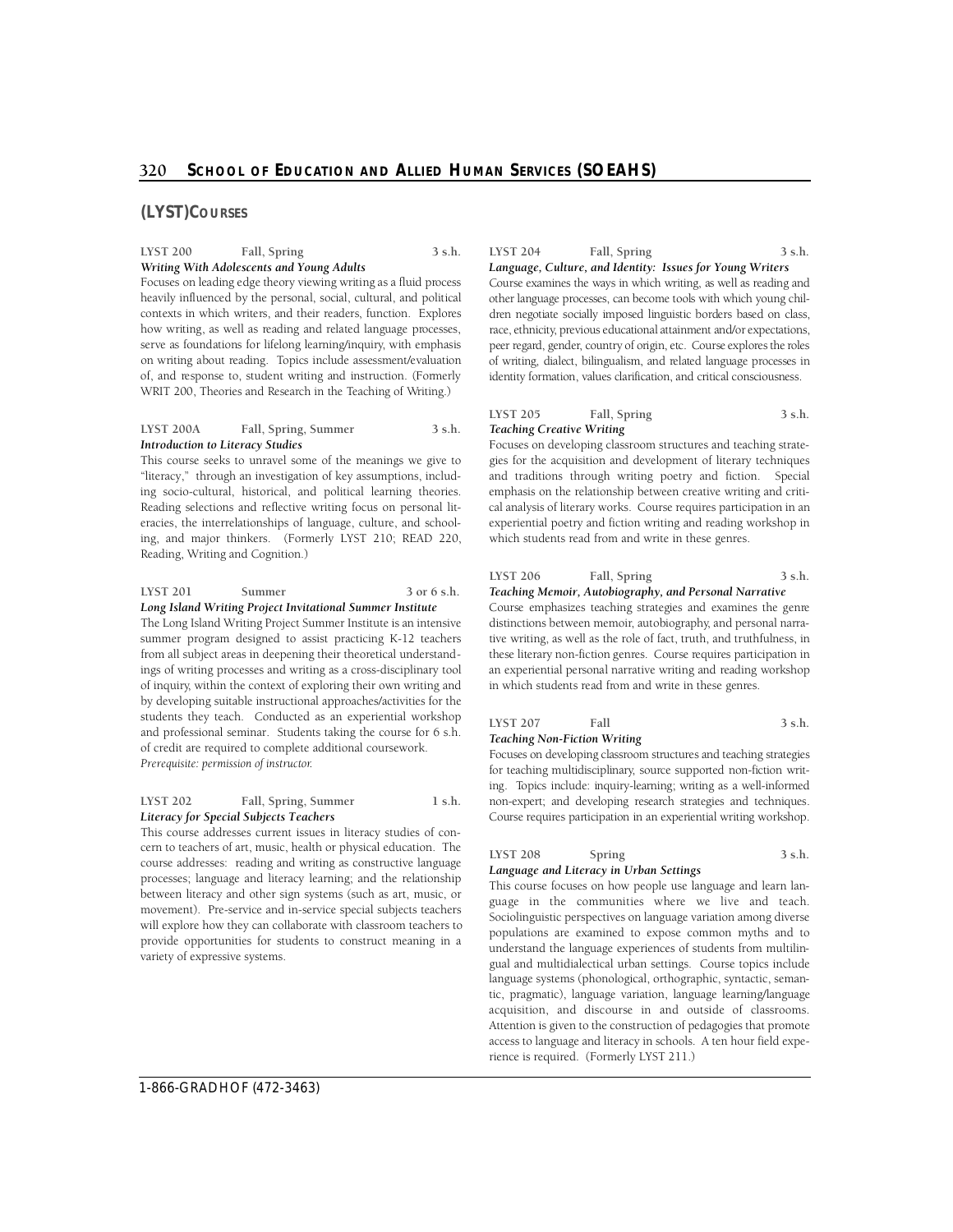# **1HJ01 HOFSTRA UNIVER <sup>S</sup> ITY**  *GS Graduate Studies* **LITERACY STUDIES (LYST)** 321

#### **LYST 209 Fall, Spring 3 s.h.**  *Language, Culture and Identity: Literacy Issues for Adolescents and Young Adults*

Course examines the ways in which writing, as well as reading and other language processes, can become tools with which adolescents and young adults negotiate socially imposed linguistic borders based on class, race, ethnicity, previous educational attainment and/or expectation, peer regard, gender, country of origin, etc. Course explores the roles of writing, reading, and related language processes, in identity formation, values clarification, and critical consciousness. Topics include discourse theory, oral and written language variation, as well as close examination of the language strengths and needs of learners who are biliterate, bilingual, and/or bidialectical. A ten hour field experience is required. (Formerly LYST 217. Language, Culture, and Identity, Issues for Adolescent and Young Adult Writers.)

Family, Community, and School Literacies: Cultural Perspectives cy and explore pedagogical practices that are sensitive to the local lic schools. Field experiences are intended to provide partici- pants with theoretically grounded pedagogical practices, which lead to more people working together, celebrating their own lit- eracies while at the same time using the many forms of literacy school. A ten-hour field experience is required. (Formerly READ 222. Literacy in Families and Communities; Ethnicity, Family **LYST 212 Fall, Spring, Summer 3 s.h.**  Participants in this course consider the research on family literaand vernacular literacies of families and their children. Emphasis is placed on the importance of culturally responsive literacy instruction and on the importance of encouraging families to participate in the education of their children who are attending pubavailable to them to support the literacy learning of all children in and Schooling: Implication for Literacy Instruction.)

#### **LYST 213 Fall, Spring, Summer 3 s.h.**  *Introduction to Bilingual and Biliteracy Instruction for Children and Adolescents*

This course explores the cultural, linguistic, political and pedagogical aspects involved in the process of developing school literacies in bi/multicultural classrooms. Literacy development is discussed in the perspective of supporting learners to use biliteracy as a tool to understand, to extend, and to act upon their worlds. Topics include the relationship between oral and written language processes in bilingual/biliterate students, and the interaction between languages during literacy and language learning. The course examines the literate pedagogical needs and assessment procedures of bilingual and biliterate learners within special and general education contexts. All theoretical explorations are nested in the learning processes of individuals with bicultural literacy experiences, including students who are considered to have special education needs. A ten hour field experience is required. (Formerly READ 223. Advanced Reading Instruction for Teachers of Bilingual Children and Adolescents.)

LYST 214 Fall, Spring, Summer 3 s.h.

hour field experience is required. (Formerly READ 245. *Language and Literacy in Early Childhood and Childhood*  This course investigates issues in language and literacy for children from birth to grade six. Readings and discussions of the language processes (listening, speaking, reading, and writing) are grounded in theoretical perspectives in the areas of psychosociolinguistics, social/cultural literacies, the transactional nature of literature, and critical literacy. Language development is studied in readings and field experiences with an emphasis on the role of language and culture in learning to read and write. Students are expected to develop their own theories of how children learn to read and write in schools and communities. A ten Teaching Reading in the Content Areas; Language and Literacy in Early and Middle Childhood.)

**LYST 215A Fall, Spring, Summer 3 s.h.**  *Language and Literacy in Middle Childhood and Adolescence*  This course investigates issues in language and literacy, focusing on grades 5-12. Readings and discussion of the language processes (listening, speaking, reading, and writing) are grounded in the theoretical perspectives in the areas of psycho-sociolinguistics, social/cultural literacies, the transactional nature of literature, and critical literacy. Language and literacy development of middle school and high school students is studied through readings and field experiences. There is an emphasis on the role of cultural and linguistic diversity in literacy learning and teaching. Students are expected to develop their own theories of literacy learning in schools and communities. A ten hour field experience is required.

#### **LYST 216 Fall, Spring 3 s.h.**  *Literacy Learning at Home and in School: Social Contexts of Young Children Learning to Read and Write*

This course explores how the many literacies that occur in family settings can inform the ways in which we create literacy environments for children in school. Focuses on the social processes and ways of knowing through which parents and children create personal and shared literacy configurations. Explores the complexities of young children's uses of print and the functions and forms of their early symbolic representations. The interrelationships between children's early writing development and the emergence of phonemic awareness are examined. Particular attention is given to the literacy learning at home and in school of children of special needs. A ten hour field experience is required. (Formerly Literacy Learning at Home and in School.)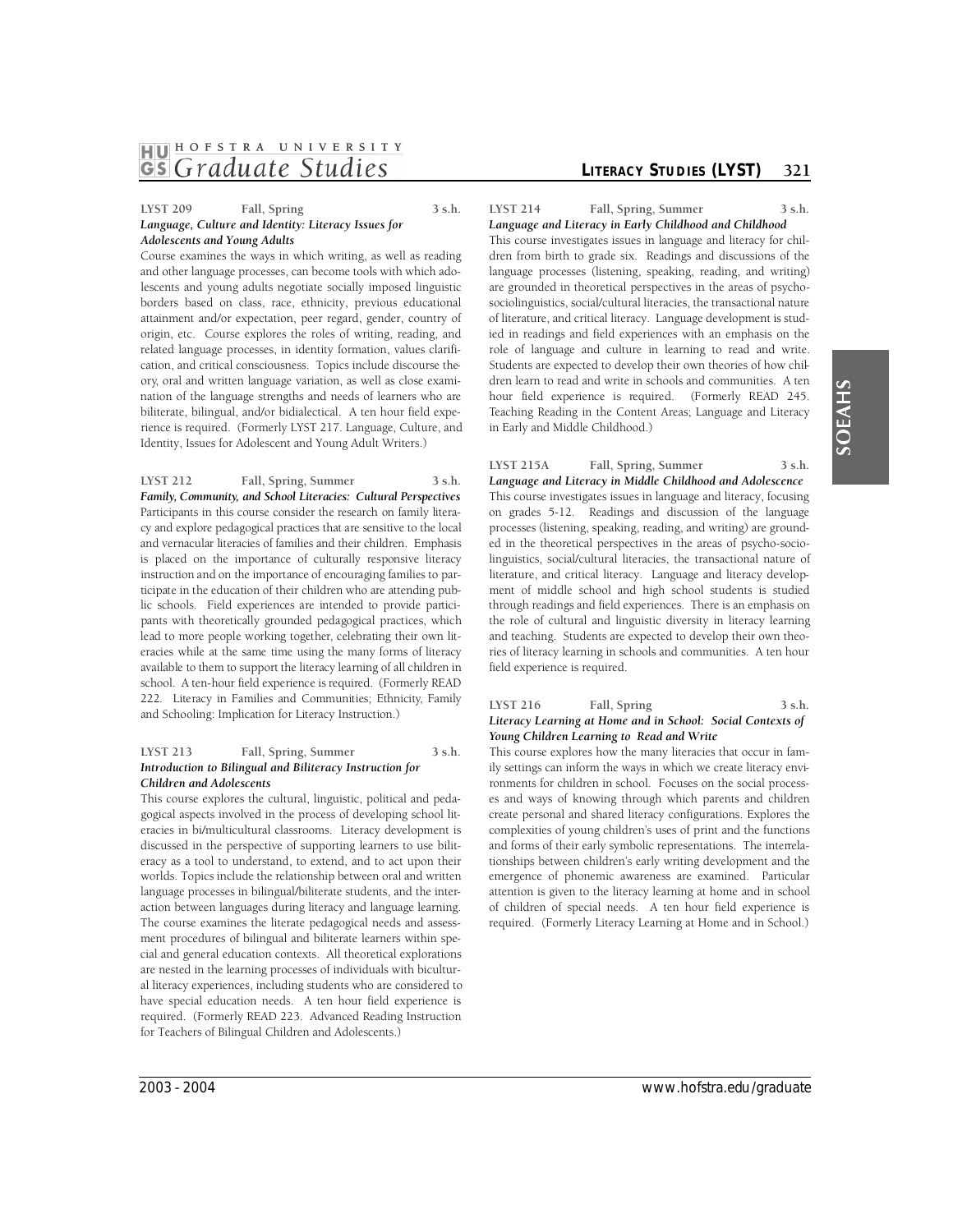#### **LYST 217A Fall, Spring, Summer 3 s.h.**  *Reading and Writing With Adolescents*

 Focuses on current theory about the nature of the reading and writ- ory can be developed into effective reading, writing, and/or English education instruction for adolescents and children in middle child- eracies, language variation, standardized testing, censorship, assess- ment and "remediation," student reading/writing choice, avid eracies. A ten hour field experience is required. (Formerly LYST 215. Reading With Adolescents and Young Adults.) ing processes, and ways in which reading, writing, and literacy thehood. Includes critical perspectives on canonical and academic litreading/writing, disenfranchised readers/writers, and personal lit-

#### **LYST 218 Fall, Spring, Summer 3 s.h.**  *Reading and Writing Practices in Early Childhood and Childhood*

 This course investigates reading and writing practices in the early and childhood years. The focus is on developing teaching strategies ing a wide variety of meaningful texts, including media and tech- nology across the curriculum. Students explore the connections among oral language, reading, writing, and children's literature in a theoretically grounded literacy framework. Teaching strategies and learning practices focus on recognizing learners' linguistic under- standings and reading and writing strategies, and developing opporexperience is required. (Formerly READ 224. Teaching of Reading; Reading and Writing Practices in Early and Middle Childhood.) and learning experiences for engaging children in reading and writtunities for all readers to interrogate their world, explore their questions, and use language to act upon their learning. A ten hour field

#### **LYST 219 Fall, Spring, Summer 3 s.h.**  *Reading and Writing Workshop for Teachers*

This experiential course provides in-service and pre-service teachers with opportunities to read and write in an integrated reading/writing workshop in order that they will experience: the underlying structures that make student-centered workshops feasible; how work- shops promote student growth and development in reading and writing; the mechanics of running workshops and whole language instruction. Instruction features explicit modeling and feedback.

#### **LYST 220 Fall, Spring, Summer 3 s.h.**  *Literature in the Lives of Young Children*

 cents. Understandings of identity, social justice, and equity are investigated through discussions of what counts as literature, whose stories are told and who gets to tell them. Objectives for variety of texts, while also participating in intensive reading with others in literature groups. This course focuses on children from birth to sixth grade. This course engages readers in meaningful response through reading, talking, and writing about literature for children and adolesthis course include critically and aesthetically reading from a wide

*Prerequisite: LYST 200A. (Formerly READ 235. Strategies in Teaching Children's Literature.)* 

**LYST 221 Fall, Spring 3 s.h.** 

*Literature for Adolescents and Young Adults* 

This course engages readers in meaningful response through reading, talking, and writing about literature for adolescents and young adults. Understanding of identity, social justice, and equity are investigated through discussions of what counts as literature, whose stories are told and who gets to tell them. Objectives for this course include critically and aesthetically reading from a wide variety of texts, while also participating in intensive reading with others in literature groups. This course is recommended for students interested in working with readers from sixth grade to young adult. (Formerly READ 236.)

#### **LYST 223 January 3 s.h.**  *Introduction to Critical Literacy and Critical Media Studies*

our understanding of the world around us are explored. Exploration of literacy instruction in relation to larger social purposes of teaching, and in relations to the forces of acculturation in society. Information received from print and electronic media sources is critiqued and ways in which the words we hear and read, and the images we view, shape our subjectivities and Participants engage the possibilies of teaching in ways that open up a more conscious and liberating approaches to literacy instruction in schools and society.

#### LYST 240 Fall, Spring, Summer 3 s.h. *Assessment and Evaluation of Reading and Writing*

 practice a student advocacy model of instructional assessment which values ethnic and linguistic diversity. This course provides participants with an overview of ethnographic literacy assessment theory and practice. Topics for study include ethnography, authentic classroom assessment, transactional view of language, and a critical examination of standardized tests and testing practices. Participants consider teaching, learning, and schooling from the perspective of the learner as they develop and put into

Prerequisite: completion of Phase I Literacy Studies courses. *(Formerly READ 248.)* 

#### **LYST 241 Fall, Spring 3 s.h.**  *Miscue Analysis and Retrospective Miscue Analysis*

This course takes a sociopsycholinguistic perspective on the read- ing process and recognizes that the meanings that readers construct are both personal and social. By engaging in several close- miscue analysis techniques to document readers' uses of cognitive strategies and language cue systems. Additionally, participants grained observations of oral reading events, participants use select and teach strategy lessons and conduct retrospective mis-

 cue analysis sessions with one student. A 20 hour practicum at the Saltzman Reading/Writing Learning Inst. is required. *Prerequisites: completion of Phase I courses. (Formerly READ 241. Case Studies in Reading (K-12).)*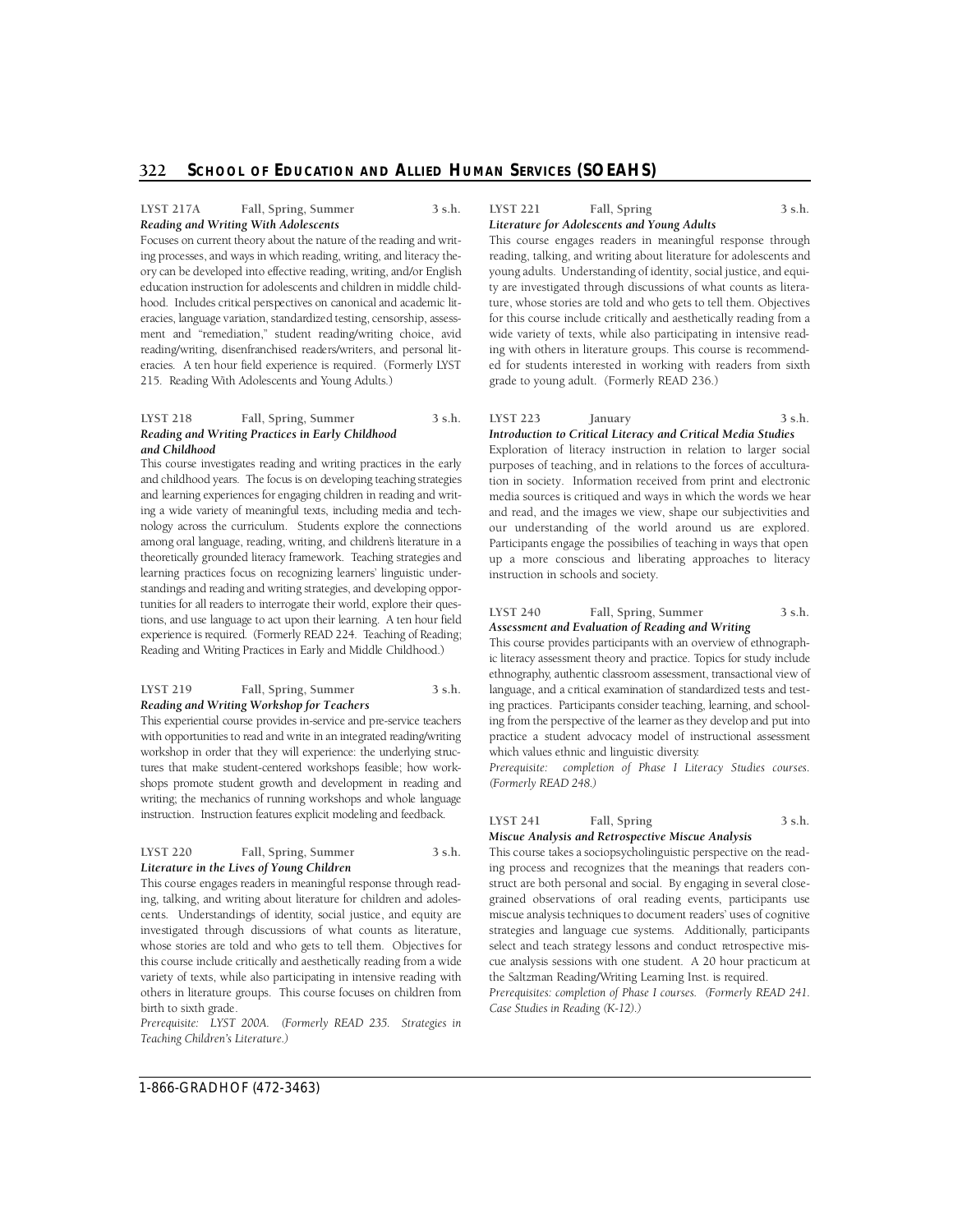# **1HJ01 HOFSTRA UNIVER <sup>S</sup> ITY GS** Graduate Studies *CITERACY STUDIES* (LYST) 323

#### **LYST 242 Fall, Spring, Summer 3 s.h.**  *Literacy Practicum: Assessing the Complexity of Student Learning (Birth through Grade 6)*

 This practicum provides participants with the opportunity to establish a critical site of inquiry for the study of ethnographic approach- es to literacy assessment. Participants develop biographic literacy profiles by using close-grained observations of literacy processes (ethnographic assessment, miscue analysis, retrospective miscue analysis and strategy lessons) to determine how individuals use lit- eracy to solve problems in community and school settings. model of instructional assessment that values ethnic and linguistic diversity. Emphasis on grades K-6. A 30 hour practicum at the Participants develop and put into practice a student advocacy Saltzman Reading/Writing Learning Inst. is required.

*Prerequisites: completion of Phase I Literacy Studies courses and LYST 240, 241. (Formerly READ 242. Reading Clinic Internship.)* 

#### LYST 243 Fall, Spring, Summer 3 s.h. *Literacy Practicum: Assessing the Complexity of Student Learning (Grades 5-12)*

This practicum provides a critical site of inquiry for the study of ethnographic approaches to literacy assessment. Participants create biographic literacy profiles by using close-grained observations, miscue analysis, writing document analysis, retrospective miscue analysis and strategy lessons to solve problems in community and school settings. Participants develop and put into practice a student advocacy model of instructional assessment that values ethnic and linguistic diversity. Emphasis on middle school, high school, and young adult students. A 30 hour practicum at the Saltzman Reading/Writing Learning Inst. is required.

*Prerequisites: completion of Phase I courses, LYST 240 and 241.* 

#### **LYST 244 Summer 3 s.h.**  *Advanced Retrospective Miscue Analysis*

Retrospective Miscue Analysis is a powerful tool, which enables teachers and researchers to engage in a close-grained study of a reader's processing of written text. In this procedure, the readers to bring the use of reading strategies at a conscious level. ing process. In this course participants are involved in planning and executing several RMA sessions and associated reading strategy lessons with a specific instructional or research focus in mind. teacher/researcher employs miscue analysis techniques to engage Teachers and students work together as co-explorers of the read-*Prerequisites: Phase I courses and LYST 241.* 

**LYST 245 January 3 s.h.**  *Revaluing Readers and Writers* 

 teaching, and how curriculum and "normality" shape our scaffolding meaning-making processes; and the nature of In this course, the construct of learning disability is critically examined in terms of its social contexts and the cultural space in which it operates. This course embraces social, linguistic and transactional views of reading and writing, language, learning, responses to those perceived as "struggling." This course addresses the following strands: revaluing students who struggle with reading and writing; strategies for supporting and reading and language.

*Prerequisites: completion of Phase I courses. (Formerly READ 251. Teaching Reading to the Learning Disabled and the Indifferent Learner; Revaluing Struggling Readers.)* 

**LYST 247 January 3 s.h.** 

*Language, Discourse, and Cinema: Implications for Schooling*  Explores the techniques of cinematography—the "language of film"—in order to examine how film conveys meaning, as well as how this expressive system has become one of the most rapidly evolving forms of symbolic communication. This sort of knowledge base is a prerequisite to any deeper exploration of specific aspects of cinema, such as the second focus of the course, which is to consider the language within film by examining a selection of English-language motion pictures for linguistic insights about the relationship between language, culture, and identity. Course culminates in an exploration of the pedagogical implications of these linguistic/cinematic insights on language and literacy instruction in American schools.

#### LYST 248 Fall, Spring, Summer 3 s.h. *Writing Practicum: Assessing and Supporting Children as Writers*

This practicum provides participants with a critical site of inquiry for the study of ethnographic approaches to literacy assessment and teaching. Participants develop biographic profiles of young writers by using close-grained observations of literacy processes (ethnographic observations, document analysis, developmental portfolios, etc.) to determine how children use writing to solve problems in community and school settings. Participants develop and put into practice a student advocacy model of evaluation and instruction that values ethnic and linguistic diversity. Emphasis on K-6. A 30 hour practicum at the Saltzman Reading/Writing Learning Inst. is required.

Prerequisites: completion of Phase I courses in M.A. in Teaching of *Writing, LYST 240 and 262.*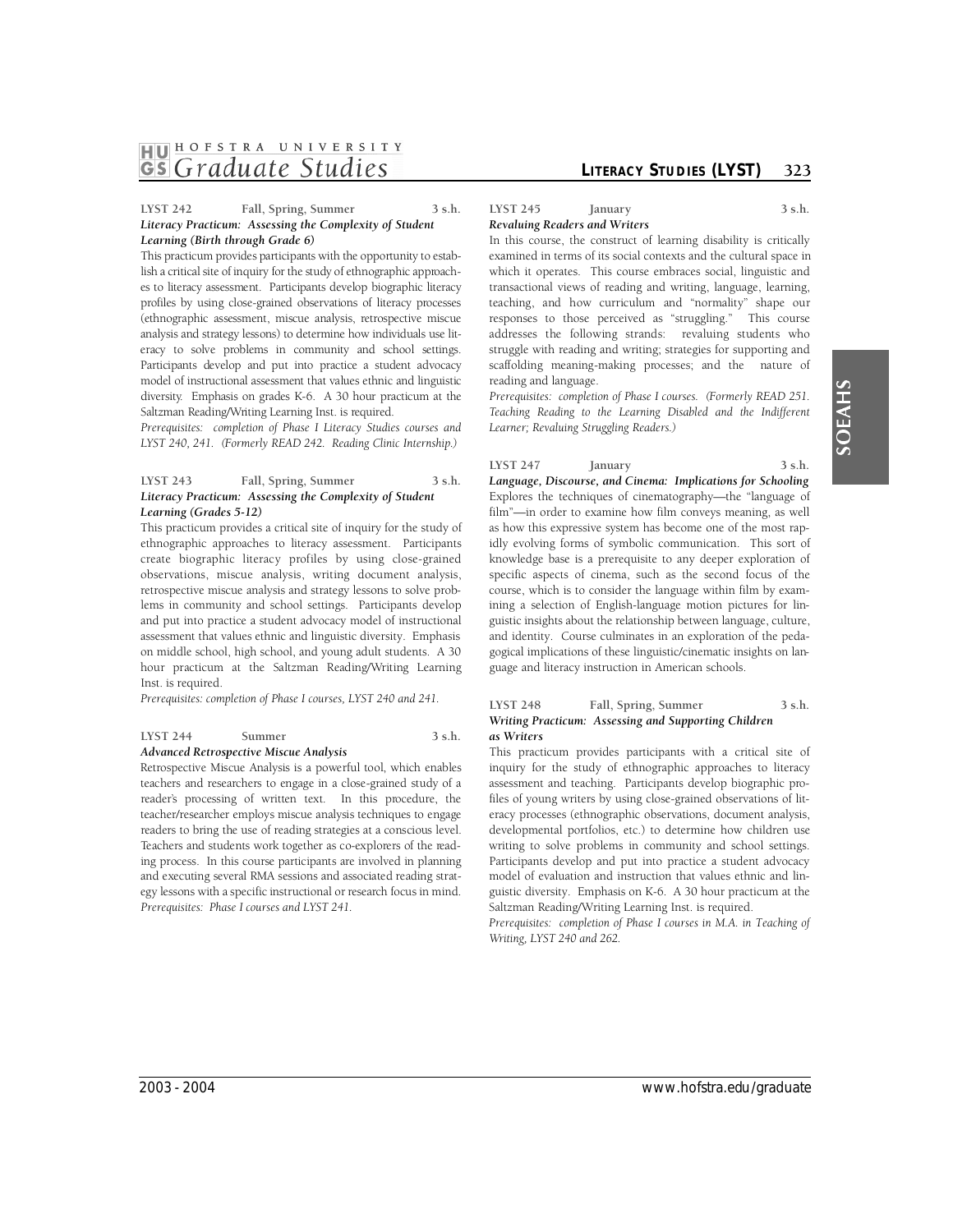#### LYST 249 Fall, Spring, Summer 3 s.h. *Writing Practicum: Assessing and Supporting Adolescent Writers (Grades 5-12)*

 to solve problems in community and school settings. This practicum provides a critical site of inquiry for the study of ethnographic approaches to literacy assessment. Participants create biographic literacy profiles of writers using close-grained observations of literacy processes (ethnographic observations, writing document analysis, developmental portfolios, interview and conferences, etc.) to determine how individuals use writing Participants develop and put into practice a student advocacy model of instructional assessment that values ethnic and linguistic diversity. Emphasis on middle school, high school, and young adult students. A 30 hour practicum at the Saltzman Reading/Writing Learning Inst. is required.

*Prerequisites: completion of Phase I courses in M.A. in Teaching of Writing, LYST 240 and 262.* 

| <b>LYST 250</b>                | Fall, Spring | 3 s.h. |
|--------------------------------|--------------|--------|
| Literacy Teacher as Researcher |              |        |

This course explores classroom-based teacher inquiry in literacy education as a method of professional development and responsive teaching. Students develop a baseline knowledge of the philosophical underpinnings and methodological techniques for conducting and critically responding to teacher research. A ten hour field experience is required.

*Prerequisite: completion of Phase I courses.* 

#### **LYST 251 Fall, Spring 3 s.h.**  *Children and Adolescents as Ethnographers in Communities and Schools*

This course focuses on the ways in which teachers can engage children and adolescents in ethnographic and sociolinguistic research to explore the literacies of their communities and schools. Focuses on how ethnographic and sociolinguistic research is linked to social action and can become an essential part of reading and writing instruction in schools. A ten hour field experience is required.

*Prerequisite: completion of Phase I courses.* 

#### LYST 260 Periodically 3 s.h. *Cultural and Historical Perspectives of Writing*

This course explores the cultural and historical roots of written language as well as the social practices which help shape the use of written language in society. The course investigates how written conventionalities emerge from the shared uses of written language, as well as the interplay between individual and social development of writing in sociocultural settings. Following the theoretical premise that writing is a complex symbolic and representational system, students in this seminar engage in learning experiences where they are asked to reflect about the nature of written language and its role in the organization of social life.

LYST 261 Summer 3 s.h.

*Writing Pictures Painting Stories as Mindful Social Practice* 

This course focuses on functional texts and aesthetic scripts, illustration as visual stor y, photography as visual poetry, writing as an art form, lettering as design, the physicality of print, how tools and materials influence composition, and the production of texts as mindful social practice. Students will participate in: (1) studio activities; (2) seminars; and (3) a field trip to the Metropolitan Museum of Art. In addition to the MET, a ten hour field experience is required. There is a material fee. Open to matriculated students in the MS in the Teaching Writing Program or to MSED students who have completed Phase I of the MSED in Literacy Studies, or by permission of the instructor.

#### **LYST 262 Periodically 3 s.h.**  *Understanding What a Writer Knows*

This course looks at writing assessment, including: understanding writing as a means of identity development and performance of self for young writers, and examining the ways in which writing assessment can be linked to instruction. The course also explores alternative assessment techniques, such as narrative and discourse analysis, as well as self-assessment. This course includes a 20-hour practicum experience. All assessment procedures are conducted as part of an internship. The practicum experiences are conducted at the Reading/Writing Institute located in the Reading/Writing Clinic on Campus.

#### **LYST 263 Periodically 3 s.h.**  *Teachers as Writers*

This experiential course provides teachers with opportunities to pursue their own writing strengths and interests. In a workshop setting, students write original fiction and non-fiction in order that they might find the rewards a writing life holds for them, as well as overcome reservations they have about their own writing. They engage in teacher and peer conferencing, revision, publishing, and reflection about their history as writers both within and beyond their formal education.

#### **LYST 264 Periodically 3 s.h.**  *Teachers as Poets*

 In this course, students experience reading and writing poetry in a classroom workshop environment. In order to develop understandings of poetry's possibilities in the lives of the children we work with students work at seeing themselves as readers and writers of vides opportunities for teacher and peer conferencing, revision, publishing, and reflection upon their experiences with poetry. An elective in Phase I of the M.A. in the Teaching of Writing. poetry through writing their own original poetry and developing their own abilities to identify poetry around them. The course pro-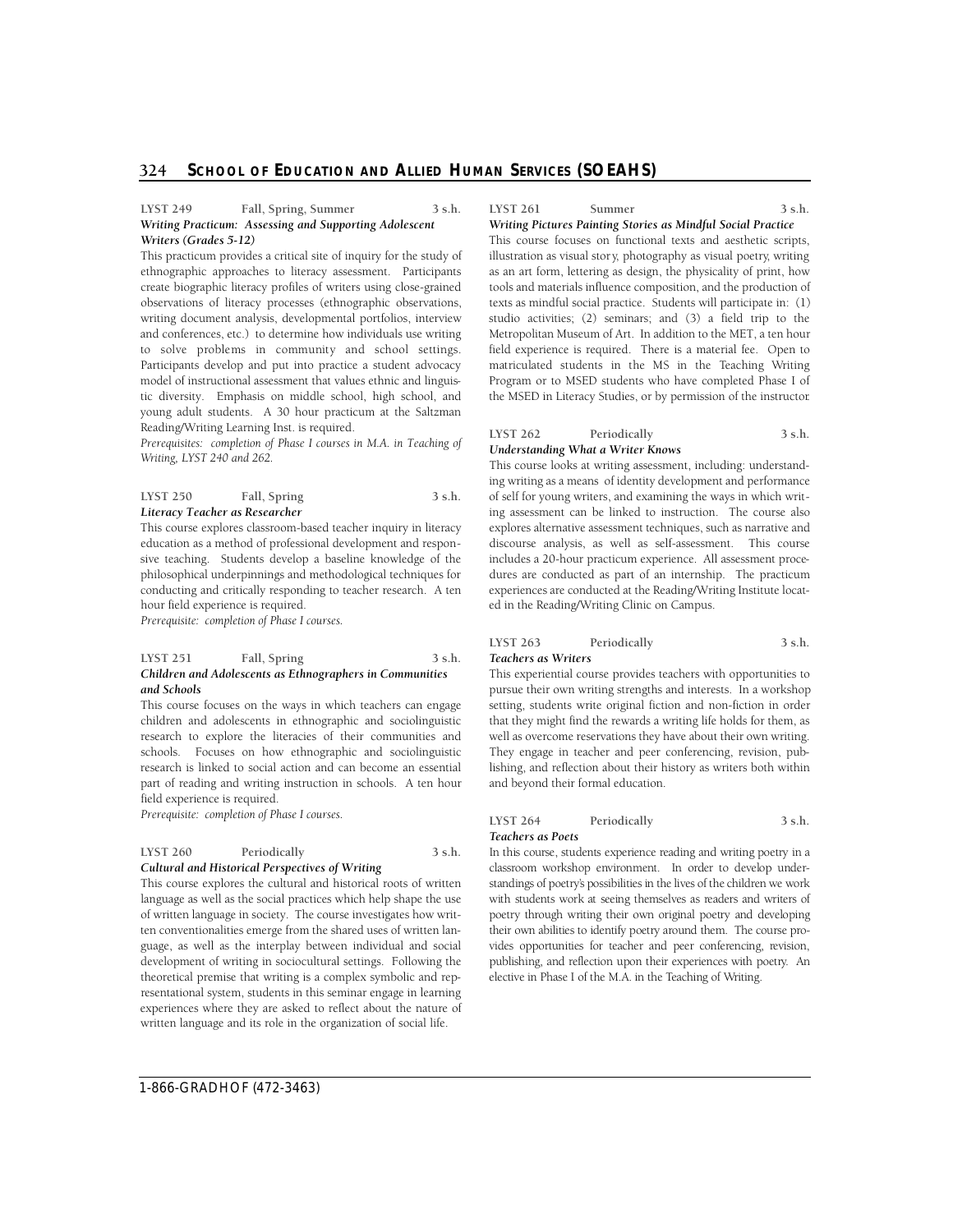# **1HJ01 HOFSTRA UNIVER <sup>S</sup> ITY**  *GS Graduate Studies LITERACY STUDIES* **(LYST) 325**

#### **LYST 270 Fall 3 s.h.**

 *Revaluing Language, Language Learning, and Language Learners*  The primary purpose of this broad-based course is to engage Professional Diploma students in an intensive study of literacy as a language process and then to apply this information to constructing optimal classroom environments that support literacy growth. works and how to document the development of learners. A primary mode for exploration is to study language in use—that is, how language works as we observe our students and ourselves using language. LYST 237A is taken concurrently with this course. The course focuses on nurturing insights about how language *Prerequisite: admission to the Professional Diploma in Literacy Studies or permission of instructor.* 

#### **LYST 271 Spring 3 s.h.**  *Family, Community, School and Workplace Literacy*

In this seminar, participants explore how our understandings of the plurality of literacies in family, community, and workplace settings can inform the ways in which we create literacy environments: 1) for children in school; 2) for adults in "basic" education programs; 3) for students in college; and 4) for adults in the workplace. Participants are encouraged to establish critical sites of inquiry in which they can document the ways in which people use literacy in a variety of everyday settings. The underlying premise of the course is that 1) all literacies are situated; 2) all uses of written language can be seen as located in particular times and places; 3) all literate activity is indicative of broader social practices; and that 4) it is through literacy, in all its complexity, that difficult problems can become amenable to human action. LYST 273B is taken concurrently with this course. *Prerequisite: LYST 270 or permission of instructor.* 

#### **LYST 272 Summer 3 s.h.**  *Community Literacy Project*

In this course, Professional Diploma students teach collaboratively in the Summer Community Literacy Project. The project engages K-12 students in an investigation of literacy practices in their community. Course work includes collaborative planning for the project, child study discussions of K-12 grade students' literacy practices and literacy development, experience based discussions of community literacy, and related readings on community literacy programs. The Summer Community Literacy Project and the course culminate with publication of writings. LYST 273C is taken concur rently with this course. *Prerequisite: LYST 271 or permission of instructor.* 

**LYST 273A** Fall 1 s.h.

*Supervised Field Work in Literacy: Teacher to Student I*  In this course, Professional Diploma students assume the role of educational advocate for a K-12 student having difficulties with reading and writing. Assessment and instruction build upon the linguistic understandings, strengths and abilities of the K-12 student. Students meet in small groups with a faculty member, functioning as a "child/learner study" team. This course includes a minimum of 10 hours of field work and 6 hours of supervision. *Corequisite: LYST 270. Pass/Fail grade only.* 

#### LYST 273B Spring 1 s.h.

*Supervised Field Work in Literacy: Teacher to Student II*  In this course, Professional Diploma students continue to work as mentor and educational advocate for a K-12 student. The course focuses on assessment informed instruction. Students meet in small groups with a faculty member, functioning as a "child study" team. This course includes a minimum of 15 hours of field work and 6 hours of supervision. *Corequisite: LYST 271. Pass/Fail grade only.* 

#### **LYST 273C** Summer 1 s.h. *Supervised Field Work in Literacy Studies: Community Literacy Project*

In this course, Professional Diploma students work as a teacher in the Summer Community Literacy Project. The course involves a minimum of 25 hours of field work. *Corequisite: LYST 272. Pass/Fail grade only.* 

#### **LYST 275 Fall 3 s.h.**  *Literacy Teaching and Professional Development*

 ment and teaching practices through inquiry groups and other forms of professional development. For teachers in leadership roles in literacy education as teacher/consultants, mentor teachers, ists. LYST 278A is taken concurrently with this course. This course explores structures that support literacy teachers in developing theoretically grounded, learner-centered literacy assessresource teachers, language arts supervisors, or curriculum special-*Prerequisite: LYST 272 or permission of instructor.* 

#### LYST 276 Spring 3 s.h. *Cultural Roots of Literacy Development*

 This course explores the creation of writing systems by human written language as well as the social practices which help shape the use of written language in society are discussed extensively. Following the theoretical premise that writing is a complex sym- in learning experiences where they are asked to reflect about the nature of written language and its role in the organization of social life. LYST 278B is taken concurrently with this course. beings and the social processes involved in written language acquisition in diverse cultural settings. It relates the history of writing to children's literacy development. The cultural and historical roots of bolic and representational system, students in this seminar engage *Prerequisite: LYST 275 or permission of instructor.* 

# 2003 - 2004 www.hofstra.edu/graduate

# SOEAHS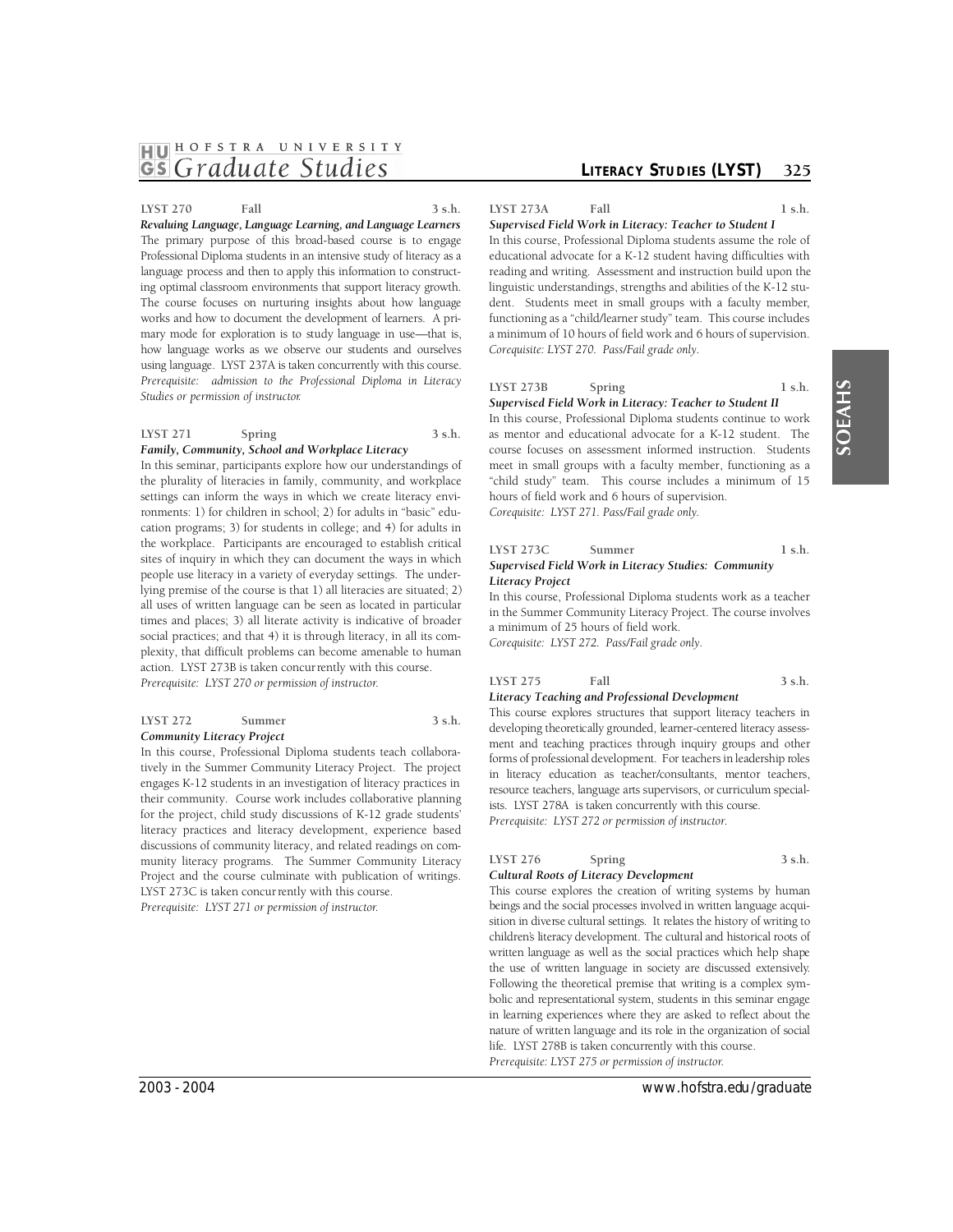#### **LYST 277** Summer 3 s.h.

# *Literacy Teacher as Professional Writer*

 pose, literature reviews, documentation, and placement. This course provides a workshop for advanced graduate students to write data-based research for scholarly publication. Topics include levels of discourse, representation, voice/audience, pur-Emphasis on the use of technology in writing, formatting and layout, as well as non-textural representations. The course is intended for students in the Professional Diploma in Advanced Literacy Studies program.

*Prerequisite: LYST 276 or permission of instructor.* 

#### **LYST 278A** Fall 1 s.h. *Supervised Field Work in Literacy: Teacher Project Design*

 In this course, Professional Diploma students develop a teacher, establishing a teacher study group, providing professional development project for a school, school district, or community. Projects may include mentoring a beginning demonstrations and/or consultations, developing a staff development or parent workshop series, etc. The course involves a minimum of 10 hours of work onsite and 6 hours of supervision. Pass/Fail grade only *Corequisite: LYST 275.* 

#### **LYST 278B** Spring 1 s.h. *Supervised Field Work in Literacy: Teacher Project Implementation*

community. Projects may include mentoring a beginning In this course, Professional Diploma students implement a professional development project for a school, school district, or teacher, establishing a teacher study group, providing demonstrations and/or consultations, developing a staff development or parent workshop series, etc. The course involves a minimum of 15 hours of work onsite and 6 hours of supervision. Pass/Fail grade only

*Corequisite: LYST 276.* 

#### **LYST 280-289, A-Z Fall, January, Spring, Summer 1-3 s.h. each**  *Advanced Workshop in Literacy Studies*

Designed to meet the needs of classroom teachers, literacy specialists, and literacy educators in positions of leadership. Focuses on: 1) literacy practices in school, families and communities; and the 2) relationships between literacy and issues such as social class, ethnicity, race, gender, poverty, language of origin and disability. As individual subjects are selected, each is assigned a letter (A-Z) which is added to the course number. These workshops may be taken a number of times as long as there is a different letter designation each time a workshop is taken. (Formerly READ 280 through 289, A-Z.)

#### LYST 300 Fall, Spring, Summer 1 s.h. *Introduction to Portfolio Preparation*

This course examines the nature and purposes of portfolio evaluation and procedures for selection and compilation. Professional uses of portfolio assessment in educational settings are explored. This course is required in all Master of Science in Education in Literacy Studies programs, in all Master of Science in Literacy Studies and Special Education programs. Must be taken during the first 12 semester hours of course work. Pass/Fail grade only.

#### LYST 301 Fall, Spring 1 s.h. *Portfolio Advisement and Presentation*

 in all Master of Science in Literacy Studies and Special Education p rograms. Must be taken during the final 12 semester hours of This course provides individual and group advisement to graduating students in presentation of their portfolios to Literacy Studies faculty for evaluation. This course is required in all Master of Science in Education in Literacy Studies programs, and course work. Pass/Fail grade only.

#### LYST 301A Spring, Summer 3 s.h. *Master's Essay*

For Master of Arts in the Teaching of Writing candidates only. Under advisement and with permission of instructor. Pass/Fail grade only. (Formerly WRIT 301. Master's Essay.)

#### LYST 351 Fall, Spring 1 s.h. *International Scholars' Forum*

The International Scholars' Forum in Literacy Studies brings to Hofstra University scholars and scholar practitioners whose work has made a difference to the lives of teachers and the students that they teach. The International Scholars' Forum provides opportunities for students to enter into a conversation with the leading educators of our time, with the researchers and teachers who have shaped our thinking, who are activists and advocates, and who struggle for social justice. Course can be repeated for credit. Pass/Fail grade only.

# **LYST 352** Fall 1 s.h.

# *Literature and the Imagination Conference*

 This annual conference is an opportunity for students, scholars, literature to assemble for the following purposes: 1) to nurture of teachers as they find time and space to share literature in class- books that might advocate for meaningful, thoughtful, and enjoyable experiences with children's and young adults' literature. practitioners, and all who are interested in young people and their our own needs for story and imagination; 2) to support the work rooms with their children; and 3) to create a culture of talk about Invited guests and speakers represent outstanding people from the field of children's and young adults' literature; authors, illustrators, poets, publishers, librarians, academics, and scholar-practitioners.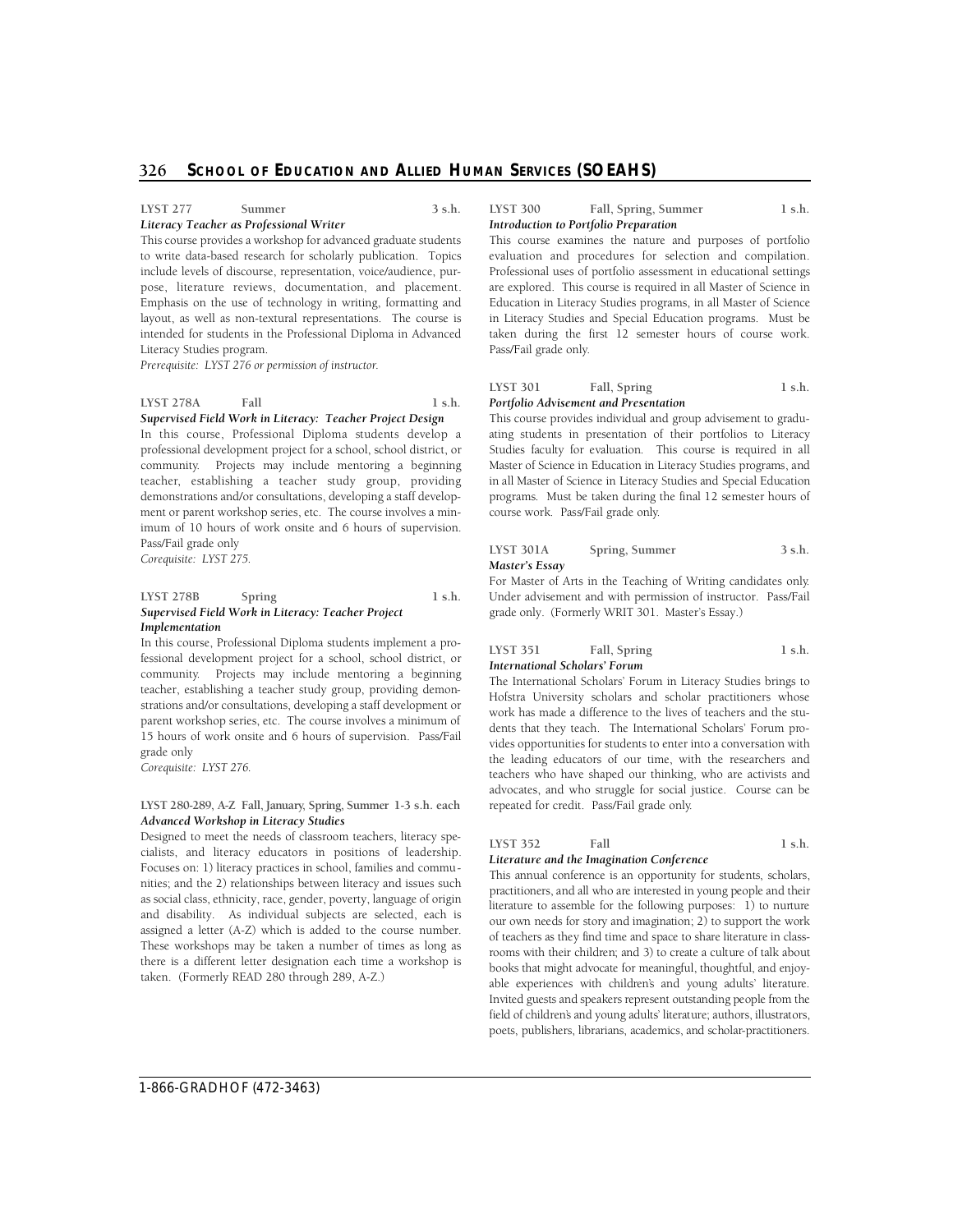# **READING (READ)**

# **Master of Arts: Reading, Language, and Cognition PROFESSIONAL DIPLOMA IN READING**

Professor Taylor, Graduate Program Director, (516) 463-5802, readzt@hofstra.edu

Students are no longer being accepted into these two programs. Students interested in a Masters or Professional Diploma should see the programs in Literacy Studies.

# **DOCTORAL PROGRAMS IN READING, LANGUAGE & COGNITION**

Professor Taylor, Graduate Program Director, (516) 463-5802, readzt@hofstra.edu

 Doctor of Education (Ed.D.) in Reading, Language, and Cognition: designed for teachers, reading and language arts spe- level teaching. It includes the basic courses in the Master's and Professional Diploma Programs in Literacy. An early childcialists, and other professional personnel in the public schools who will be concerned primarily with practice and collegehood emphasis in the Ed.D. program is provided for applicants who work in or wish to prepare in early childhood stages.

Doctor of Philosophy (Ph.D.) in Reading, Language, and Cognition: designed for specialists concerned primarily with research, experimentation and higher education, and includes the basic courses in the Master's and Professional Diploma Programs in Literacy.

A bilingual/bicultural emphasis in the Ed.D. or Ph.D. program is provided for bilingual applicants (Spanish-English) who work in or wish to prepare to work in bilingual settings.

# **GENERAL REQUIREMENTS**

#### **Matriculation**

- 1. Basic University requirements for doctoral degrees.
- 2. Letters of recommendation from two supervisors, administrators or college professors who are in a position to rate the applicant.
- 3. Teaching experience: 3 years for Ed.D. prior to entering and 5 years before completion; for Ph.D. candidates, teaching experience adequate for providing the necessary experiential background to develop meaningful research proposals.
- 4. Master's degree or equivalent.
- 5. Academic proficiency in undergraduate and graduate study.
- 6. A satisfactory score on the Miller Analogies Test or the GRE.
- 7. Statement of goals (on application supplement).
- 8. Satisfactory score on the department's Doctoral Admissions Examination in Reading and Writing. For foreign applicants, a satisfactory score on the TOEFL.
- 9. Bilingual applicants must take a language proficiency examination in English and Spanish.

#### **Degree Candidacy**

Students will be admitted provisionally until they fulfill the following requirements necessary for full acceptance as degree candidates. These requirements must be met within three years of matriculation:

- 1. Master's comprehensive examination for students whose master's degree was not taken in the Hofstra University Reading Department. The results of this examination will be used to plan the student's advanced course of studies and to make up any deficiencies.
- 2. For Ed.D. candidates, satisfactory completion of RES 259, 259L, 260 and 260L or equivalents. For Ph.D. candidates, satisfactory completion of RES 259, 259L, 260, 260L, 363, 363L or equivalents. In some cases, RES 363 and 363L (4 s.h.) are also required for the Ed.D. candidates, depending on the nature of their dissertations. These courses may also be used toward course work requirements.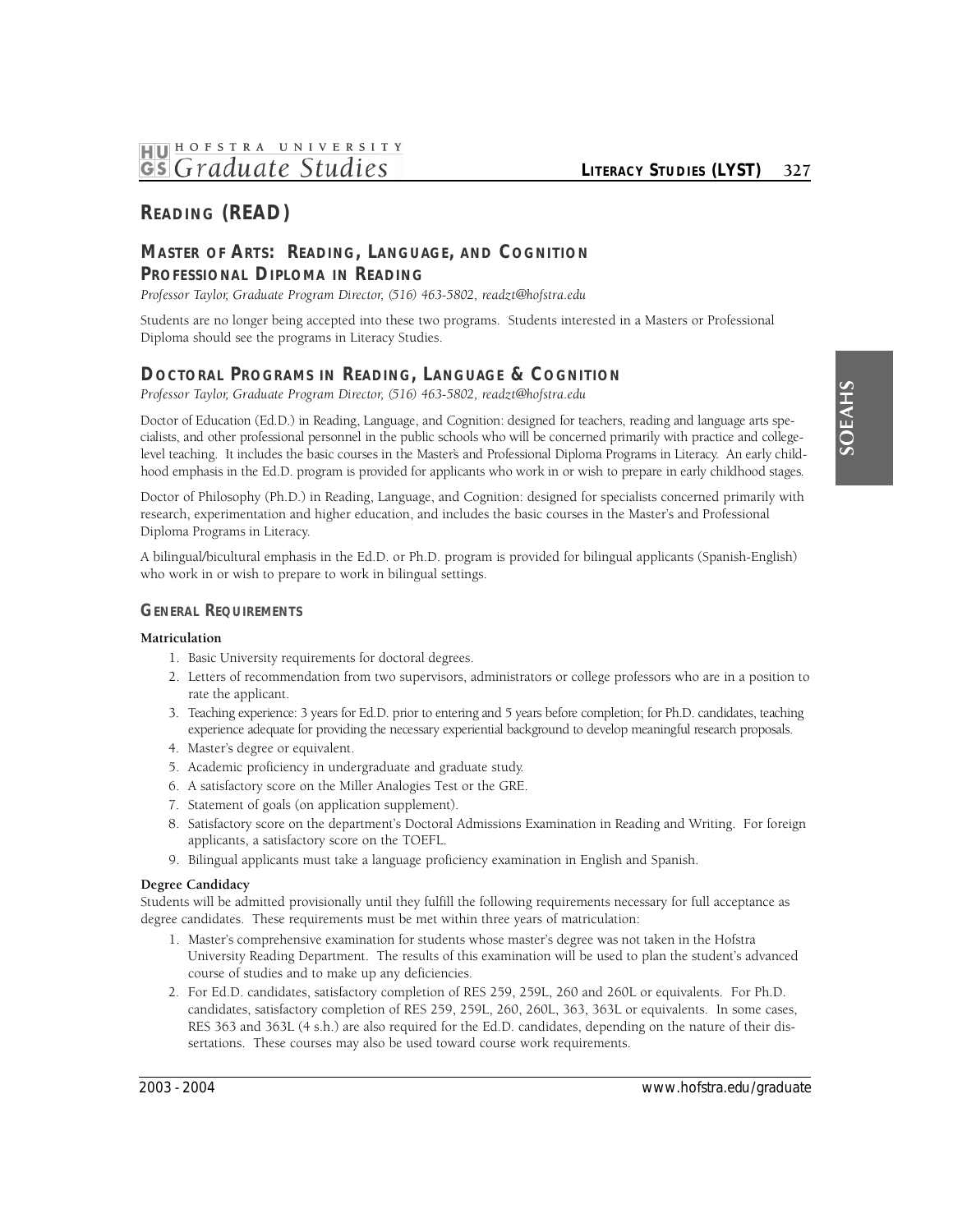- 3. For Ph.D. candidates, a reading knowledge of a modern language, preferably French, German or Spanish.
- 4. Acceptance by the Graduate Committee.

# **GRADUATION REQUIREMENTS**

- 1. Completion of a minimum of 90 graduate credits for both the Ed.D. and the Ph.D.
- 2. A comprehensive examination. The doctoral comprehensive examination must be taken during or after READ 363.
- 3. Satisfactory completion of the dissertation and the oral examination must be scheduled through the major adviser. The Ed.D. dissertation will concentrate on practical application to a school situation and may be descriptive in nature. The Ph.D. dissertation will concentrate on basic research having more universal application. It will be either statistical in nature or designed to develop theoretical models based on an insightful analysis in depth of basic research already completed or in combination with case studies. Candidates must complete all requirements within 5 years of acceptance as a degree candidate.

#### **RESIDENCY**

Students who matriculate for the doctoral programs in reading must spend one year in full-time residence or fulfill the options approved by the Graduate Committee.

## **ADVANCED STANDING**

Students who have taken graduate courses at other institutions which are similar to courses required in the Hofstra University Reading programs may apply for advanced standing.

Transfer credit up to 45 semester hours may be granted for similar courses taken in programs leading to a master's degree or a professional diploma.

# **ED.D.: READING, LANGUAGE, AND COGNITION**

Professor Taylor, Graduate Program Director, (516) 463-5802, readzt@hofstra.edu

The Doctor of Education in Reading, Language, and Cognition program is planned to prepare the following:

- Specialists who coordinate reading services in schools on a district-wide basis.
- Consultants with major responsibility for curriculum improvement on a district-wide level.
- Instructors who intend to teach reading and language arts courses at the college level.
- For bilingual candidates, the initiation and administration of school-wide or district-wide bilingual reading and language arts programs.
- For bilingual candidates, the improvement of bilingual reading and language arts instruction through assistance to bilingual classroom teachers.
- Instructors who are teaching an integrated language arts program at the early childhood level.

# **PROGRAM REQUIREMENTS** *(90 s.h.)*

# **Basic Courses**

| LYST | 200A | Introduction to Literacy Studies, 3 s.h.                                                 |
|------|------|------------------------------------------------------------------------------------------|
|      | 213  | Introduction to Bilingual & Biliteracy Instruction for Children & Adolescents, 3 s.h.    |
|      | 214  | Language & Literacy in Early Childhood & Childhood, 3 s.h.                               |
|      | 218  | Reading & Writing Practices in Early Childhood & Childhood, 3 s.h.                       |
|      | 220  | Literature in the Lives of Young Children, 3 s.h.                                        |
|      | 240  | Assessment & Evaluation of Reading & Writing, 4 s.h.                                     |
|      | 241  | Miscue Analysis & Retrospective Miscue Analysis, 3 s.h.                                  |
|      | 242  | Literacy Practicum: Assessing the Complexity of Student Learning (Birth-Grade 6), 3 s.h. |
|      |      |                                                                                          |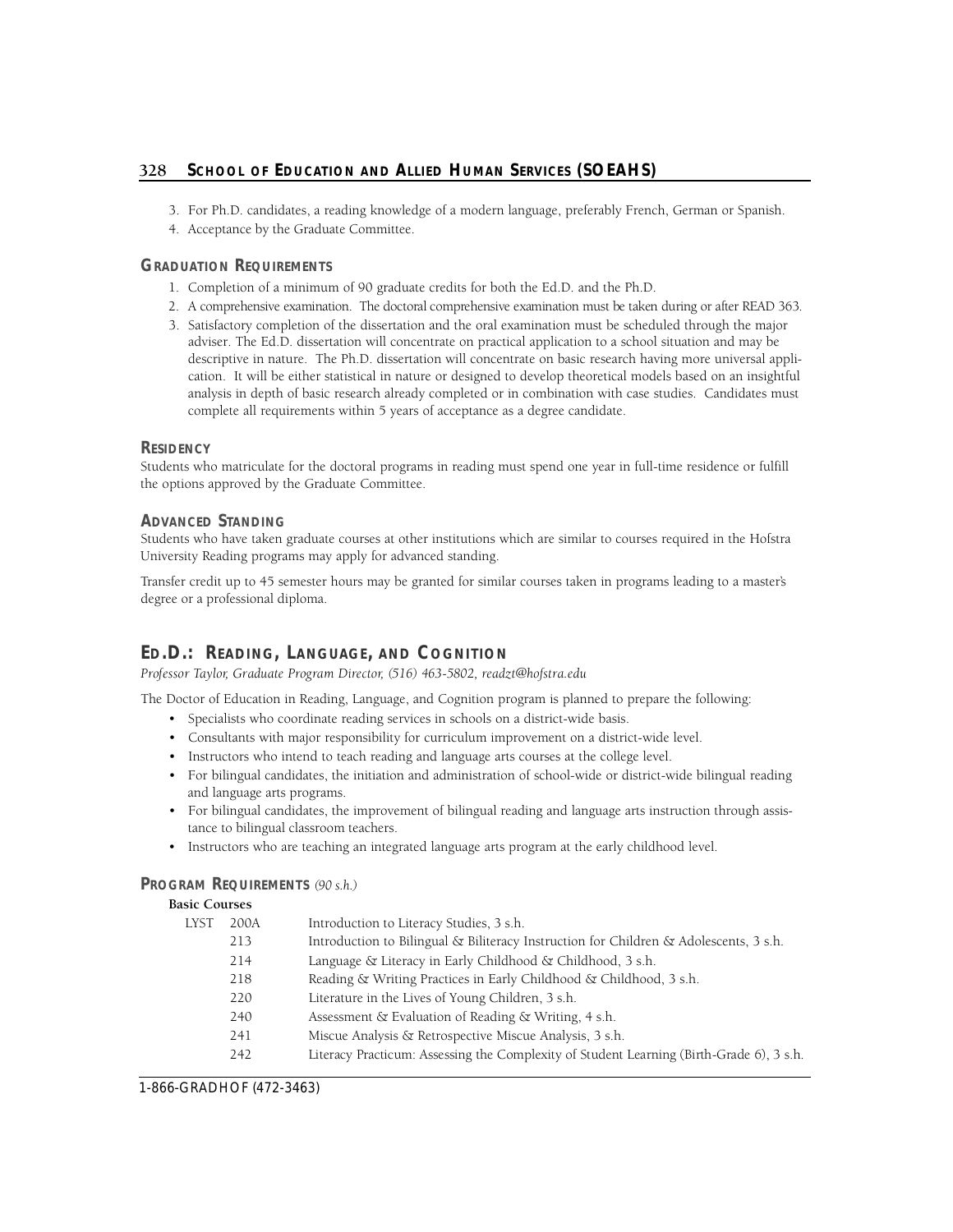# **1HJ01 HOFSTRA UNIVER <sup>S</sup> ITY GS** Graduate Studies *CITERACY STUDIES* (LYST) 329

|             | 243  | Literacy Practicum: Assessing the Complexity of Student Learning (Grades 5-12), 3 s.h.  |
|-------------|------|-----------------------------------------------------------------------------------------|
|             | 245  | Revaluing Readers and Writers, 3 s.h.                                                   |
| <b>READ</b> | 239  | Psycholinguistic Foundations for Reading & Writing Instruction, 3 s.h.                  |
|             | 240  | The Reading Teacher in the School $\&$ Clinic Settings (K-12), 4 s.h.                   |
|             | 249  | Supervision of Reading Programs, 3 s.h.                                                 |
|             | 250  | Practicum in Instructional Strategies & Assessment, 3 s.h.                              |
|             | 255  | Psychological Foundations of Reading & Writing Instruction, 3 s.h.                      |
|             | 256  | Psycholinguistics, Sociolinguistics, $\&$ the Processes of Reading $\&$ Writing, 3 s.h. |
| <b>PSY</b>  | 211  | Intellectual Assessment, 3 s.h.                                                         |
| <b>FDED</b> | 222  | Oualitative Research Methods, 3 s.h.                                                    |
|             | 223  | Analysis of Qualitative Data, 3 s.h.                                                    |
| <b>RES</b>  | 259  | Introduction to Statistical Methods in Educational Research, 3 s.h.                     |
|             | 259L | Computer Laboratory, 1 s.h.                                                             |
|             | 260  | Inferential Statistics in Educational Research, 3 s.h.                                  |
|             | 260L | Computer Laboratory, 1 s.h.                                                             |

Bilingual candidates: students who have completed the M.A. in Bilingualism with a specialization in elementary education are required to take 9 semester hours of special doctoral seminars.

Students who have not completed the above degree and specialization are required to take, in addition, bilingual education courses, under advisement.

#### **Advanced Courses**

| READ 361 |         | Research Designs in Reading & Writing, 3 s.h.            |
|----------|---------|----------------------------------------------------------|
|          | 362-363 | Seminar in the Evaluation of Research in Reading, 6 s.h. |
|          | 601     | Dissertation Seminar, 3 s.h.                             |

Note: a student who has not completed 601, Dissertation Seminar, must enroll in 602, Dissertation Proposal Preparation, until the dissertation proposal is accepted. The student must then enroll in 604, Dissertation Advisement, the following semester and must maintain continuous enrollment in dissertation preparation until the dissertation is completed.

| READ 602 | Dissertation Proposal Preparation, 3 s.h. |
|----------|-------------------------------------------|
| 604      | Dissertation Advisement, 3 s.h.           |

Note: a student must enroll in 604 for 3 s.h. in the first semester and thereafter continue to register in 604 until the dissertation is completed, at which time a minimum of 6 s.h. of credit must be received.

#### **Electives 28 hours from among the following, with possible substitutions of up to 15 credits from liberal arts, under advisement.**

| 2003 - 2004 |     | www.hofstra.edu/graduate                                                                 |
|-------------|-----|------------------------------------------------------------------------------------------|
|             | 241 | Supervision of Instruction & Curriculum Development, 3 s.h.                              |
|             | 231 | School Public Relations, 3 s.h.                                                          |
|             | 222 | Human Relations in School Personnel Management, 3 s.h.                                   |
|             | 219 | Patterns of Building Unit Administration, 3 s.h.                                         |
| EADM 214    |     | Theories & Practices of Supervision, 3 s.h.                                              |
|             |     | education course, under advisement.                                                      |
| FDED        | 200 | Philosophy of Education, 3 s.h. or any other 3-semester hour 200-level foundations of    |
|             | 360 | Internship in Supervision of Reading Instruction, 6 s.h.                                 |
|             | 351 | Independent Studies in Reading, 1–6 s.h.                                                 |
|             | 260 | Foundations of Reading for Teachers of Bilingual Children & Adolescents, 3 s.h.          |
| READ 252    |     | Practicum in Teaching Reading to the Learning Disabled & the Indifferent Learner, 3 s.h. |
| <b>LYST</b> | 212 | Family, Community and School Literacies: Cultural Perspectives, 3 s.h.                   |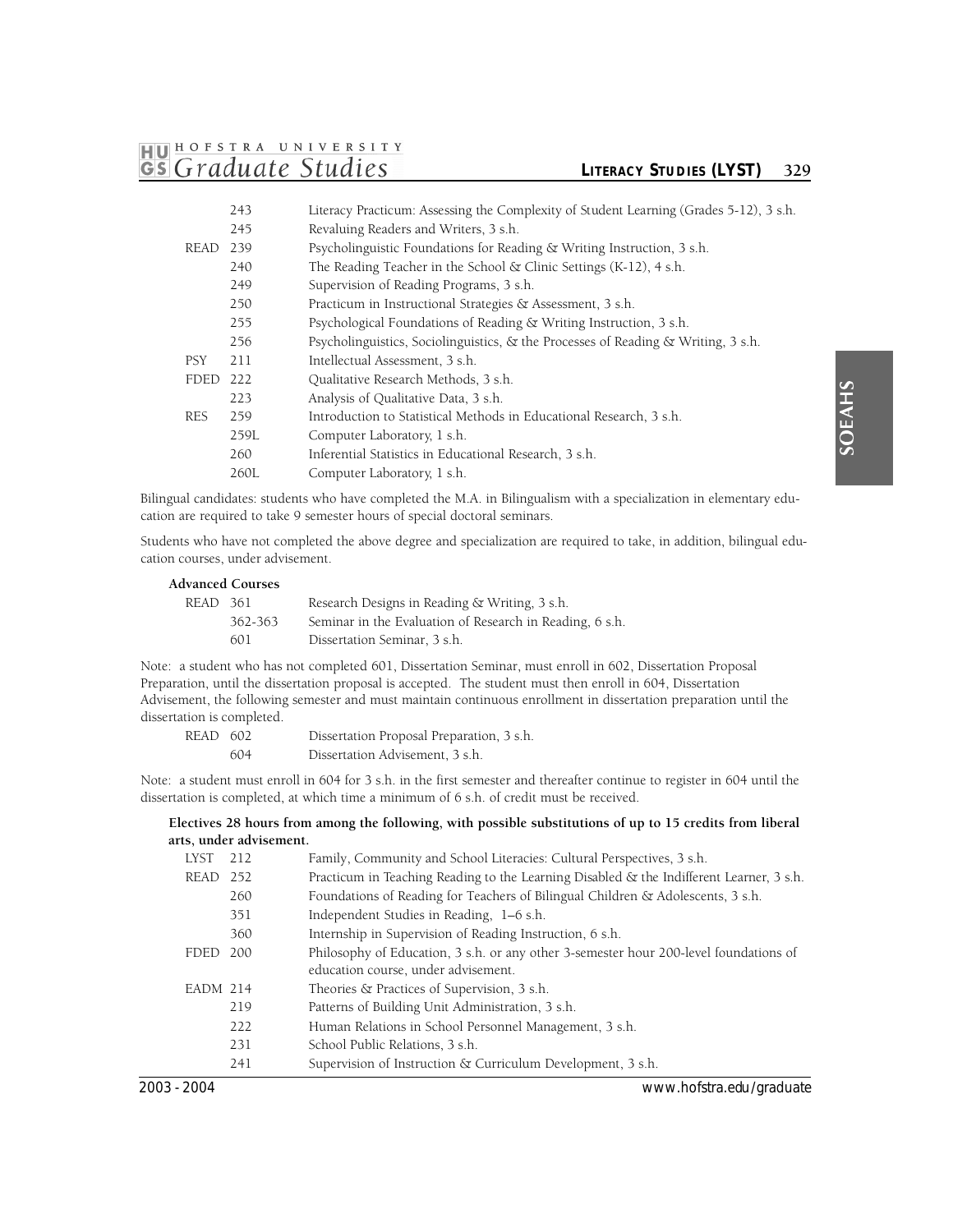|             | 245          | Selected Issues in School Administration, 3 s.h.                                             |
|-------------|--------------|----------------------------------------------------------------------------------------------|
|             | 247          | Data Processing for School Administrators, 3 s.h.                                            |
|             | ELED/SED 207 | Dynamics of Curricular Change, 3 s.h.                                                        |
| ELED        | 227          | Elementary School Curriculum, 3 s.h., or                                                     |
|             | 236          | Modern Trends in Elementary Education, 3 s.h. or                                             |
| <b>SED</b>  | 241          | Patterns of Curriculum, 3 s.h.                                                               |
| <b>PSY</b>  | 254          | Psychology of the Exceptional Child, 3 s.h.                                                  |
| SPCH 235    |              | Introduction to Speech-Language-Hearing Disorders, 3 s.h.                                    |
|             | 243          | Language Disorders & Learning Disabilities: Kindergarten Through Adulthood, 3 s.h.           |
| <b>SPED</b> | 201          | The Exceptional Child: Cognitive & Affective Functions, 3 s.h.                               |
|             | 241          | Nature & Needs of Children with Emotional/Behavior Disorders, 3 s.h.                         |
|             | 242          | Psychoeducational Assessment in Special Education, 3 s.h.                                    |
|             | 246          | The Education of Students with Learning Disabilities $\&$ Other Associate Conditions, 3 s.h. |
|             |              |                                                                                              |

#### **Early Childhood Emphasis**

This 18 semester hour concentration is designed for students interested in early childhood education. Required courses for this emphasis are: ELED 270, 271, 272, 273, 274, 275.

# Ph.D.: Reading, Language, and Cognition

Professor Taylor, Graduate Program Director, (516) 463-5802, readzt@hofstra.edu

The Doctor of Philosophy in Reading, Language, and Cognition program is planned to prepare the following:

- Reading specialists who plan to engage in research, evaluation and experimentation in the field of reading.
- Reading specialists taking leadership positions in clinics.
- Reading specialists who plan to teach and direct research in colleges and universities.
- Personnel for bilingual/bicultural programs in schools, for supervisory positions, research, and college testing.

#### **PROGRAM REQUIREMENTS** *(90 s.h.)*

## **Basic Courses**

| <b>LYST</b> | 200A | Introduction to Literacy Studies, 3 s.h.                                                 |
|-------------|------|------------------------------------------------------------------------------------------|
|             | 213  | Introduction to Bilingual & Biliteracy Instruction for Children & Adolescents, 3 s.h. or |
|             | 214  | Language & Literacy in Early Childhood & Childhood, 3 s.h. or                            |
|             | 218  | Reading & Writing Practices in Early Childhood & Childhood, 3 s.h.                       |
|             | 220  | Literature in the Lives of Young Children, 3 s.h.                                        |
|             | 221  | Literature for Adolescents & Young Adults, 3 s.h.                                        |
|             | 240  | Assessment & Evaluation of Reading & Writing, 3 s.h.                                     |
|             | 241  | Miscue Analysis & Retrospective Miscue Analysis, 3 s.h.                                  |
|             | 242  | Literacy Practicum: Assessing the Complexity of Student Learning (Birth-Grade 6), 3 s.h. |
|             | 243  | Literacy Practicum: Assessing the Complexity of Student Learning (Grades 5-12), 3 s.h.   |
|             | 245  | Revaluing Readers and Writers, 3 s.h.                                                    |
| READ        | 239  | Psycholinguistic Foundations for Reading & Writing Instruction, 3 s.h.                   |
|             | 240  | The Reading Teacher in the School $\&$ Clinic Settings (K-12), 4 s.h.                    |
|             | 249  | Supervision of Reading Programs, 3 s.h.                                                  |
|             | 250  | Practicum in Instructional Strategies & Assessment, 3 s.h.                               |
|             | 255  | Psychological Foundations of Reading & Writing Instruction, 3 s.h.                       |
|             | 256  | Psycholinguistics, Sociolinguistics, $\&$ the Processes of Reading $\&$ Writing, 3 s.h.  |
|             |      |                                                                                          |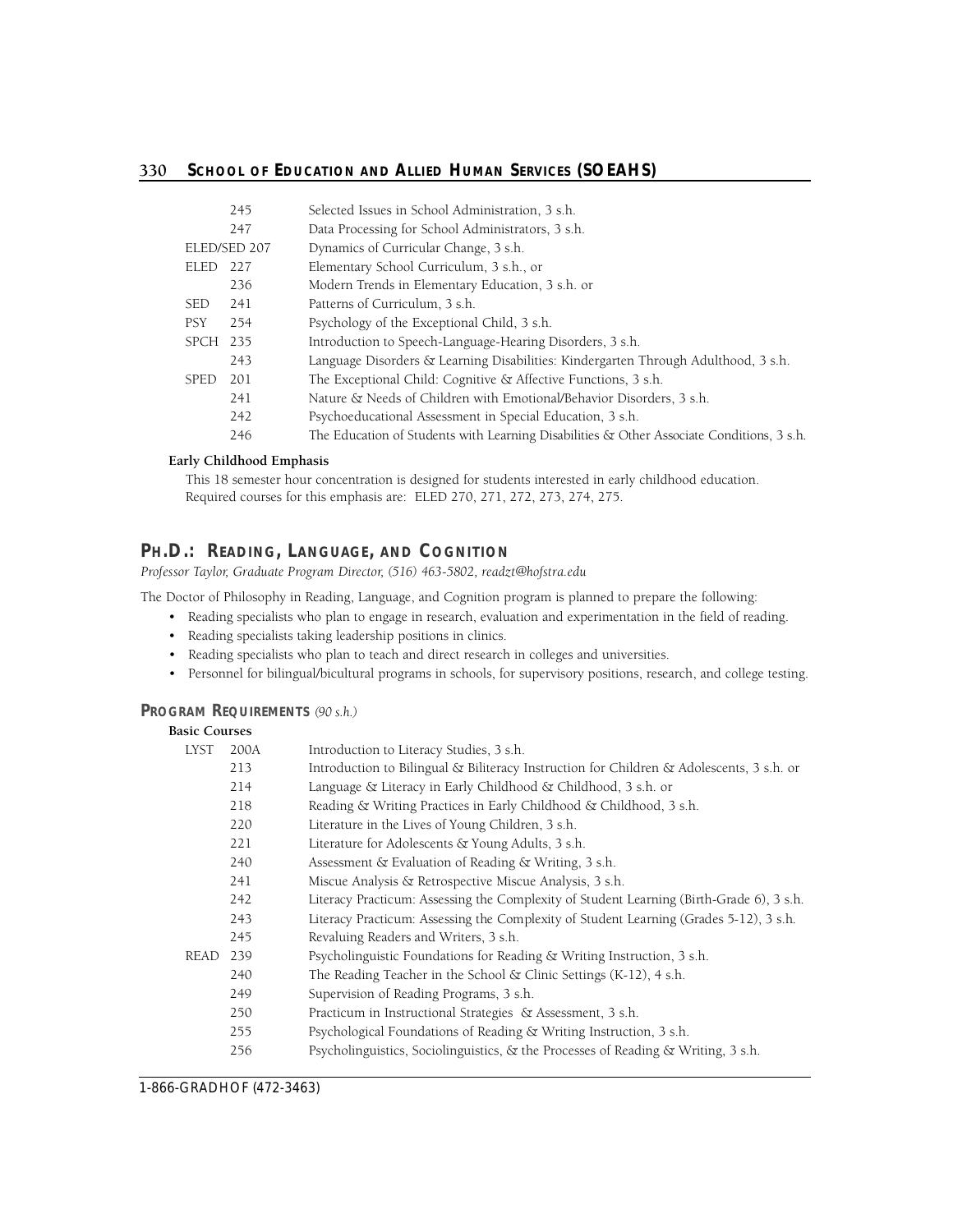# **1HJ01 HOFSTRA UNIVER <sup>S</sup> ITY**  *GS Graduate Studies* **LITERACY STUDIES (LYST)** 331

| <b>PSY</b>  | 211  | Intellectual Assessment, 3 s.h.                                                   |
|-------------|------|-----------------------------------------------------------------------------------|
| <b>FDED</b> | 222  | Oualitative Research Methods, 3 s.h.                                              |
|             | 223  | Analysis of Qualitative Methods, 3 s.h.                                           |
| <b>RES</b>  | 259  | Introduction to Statistical Methods in Educational Research, 3 s.h. or equivalent |
|             | 259L | Computer Laboratory, 1 s.h.                                                       |
|             | 260  | Inferential Statistics in Educational Research, 3 s.h.                            |
|             | 260L | Computer Laboratory, 1 s.h.                                                       |
|             | 363  | Multivariate Analysis & Multidimensional Scaling Methods, 3 s.h.                  |
|             | 363L | Computer Laboratory, 1 s.h.                                                       |

Bilingual candidates: students who have completed the M.A. in Bilingual Education with a specialization in elementary education are required to take 9 semester hours of special doctoral seminars, under advisement. Students who have not completed the above degree and specialization are required to take, in addition, bilingual education courses, under advisement.

# **Advanced Courses**

| READ 361 |         | Research Designs in Reading & Writing, 3 s.h.            |
|----------|---------|----------------------------------------------------------|
|          | 362-363 | Seminar in the Evaluation of Research in Reading, 6 s.h. |
|          | 601     | Dissertation Seminar, 3 s.h.                             |

Note: A student who has not completed 601, Dissertation Seminar, must enroll in 602, Dissertation Proposal Preparation, until the dissertation proposal is accepted. The student must then enroll in 604, Dissertation Advisement, the following semester and must maintain continuous enrollment in dissertation preparation until the dissertation is completed.

| READ 602 |     | Dissertation Proposal Preparation, 3 s.h. |
|----------|-----|-------------------------------------------|
|          | 604 | Dissertation Advisement, 3 s.h.           |

Note: A student must enroll in 604 for 3 s.h. in the first semester and thereafter continue to register in 604 until the dissertation is completed, at which time a minimum of 6 s.h. of credit must be received.

#### **Electives**

| LYST     | 212 | Family, Community and School Literacies: Cultural Perspectives, 3 s.h.                                                      |
|----------|-----|-----------------------------------------------------------------------------------------------------------------------------|
| READ 252 |     | Practicum in Teaching Reading to the Learning Disabled & the Indifferent Learner, 3 s.h.                                    |
|          | 351 | Independent Studies in Reading, 1-6 s.h.                                                                                    |
|          | 360 | Internship in Supervision of Reading Instruction, 6 s.h.                                                                    |
| FDED 200 |     | Philosophy of Education, 3 s.h. or any other 3 semester hour 200-level foundations of<br>education course, under advisement |

12-13 semester hours from the liberal arts other than psychology, under advisement (not required for bilingual students). 12 hours of electives, under advisement, from psychology, sociology, anthropology, and other related cognate areas.

#### **BILINGUAL/BICULTURAL EMPHASES**

Students enrolled in the bilingual/bicultural doctoral program will have an adviser in Spanish as well as in Literacy. A member of the Spanish faculty will serve on each student's dissertation committee.

Required courses in Spanish are SPAN 301, 308, 309 and 9 semester hours of electives selected under advisement.

For Courses in Writing, See Page 337.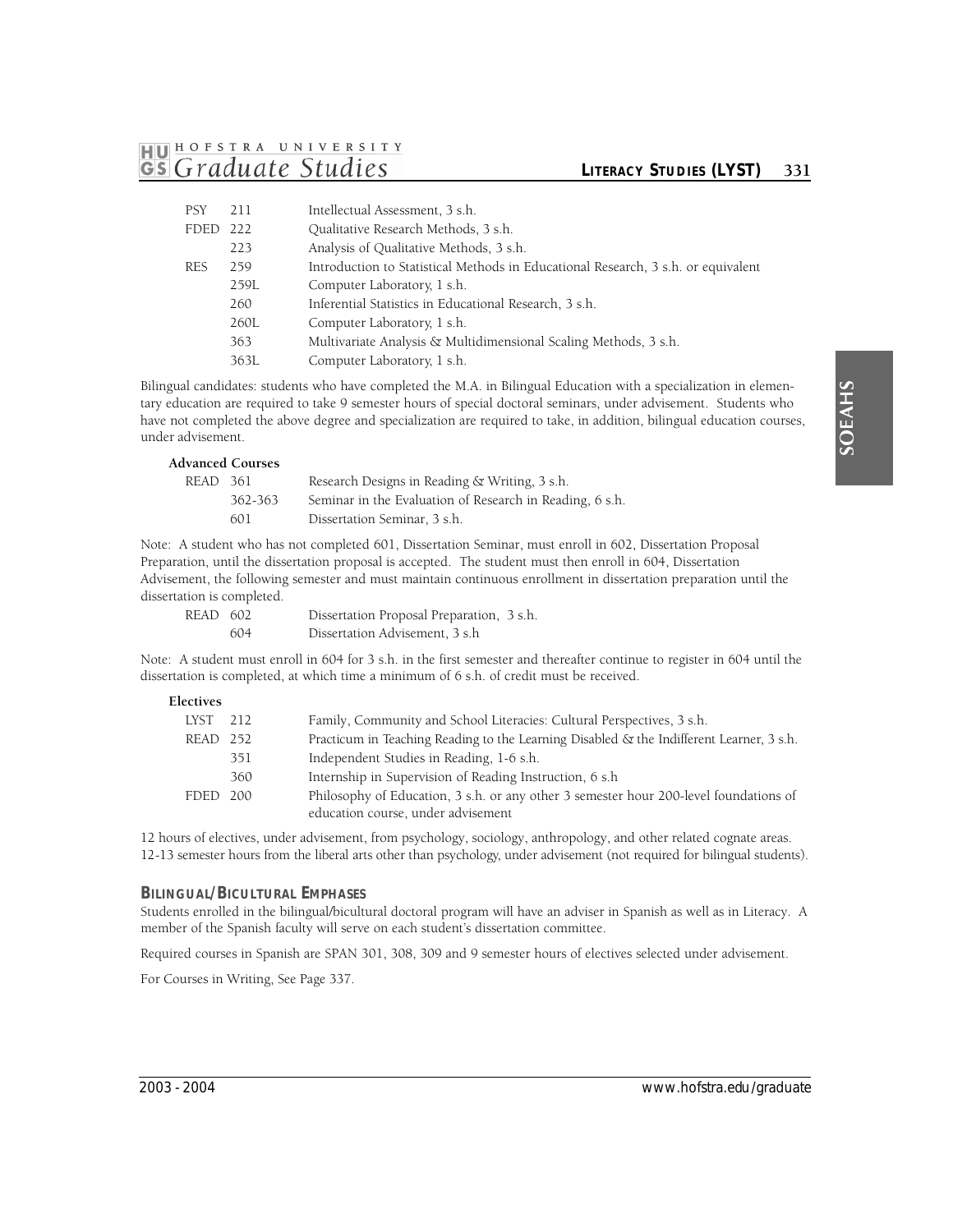## **(READ) COURSES**

#### **READ 226 Fall, January, Spring, Summer 3 s.h.**  *Language and Literacy*

 gies and materials promoting language development, are A study of the relationship between language and literacy development. Topics include: language acquisition and development, classroom discourse, sociocultural variations in language, relationship between language and cognition, and language-based literacy difficulties. Curriculum, as well as instructional strateexplored. Course emphasized language assessment. Collection and analysis of language samples required. Fifteen hour field component. (Same as READ 280K).

#### **READ 228 Fall, January, Spring, Summer 3 s.h.**  *Writing and Literacy*

A critical and theoretical study of writing development and instructional approaches. Topics include: the reading/writing relationship, components and management of a writing program, sociocultural variations in language, conferencing and modeling strategies, writing assessment and evaluation, personal literacy, writing to learn, genre, and technology in the writing program. Issues in writing instruction include: spelling, standards, self-disclosure in student writing, and authenticity. Fifteen hour field component. (Same as READ 280M.)

 *Psycholinguistic Foundations for Reading and Writing Instruction*  Intensive study of the interrelationship of the impressive and expressive functions of language. Present contributions of lin-**READ 239** Fall 3 s.h. guistics, psycholinguistics and sociolinguistics are discussed. Emphasis on strategies related to reading and writing; their interdependence and implementation in the school curriculum; collaborative learning; assessment techniques and research findings. Students are required to engage in a teacher-research project. *Prerequisite: LYST 210.* 

READ 240 Fall, Spring 4 s.h. *The Reading Teacher in the School and Clinic Setting (K-12)*  Participation in the variety of responsibilities required of reading teachers in classroom, clinic and district settings. Presentations and demonstration lessons required. Registration by permission of department.

*Prerequisites: LYST 214, 218, 240; READ 250. Bilingual students take LYST 213 instead of 218. All but bilingual and reading/special education students must have taken PSY 211. All students must have an interview with the instructor.* 

#### **READ 246 Periodically 3 s.h.**  *Practicum in Teaching Secondary Reading*

 Application of theory and methodology. Work on specific lesson plans for teaching reading through content fields. Emphasis on the needs of students from varying linguistic and interpretive and study skills. Lessons designed by class members are taught in their own instructional settings with feedback in the practicum. Flexibility in lesson planning is encouraged to meet cultural backgrounds.

*Prerequisite: LYST 215 or 218; for bilingual majors, LYST 213.* 

# **READ 249** Fall 3 s.h.

# *Supervision of Reading Programs*

Designed for reading teachers, present and future supervisors and administrators of school reading programs. Discussion of the organization, administration and evaluation of reading programs from a supervisor's point of view.

#### **READ 250 Fall, Spring, Summer 3 s.h.**  *Practicum in Instructional Strategies and Assessment*

The application of assessment and evaluation theory to classroom and clinical situations. Emphasis on appropriate instructional strategies and techniques for children, adolescents, and adults with reading and writing difficulties, including those from differing cultural and linguistic backgrounds.

*Prerequisite: LYST 240. This course should be taken the semester immediately following LYST 240. There is a fee for testing materials. (Formerly Practicum in Remedial Treatment Techniques.)* 

#### READ 252 Spring 3 s.h. *Practicum in Teaching Reading to the Learning Disabled and the Indifferent Learner*

 Demonstration and practice of the diagnostic and remedial tech- niques used to improve reading cognitively and affectively are the primary focuses of this practicum. Relationship of CASIL to language experience approaches, Orton-Gillingham and Fernald is covered.

#### **READ 255 Fall 3 s.h.**

*Psychological Foundations of Reading and Writing Instruction*  Designed to acquaint students with the psychological foundations of the reading and writing processes. The interrelationship of learning theory and personality factors and their application to reading and writing instruction are stressed. The multidisciplinary nature of research into the reading, writing and thinking processes is noted. (Formerly Psychological Foundations of Reading Instruction.)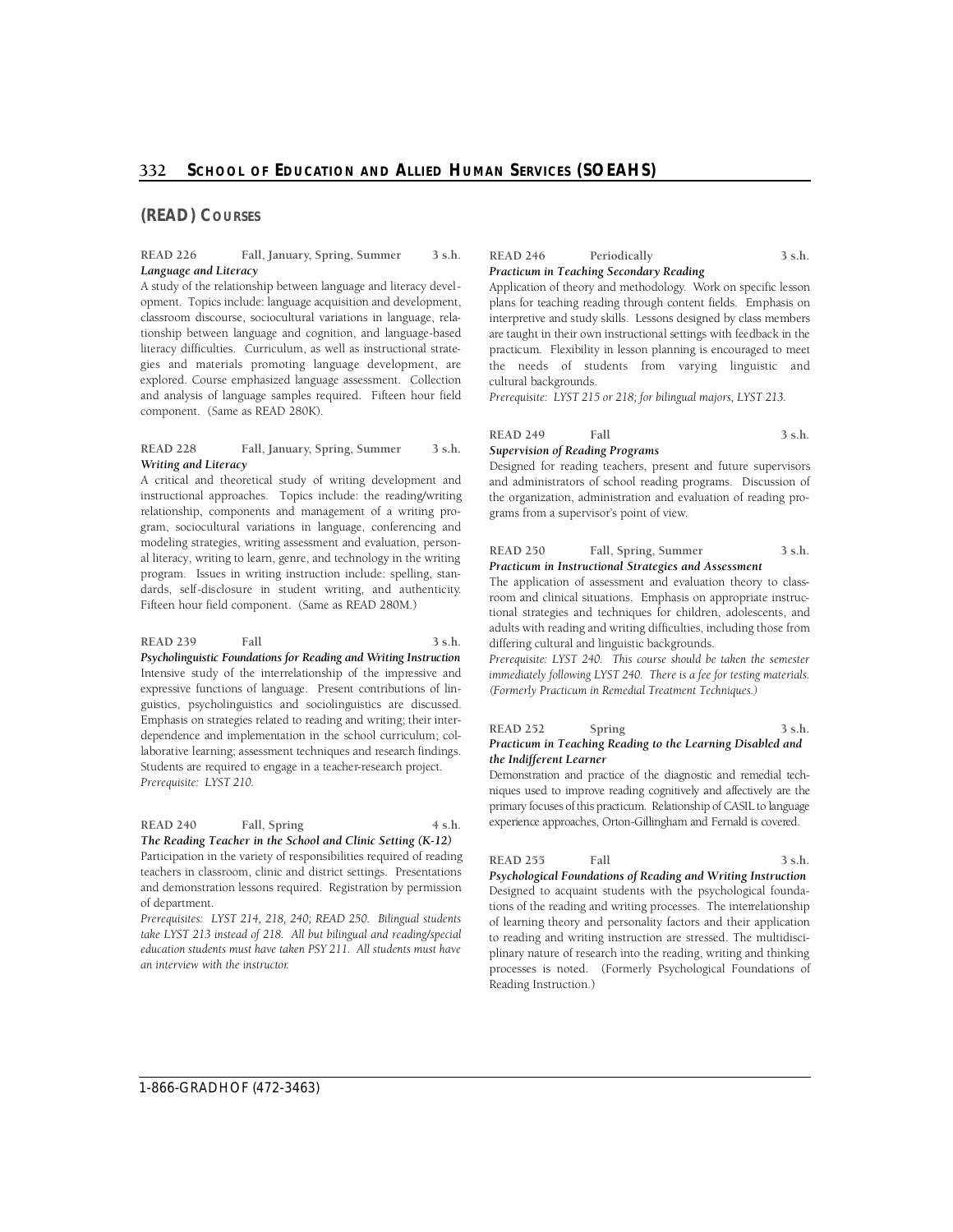# **1HJ01 HOFSTRA UNIVER <sup>S</sup> ITY GS** Graduate Studies *CITERACY STUDIES* (LYST) 333

#### READ 256 Spring 3 s.h. *Psycholinguistics, Sociolinguistics, and the Processes of Reading and Writing*

The structure of language and the application of linguistic, psycholinguistic and sociolinguistic principles in reading instruction. Special attention to the needs of bilingual backgrounds and students who speak dialects of English different from standard. Relates psycholinguistics and sociolinguistics to the learner, the nature of materials, purposes, the instructional setting and the instructor, models of reading and writing are highlighted. Pass/Fail grade only. *Prerequisites: LYST 210, READ 239, RES 259, 259L, 260, 260L, FDED 222, 223.* 

#### **READ 260 Periodically 3 s.h.**  *Foundations of Reading for Teachers of Bilingual Children and Adolescents*

 Review of the literature on bilingualism and reading, including ture for children, linguistics, psycholinguistics and sociolinguistics. research studies from language acquisition and development, litera-

#### READ 266 Summer 3 s.h. *The Administrator and the Reading Program*

#### Designed to help the administrator understand all aspects of the school reading program from kindergarten through high school. The course will include such topics as reading theory and practice, description of various reading programs (developmental, corrective and remedial), new approaches to reading instructions, relationships with reading staff members, community relationships and knowledge of materials. For advanced students in educational administration and doctoral candidates in Clinical and School Psychology Program.

**READ 301 Fall, Spring, Summer 3 s.h.**  *Master's Thesis* 

For M.A. candidates only. (Formerly Master's Essay.)

**READ 351 Fall, January, Spring, Summer 1-6 s.h.**  *Independent Studies in Reading* 

Individual investigation and exploration of related research in the areas of the student's special interests and/or dissertation topic. *Prerequisite: permission of adviser.* 

| <b>READ 360</b> | Periodically                                     | $6$ s.h. |
|-----------------|--------------------------------------------------|----------|
|                 | Internship in Supervision of Reading Instruction |          |

 Fieldwork in supervision and administration of reading programs in the public schools. Periodic seminars on field experiences and exploration of possible solutions to problems. This internship is designed to prepare reading specialists for certification as building those seeking certification to qualify as building principals, district enroll for EADM 310l, 311, or 312, Administrative Internship. or district reading supervisors or coordinators. It is not intended for supervising principals or superintendents. These candidates should *Prerequisites: master's in reading and permission of instructor.* 

READ 361 Summer 3 s.h.

*Research Designs in Reading and Writing* 

A discussion of a variety of research designs related to reading and writing processes. Procedures appropriate to the design are also considered. Open to advanced doctoral candidates only. Pass/Fail grade only.

 *P re requisites: READ 256, RES 259, 259L, 260, 260L, FDED 222, 223.* 

#### **READ 362-363 362: Fall; 363: Spring 3 s.h. each**  *Seminar: Evaluation of Research in Reading*

This two-semester course acquaints doctoral students with the basic studies related to reading and writing instruction. During the first semester, emphasis on studies, theories, and models of reading and writing emphasizing the disciplines of linguistics, psycholinguistics, and sociolinguistics as well as sociology and anthropology. During the second semester, reading and writing studies, theories, and models grounded in psychology and physiology are stressed along with studies related to curriculum and instruction. Across both semesters, students study and evaluate a variety of classic and contemporary research reports. Students are responsible for developing the related literature for their own dissertation topics. Pass/Fail grade only. *Prerequisite: READ 361.* 

# READ 365 Fall, Spring 3 s.h.

*Internship: College Teaching of Reading and Writing*  Designed for doctoral or post-master's candidates who are teaching or intend to teach at the college level. Students work closely with a senior professor in the planning of classroom instruction at both the undergraduate and graduate levels. The needs of adult learners and techniques for motivating and teaching these students are emphasized. Pass/Fail grade only. *Prerequisite: permission of instructor.* 

#### **READ 601** Fall 3 s.h. *Dissertation Seminar*

Clarification and structuring of a dissertation topic as a research undertaking. Presentation, analysis and critique of participant's research outlines leading to departmental acceptance of the research proposal. Orientation to dissertation organization and writing format. Pass/Fail grade only. *Prerequisites: READ 362-363.* 

| <b>READ 602</b> | Fall, Spring, Summer              | 3 s.h. |
|-----------------|-----------------------------------|--------|
|                 | Dissertation Proposal Preparation |        |

For students whose dissertation proposals have not been approved in 601. Registration in 602 is continuous until the proposal is accepted. No degree credit granted for 602.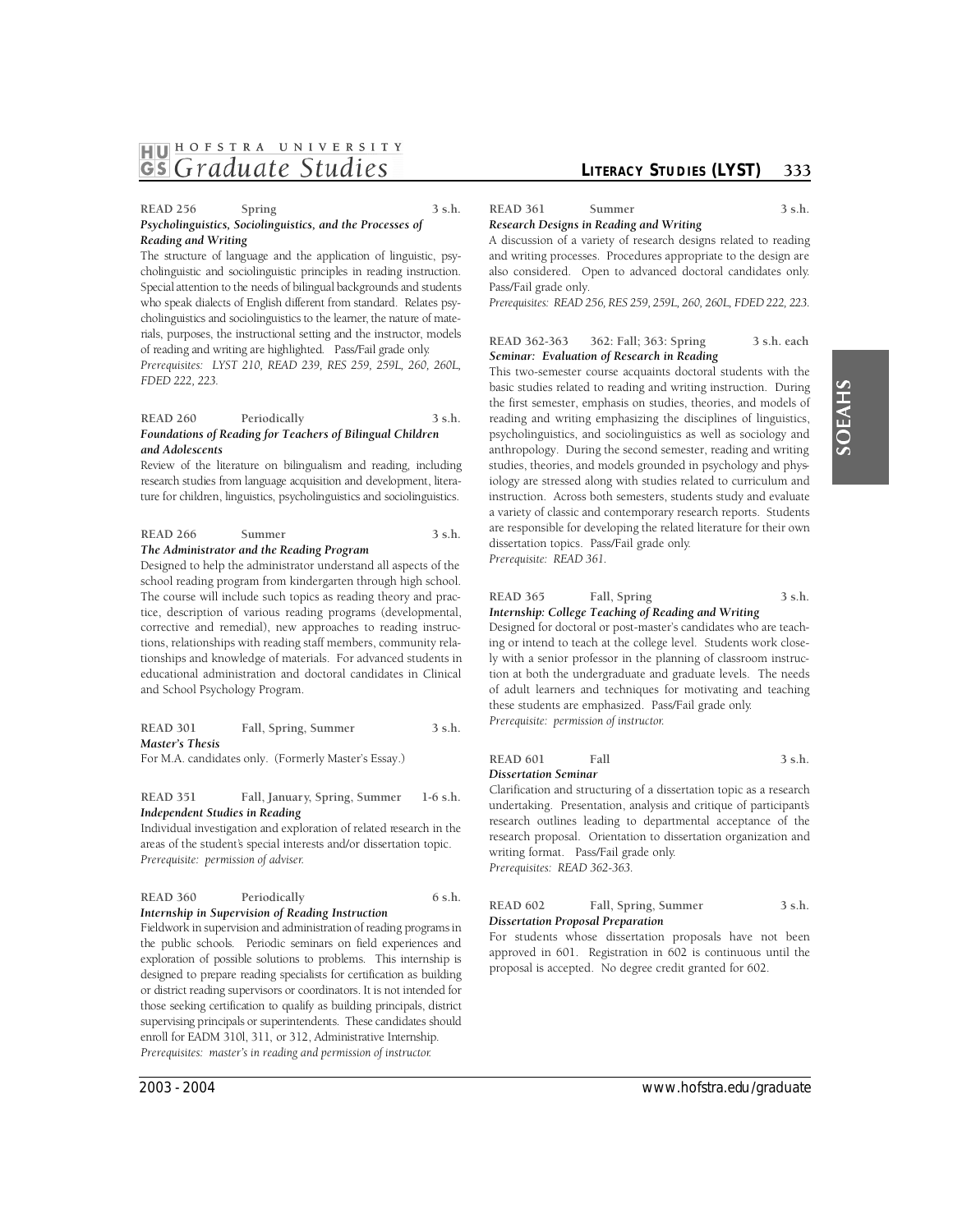**READ 604 Fall, Spring, Summer 3 s.h.**  *Dissertation Advisement* 

 the dissertation is accepted. A student must enroll in 604 for 3 s.h. in the first semester and continue to register in 604 until the dissertation is completed, at which time a minimum of 6 s.h. of credit must be received. Students do not have to register during mer. They register each semester until the dissertation is completed and they have successfully defended their proposal. Doctoral students enroll in 604 upon departmental acceptance of the dissertation proposal. Registration in 604 is continuous until the summer unless the dissertation is completed during the sum-

# **WRITING (WRIT)**

# Master of Arts: The Teaching of Writing/Literacy (Birth-Grade 6 or **GRADES 5-12)**

 *Assistant Professor Goodman, Graduate Program Dire c t o r, (516) 463-5563, readzg@hofstra.edu* 

Programs leading to initial/professional certification for Teaching of Writing/Literacy (Birth through Grade 6 or Grade 5 through 12)

These programs prepare students to meet the educational requirements for certification as literacy specialists in early childhood and childhood education, Birth through Grade 6, or middle childhood and adolescence, Grade 5 through Grade 12. These degrees provide students with additional preparation as teachers of writing and the opportunity to participate in classes that focus on the most current understandings of literacy, writing, and pedagogical practices. Students are prepared for the following teaching positions:

- Classroom teachers with advanced preparation in literacy and writing instruction.
- Literacy/Writing teachers with advanced preparation in one-on-one and small group instruction in literacy processes.
- Literacy/Writing teachers prepared to work collaboratively with classroom teachers in designing and implementing effective literacy instruction in inclusive environments.

#### **ADMISSION REQUIREMENTS**

- 1. B.A. or B.S. degree, with minimum GPA of 3.0;
- 2. two letters of recommendation;
- 3. possession of a New York State Initial or Provisional Teaching Certificate (see note (b) below);
- 4. interview with faculty members in Literacy Studies.

Note: (a) Admission to graduate study requires a baccalaureate degree with a general core in the liberal arts and sciences in order to meet New York State certification requirements. (b) Admission to graduate study with Provisional Certification requires that a student take a 3 s.h. undergraduate course in Special Education as a prerequisite or corequisite to study. (c) Graduate students who enter a program of study on a nonmatriculated basis are limited to a maximum of 12 semester hours of course work. (d) A maximum of 6 semester hours of advanced standing may be accepted for relevant graduate course work taken elsewhere.

#### **GRADUATION REQUIREMENTS**

- 1. Completion of a minimum of 36 semester hours in prescribed courses with a minimum grade point average of 3.0.
- 2. Completion of a minimum of 50 hours of field experiences in addition to 50 hours of practica.
- 3. Successful presentation of a learning portfolio to faculty and peers.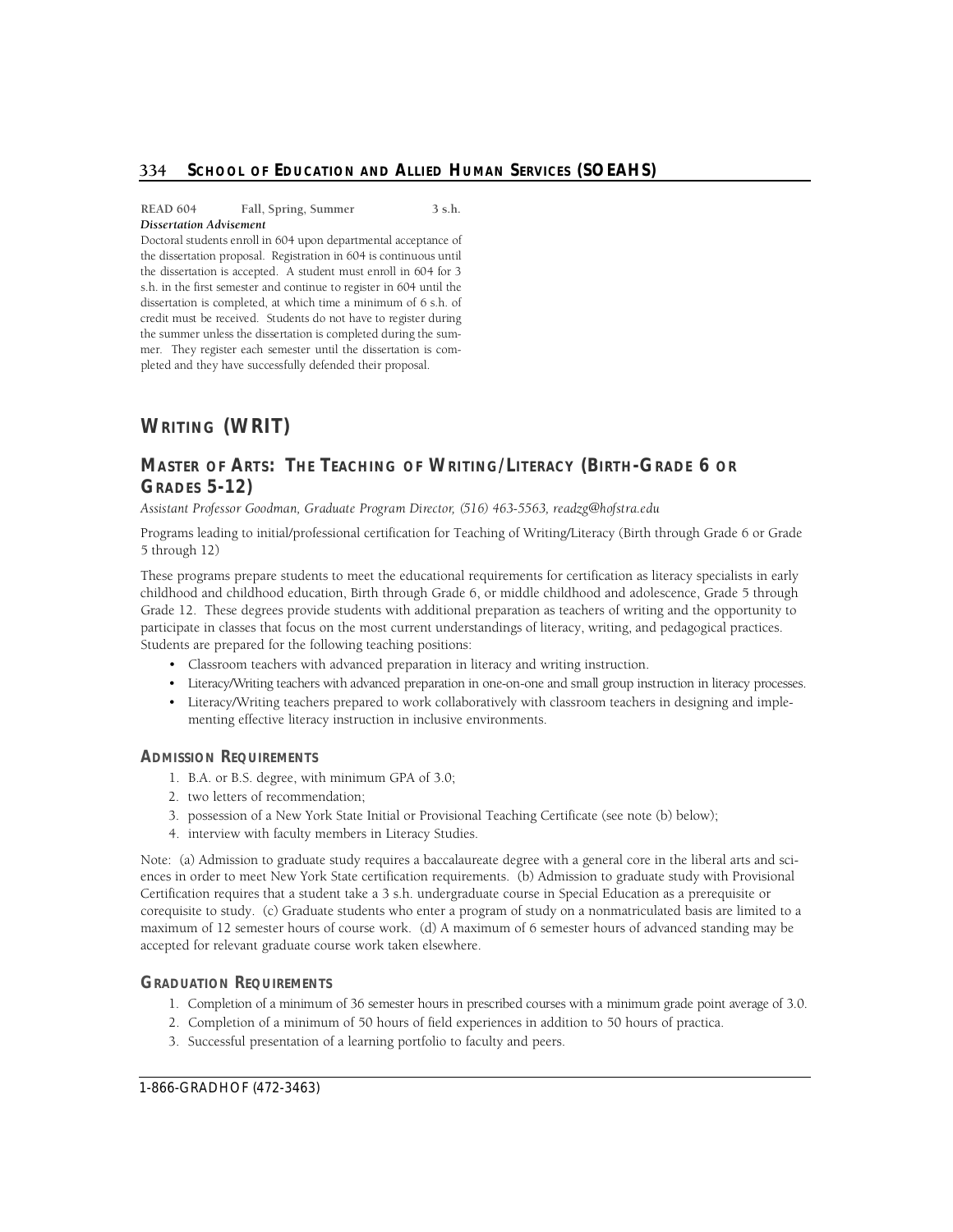# **TEACHER CERTIFICATION REQUIREMENTS**

Students who graduate from the M.A. in the Teaching of Writing program can apply for either Initial or Professional certification. Certification as a Literacy Specialist requires the completion of a 50 hour practicum. Professional certification requires completion of three years of full-time teaching in a public school setting by the time of graduation from the masters program. Teachers who do not complete this teaching requirement before graduating will apply for the Initial certification in Literacy Studies from Hofstra's Certification Office.

# Program of Study: M.A. inthe Teaching of Writing/Literacy (Birth-Grade 6) (36 s.h.)

The sequence presented below is recommended. However, Phase I courses must be completed before entering Phase II. LYST 300 must be taken as part of the first 12 semester hours of study. LYST 301 must be taken as part of the final 12 semester hours of study. Electives may be taken at any time.

| Phase I: 19 s.h.  |     |                                                                                                                      |
|-------------------|-----|----------------------------------------------------------------------------------------------------------------------|
| <b>LYST</b>       | 260 | Cultural & Historical Perspectives of Writing, 3 s.h.                                                                |
|                   | 261 | Writing Pictures Painting Stories: Teaching Writing as Mindful Social Practice, 3 s.h.                               |
|                   | 208 | Language & Literacy in Urban Settings, 3 s.h. or                                                                     |
|                   | 212 | Family, Community & School Literacies: Cultural Perspectives, 3 s.h.                                                 |
|                   | 213 | Introduction to Bilingual & Biliteracy Instruction for Children & Adolescents, 3 s.h.                                |
|                   | 219 | Reading & Writing Workshop for Teachers, 3 s.h. or                                                                   |
|                   | 263 | Teachers as Writers, 3 s.h. or                                                                                       |
|                   | 264 | Teachers as Poets, 3 s.h. or                                                                                         |
|                   | 201 | Long Island Writing Project Invitational Summer Institute, 3 or 6 s.h.                                               |
|                   | 214 | Language & Literacy in Early Childhood & Childhood, 3 s.h.                                                           |
|                   | 300 | Introduction to Portfolio Preparation, 1 s.h.                                                                        |
| Phase II: 13 s.h. |     |                                                                                                                      |
| <b>LYST</b>       | 240 | Assessment & Evaluation of Reading & Writing, 3 s.h.                                                                 |
|                   | 262 | Understanding What a Writer Knows, 3 s.h.                                                                            |
|                   | 248 | Writing Practicum: Assessing & Supporting Children Writers (Birth through Grade 6), 3 s.h.                           |
|                   | 250 | Literacy Teacher as Researcher, 3 s.h. or                                                                            |
|                   | 251 | Children & Adolescents as Ethnographers in Communities & Schools, 3 s.h.                                             |
|                   | 301 | Portfolio Advisement & Presentation, 1 s.h.                                                                          |
| Electives: 3 s.h. |     |                                                                                                                      |
|                   |     | A student may select any graduate course in the School of Education and Allied Human Services, or in the University, |
|                   |     | as an elective with advisement. The following electives are recommended:                                             |
| <b>LYST</b>       | 201 | Long Island Writing Project Invitational Summer Institute, 3 or 6 s.h.                                               |
|                   | 219 | Reading & Writing Workshop for Teachers, 3 s.h.                                                                      |
|                   | 263 | Teachers as Writers, 3 s.h.                                                                                          |
|                   | 264 | Teachers as Poets, 3 s.h.                                                                                            |
|                   | 220 | Literature in the Lives of Young Children, 3 s.h.                                                                    |
|                   | 247 | Language, Discourse, & Cinema: Implications for Schooling, 3 s.h.                                                    |
|                   | 351 | International Scholars' Forum, 1 s.h.                                                                                |
| <b>FDED</b>       | 220 | Aesthetic Education, 3 s.h.                                                                                          |
|                   | 225 | The Museum as Educator, 3 s.h.                                                                                       |
| MHAE 231          |     | Teaching Elementary School Children About Health, 3 s.h.                                                             |
| <b>SPED</b>       | 201 | Introduction to Special Education, 3 s.h.                                                                            |
| <b>CT</b>         | 272 | Technology & the Teaching of Writing, 3 s.h.                                                                         |
|                   |     |                                                                                                                      |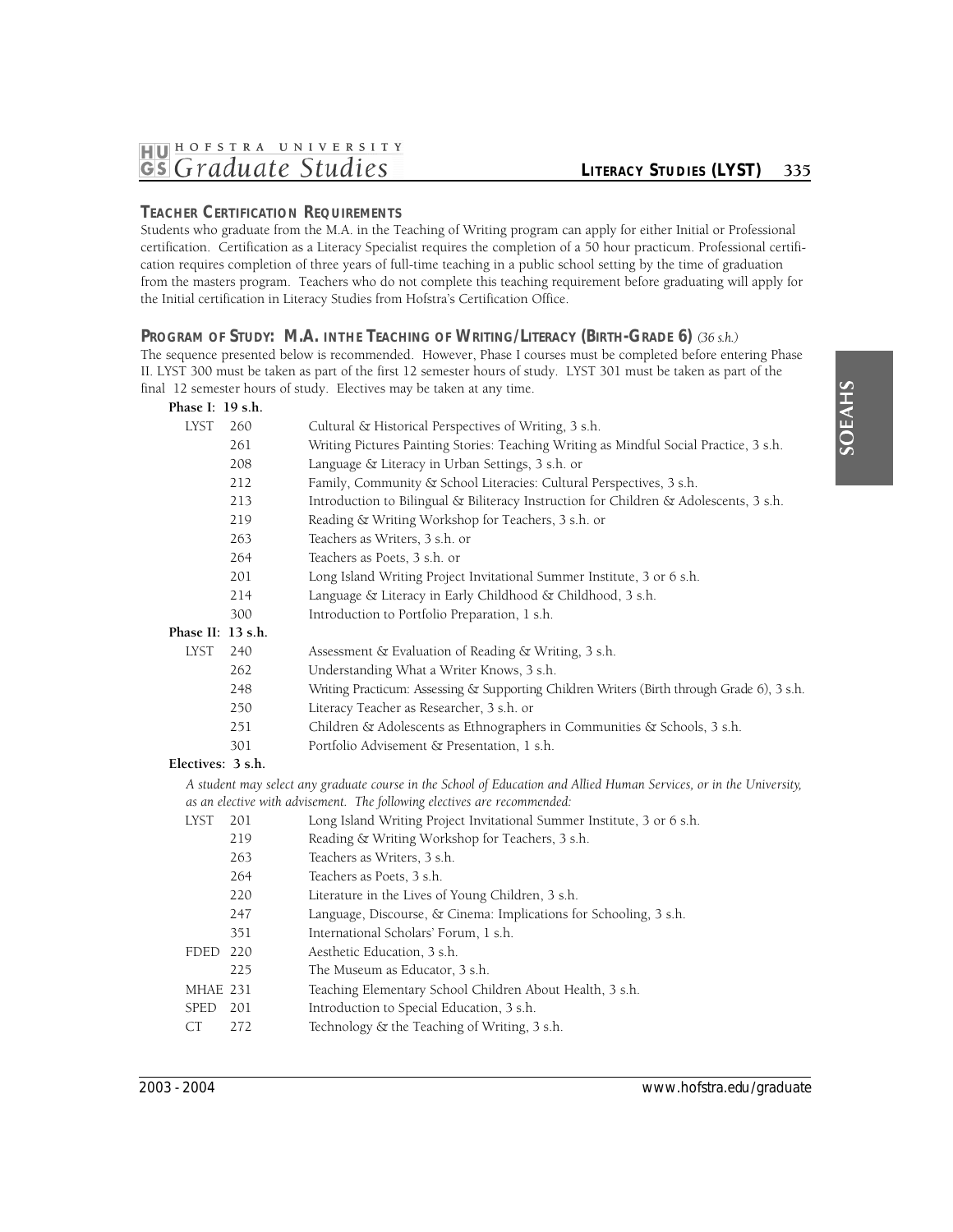#### **International Scholars' Forum: 1 s.h.**

International Scholars' Forum (LYST 351) is offered each semester and features prominently known teacher/researchers in literacy studies from across the United States and around the world.

## **ADDITIONAL CERTIFICATION IN GRADES 5-12:** *(12 s.h.)*

*Students who specialize in Early Childhood and Childhood (Birth through Grade 6) may obtain specialization in Middle Childhood and Adolescence (Grade 5 through 12) by also taking the following courses:* 

- LYST 215A Language & Literacy in Middle Childhood and Adolescence, 3 s.h.
	- 217A Reading & Writing With Adolescents, 3 s.h. or
		- 219 Reading & Writing Workshop for Teachers, 3 s.h.
		- 221 Literature for Adolescents & Young Adults, 3 s.h.
		- 249 Writing Practicum: Assessing & Supporting Adolescent Writers (Grades 5 through 12), 3 s.h.

# **Program of Study: M.A. inthe Teaching of Writing/Literacy (Grades 5-12)** (36 s.h.)

The sequence presented below is recommended. However, Phase I courses must be completed before entering Phase II. LYST 300 must be taken as part of the first 12 semester hours of study. LYST 301 must be taken as part of the final 12 semester hours of study. Electives may be taken at any time.

| Phase I: 19 s.h.  |      |                                                                                                                    |
|-------------------|------|--------------------------------------------------------------------------------------------------------------------|
| <b>LYST</b>       | 260  | Cultural & Historical Perspectives of Writing, 3 s.h.                                                              |
|                   | 261  | Writing Pictures Painting Stories: Teaching Writing as Mindful Social Practice, 3 s.h.                             |
|                   | 209  | Language, Culture & Identity: Literacy Issues for Adolescents & Young Adults, 3 s.h. or                            |
|                   | 212  | Family, Community, & School Literacies: Cultural Perspectives, 3 s.h.                                              |
|                   | 213  | Introduction to Bilingual & Biliteracy Instruction for Children & Adolescents, 3 s.h.                              |
|                   | 219  | Reading & Writing Workshop for Teachers, 3 s.h. or                                                                 |
|                   | 263  | Teachers as Writers, 3 s.h. or                                                                                     |
|                   | 264  | Teachers as Poets, 3 s.h. or                                                                                       |
|                   | 201  | Long Island Writing Project Invitational Summer Institute, 3 or 6 s.h.                                             |
|                   | 215A | Language & Literacy in Middle Childhood & Adolescence, 3 s.h.                                                      |
|                   | 300  | Introduction to Portfolio Preparation, 1 s.h.                                                                      |
| Phase II: 13 s.h. |      |                                                                                                                    |
| <b>LYST</b>       | 240  | Assessment & Evaluation of Reading & Writing, 3 s.h.                                                               |
|                   | 262  | Understanding What a Writer Knows, 3 s.h.                                                                          |
|                   | 249  | Writing Practicum: Assessing & Supporting Adolescent Writers, 3 s.h.                                               |
|                   | 250  | Literacy Teacher as Researcher, 3 s.h. or                                                                          |
|                   | 251  | Children & Adolescents as Ethnographers in Communities & Schools, 3 s.h.                                           |
|                   | 301  | Portfolio Advisement & Presentation, 1 s.h.                                                                        |
| Electives: 3 s.h. |      |                                                                                                                    |
|                   |      | A student may select any graduate course in the School of Education and Allied Human Services or in the University |
|                   |      | as an elective with advisement. The following electives are recommended:                                           |
| LYST              | 201  | Long Island Writing Project Invitational Summer Institute, 3 or 6 s.h.                                             |
|                   | 219  | Reading & Writing Workshop for Teachers, 3 s.h.                                                                    |
|                   | 263  | Teachers as Writers, 3 s.h.                                                                                        |
|                   | 264  | Teachers as Poets, 3 s.h.                                                                                          |
|                   | 221  | Literature for Adolescents & Young Adults, 3 s.h.                                                                  |
|                   | 247  | Language, Discourse, & Cinema: Implications for Schooling, 3 s.h.                                                  |
|                   | 351  | International Scholars' Forum, 1 s.h.                                                                              |
| <b>FDED</b>       | 220  | Aesthetic Education, 3 s.h.                                                                                        |

1-866-GRADHOF (472-3463)